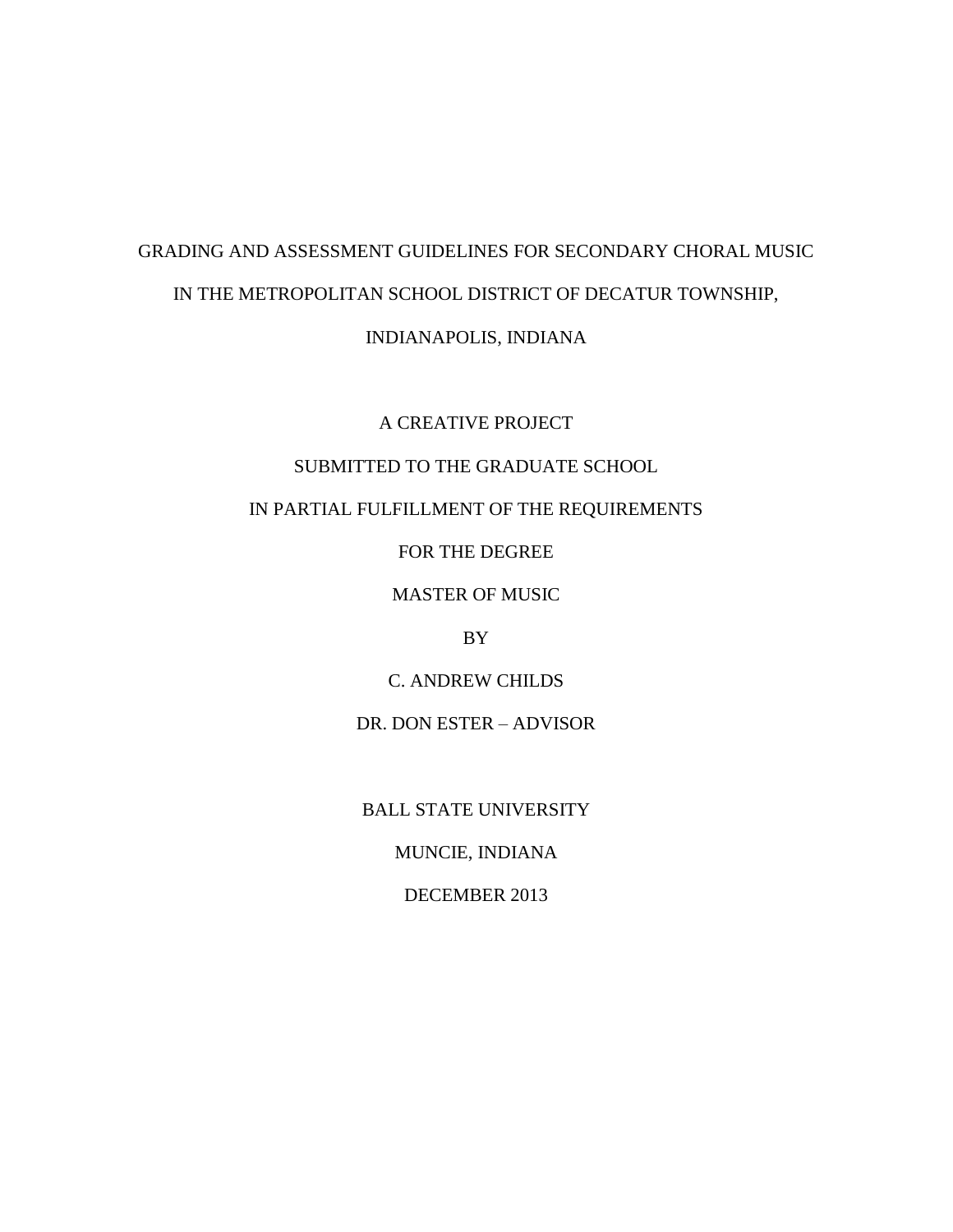# **Table of Contents**

| <b>Title Page</b>                                                          | i   |
|----------------------------------------------------------------------------|-----|
| <b>Table of Contents</b>                                                   | ii  |
| <b>List of Tables</b>                                                      | iii |
| <b>Introduction</b>                                                        | 1   |
| <b>Literature Review</b>                                                   | 3   |
| Common Philosophy and Practice                                             | 3   |
| <b>Recommendations for Practice</b>                                        | 10  |
| <b>Grading and Assessment Guidelines</b>                                   | 21  |
| Validity and Reliability in Assessment                                     | 23  |
| Rehearsal Assessment of Student Performance Skills-in-Development          | 25  |
| Rehearsal Assessment of Repertoire Performance Skills-in-Development       | 26  |
| Rehearsal Assessment of Sight-Reading Performance Skills-in-Development    | 28  |
| <b>Summative Performance Assessments</b>                                   | 30  |
| <b>Summative Repertoire Performance Assessment</b>                         | 30  |
| <b>Summative Repertoire Sight-Reading Assessment</b>                       | 33  |
| Additional Assessments for National Standard 5: Reading and Notating Music | 37  |
| <b>Interval Training Assessments</b>                                       | 37  |
| Pitch Name Quiz                                                            | 40  |
| Performance Evaluation and Reflection                                      | 41  |
| <b>Rehearsal Dispositions</b>                                              | 44  |
| <b>Rehearsal Participation</b>                                             | 44  |
| <b>Student Music Markings</b>                                              | 48  |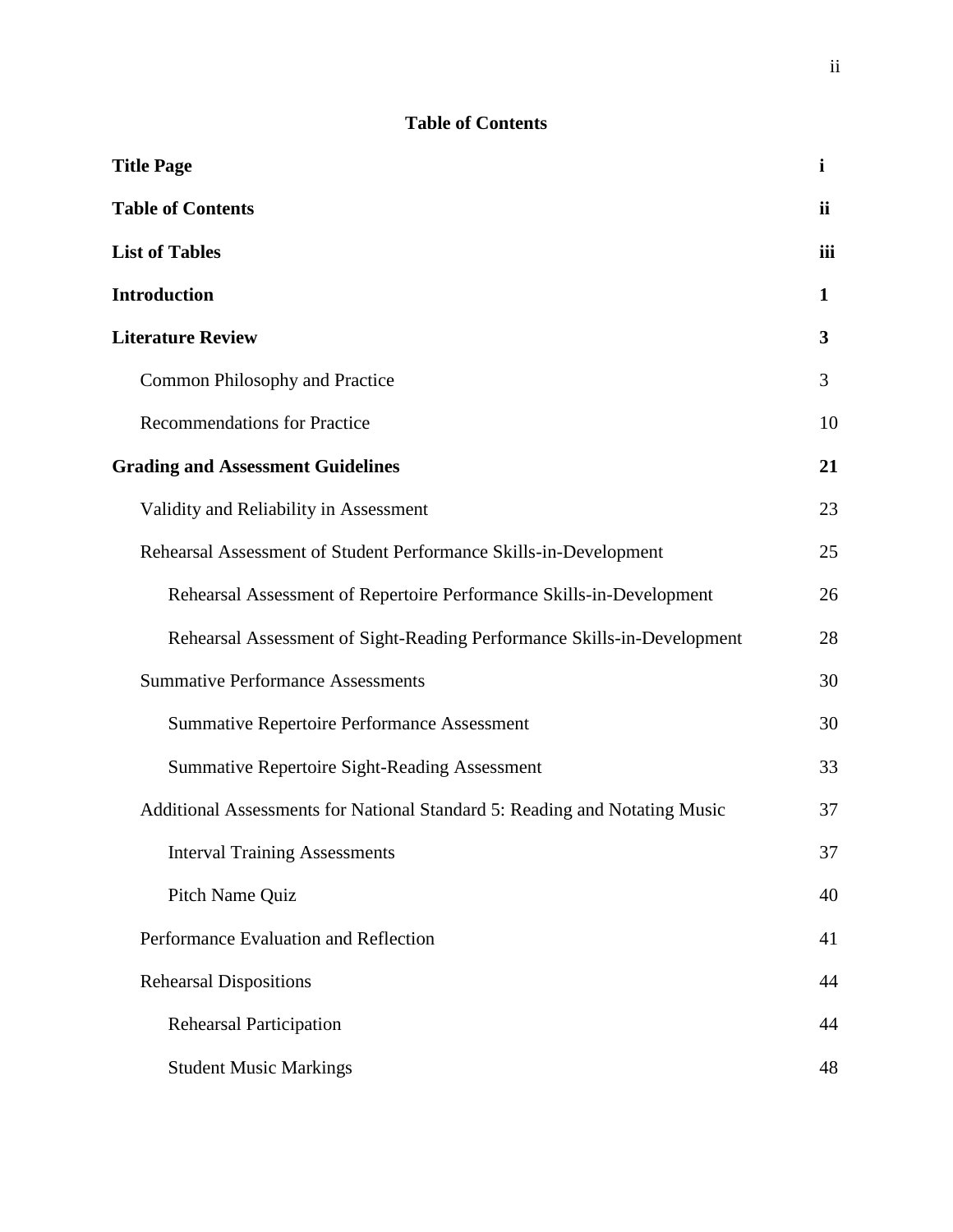| <b>Additional Assessment Activities</b>                       | 49 |
|---------------------------------------------------------------|----|
| <b>Performance Grades</b>                                     | 49 |
| <b>Semester Final Exam</b>                                    | 51 |
| Summary of Assessment Frequency and Grade Weights             | 52 |
| <b>Conclusion</b>                                             | 56 |
| <b>References</b>                                             | 57 |
| <b>Appendix: Sample Assessment Tools</b>                      | 61 |
| Example 1: Performance Self-Assessment Rubric                 | 62 |
| Example 2: Summative Repertoire Performance Assessment Rubric | 63 |
| Example 3: Summative Sight-Reading Assessment Rubric          | 64 |
| Example 4: Interval Performance Assessment Scoring Guide      | 65 |
| Example 5: Pitch Name Quiz Template                           | 66 |
| Example 6: 3-3-3 Performance Reflection Worksheet             | 67 |
| Example 7: 3-2-1 Performance Reflection Worksheet             | 69 |
| Example 8: Venn Diagram Performance Reflection Worksheet      | 71 |
| <b>Example 9: Reflection Prompts</b>                          | 73 |
| Example 10: Rehearsal Participation Checklist                 | 74 |

# **List of Tables**

# **Table 1:** *Sample Grade Weighting Chart* **55**

iii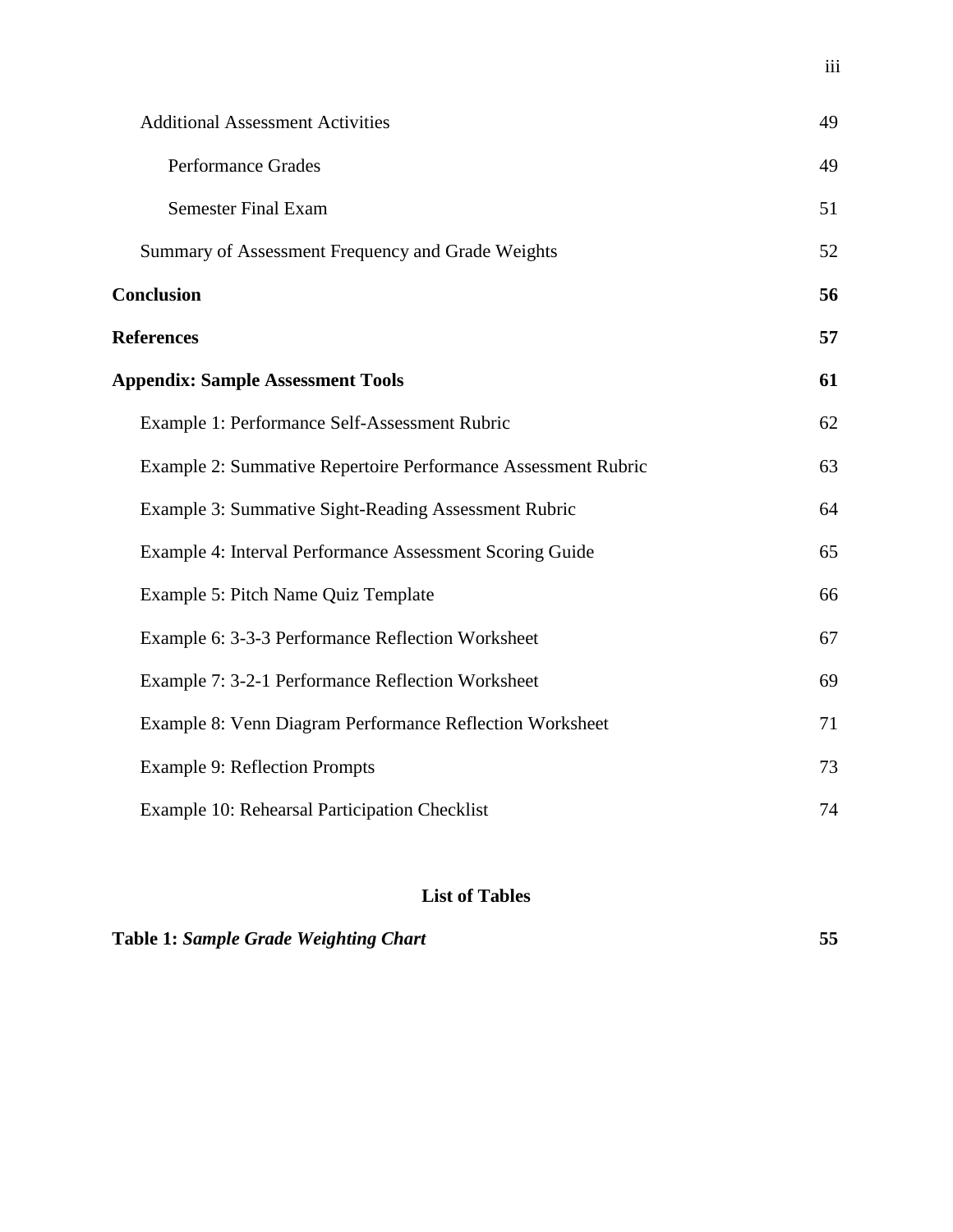#### **Introduction**

In his article, "Assessment and Grading," Lehman (1997) asks, "So what should music teachers grade on?" (par. 5). He asserts that flawed grading practices common in music classrooms can be seen as, "evidence that music lacks curricular substance" (par. 4). Lehman answers his question: "The only justifiable basis for grades is student progress in learning specific skills and knowledge in music, as outlined in applicable standards…and made explicit in a written curriculum" (par. 5). In the spring of 2011, the secondary choral music teachers of the Metropolitan School District of Decatur Township (Indianapolis, Indiana) began a process of drafting a Curriculum Alignment Document (CAD). The purpose of the CAD is to, as Lehman said, make student learning objectives "explicit." The CAD guides curriculum and instruction at the middle school and high school levels so that students, as they move from seventh to twelfth grades, receive a thorough education utilizing a consistent set of defined educational priorities. Not currently included in the CAD are guidelines that make explicit how learning should be assessed and grades determined.

As former NAfME President Shuler (2011) writes, music educators must recognize the realities of "today's data-driven school environment," where teachers "need to provide assessment evidence to survive" (p. 10). Indeed, Cope (1996) comments, "As more and more emphasis is placed on student performance and teacher accountability, measurement and assessment are becoming increasingly important to all music educators" (p. 39). The research of Russell and Austin (2010) led them to claim that, unfortunately, assessment in music classes tends to be "very idiosyncratic and not always well aligned with the recommendations of assessment experts" (Music Assessment Research section, par. 1). This has certainly been the case in Decatur Township. This paper is an effort to begin to address that concern.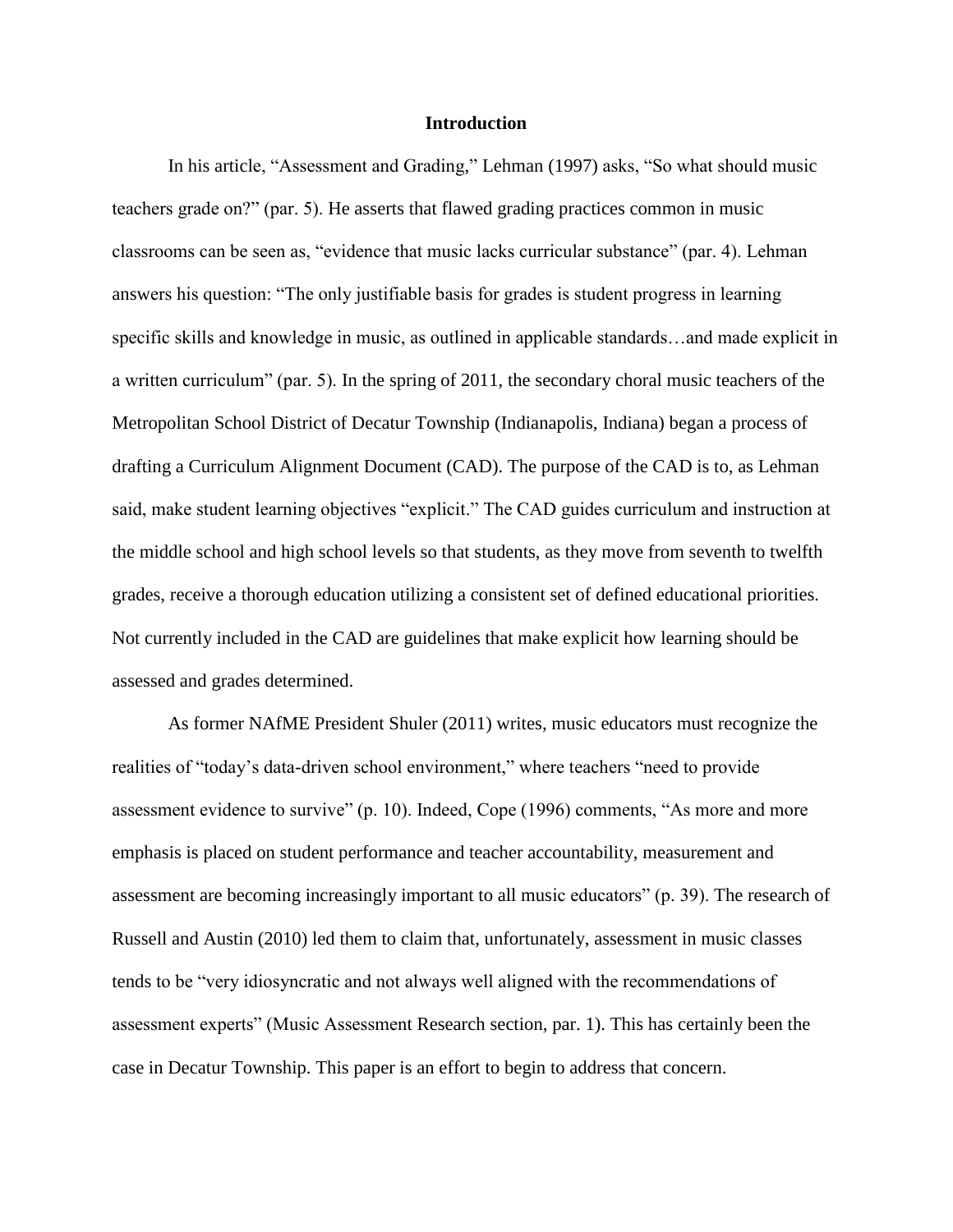The goal of this project is to provide useful guidelines for assessment and grading to bring policy and procedures in Decatur Township more into line with current educational bestpractice, as well as to improve the consistency of such between middle and high schools. So as to not deprive educators of the ability to devise particular assessments that best meet the needs of their students, it is not so much the objective of this project to prescribe specific assessments as it is to define what should (or should not) be assessed, appropriate weights to be given to various assessed activities, and to suggest effective ways to conduct such assessments.

In its current form, the CAD prioritizes unity in practice and instruction related to the National Standards for Music Education (MENC, 1994) one, five, and seven.

- 1. Singing, alone and with others, a varied repertoire of music
- 5. Reading and notating music
- 7. Evaluating music and music performances

In addition, the CAD discusses the fostering of specific rehearsal dispositions. As educational priorities have been established related to these particular areas, this project focuses on grading and assessment applicable to these priorities.

Considered first is the literature, including a summary of the substantial findings of researchers and the general consensus of pedagogy experts related to grading and assessment practices in music classes. Secondly, a number of grading and assessment guidelines for the MSD of Decatur Township are presented and discussed, with special concern noted for validity and reliability in assessment. Finally, the appendix to this document provides example assessment materials.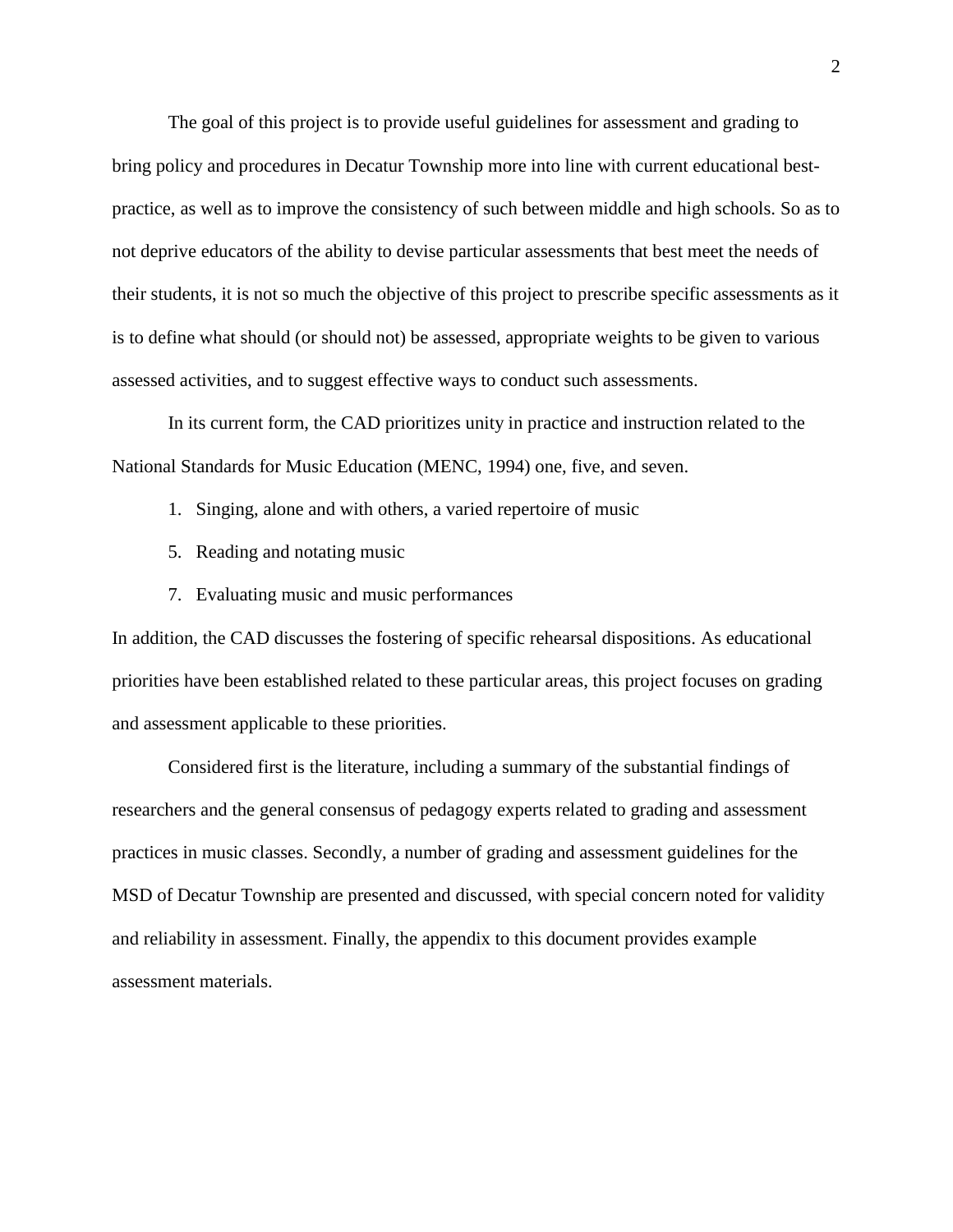#### **Literature Review**

As a precursor to considering any recommended grading or assessment guidelines for secondary choral music classes, it is important to investigate the literature on these subjects. A great deal has been written, and the literature focuses on two distinct areas: studies of current philosophy and practice as well as recommendations for, and descriptions of, recommended practice. The findings of researchers and the consensus of pedagogical experts, as presented in the literature, will form an important foundation for this discussion of grading and assessment practices in Decatur Township.

#### **Common Philosophy and Practice**

Existing studies provide a helpful look into grading and assessment practices common in secondary music classrooms. Russell and Austin (2010) investigated the assessment practices of secondary music teachers across the southwestern United States. In their research they observed that music teachers consider a large variety of student actions and dispositions when determining grades (e.g., performance proficiency, attendance, attitude, knowledge of music theory, participation in class activities, individual student practice). They state, "Participants based grades on a combination of achievement and non-achievement criteria, with non-achievement criteria receiving greater weight in determining grades" (Assessment Practices of Secondary Music Teachers section, par. 1). In their study, an average of 60% of course grade weight was based on non-achievement criteria assessed through "a combination of subjective impressions and objective documentation" (Classroom Assessment Practices section, par. 4). Additionally, 70% of teachers "reported that the adoption of standards-based curricula had little or no impact on their assessment practices" (School District Assessment Framework section, par. 2). MENC (now known as NAfME) states: "The long-standing practice of many music educators of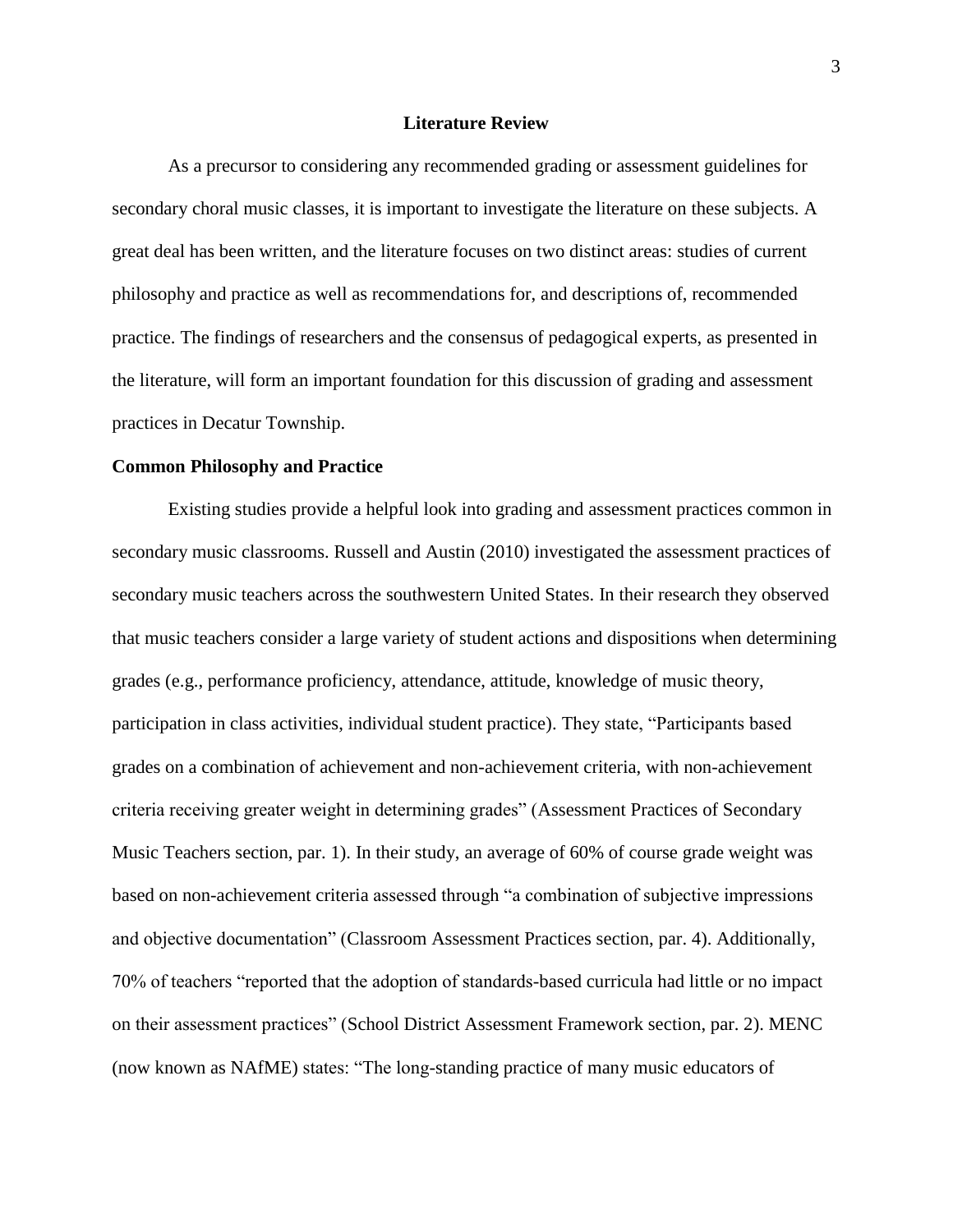commingling criteria based on music skills and knowledge with criteria not based on music including attendance, effort, behavior, and attitude—is not compatible with standards-based grading" (1998a, p. 37). This is a sentiment shared by a large number of teachers and pedagogical scholars. Chiodo (2001) declares, "Music teachers must know the standards, base their instruction on the standards, and demonstrate the degree to which their students have met the standards" (p. 18). NAfME supports her position: "If curriculum is standards-based, then student grading should be standards-based as well" (MENC, 1998a, p. 37).

Russell and Austin hypothesize that music teachers have come to incorporate noncontent-based expectations into their grading systems partially because it is commonly felt that not including them in the grading system misrepresents the critical nature of these non-musical criteria in the success of music ensembles. Indeed, several educators write passionately about the value—even need—for non-music grading criteria in music classes. Lehman (1997) suggests, "Attendance, for example, may be considered a prerequisite for a good grade in an ensemble because absenteeism diminishes the quality of the learning experience for everyone" (par. 3). Matheny (1994) proposes an assessment system focused on "the areas that are essential to membership in a music performance group: attendance, contribution to the ensemble, effort, attitude, willingness to adapt one's schedule to group needs, musical skill, technical skill, performance skill, and desire for excellence" (p. 37). In a letter to the *Music Educators Journal*, Weiss (2011) writes:

When evaluated within the context of music's intrinsic values, attendance-based grading for rehearsals and performances is absolutely necessary, not only for the ensemble's success but also, and more important, for each student's benefit. The intrinsic values of music do not lie [solely] in academic content. Empathy, compassion, self-awareness, and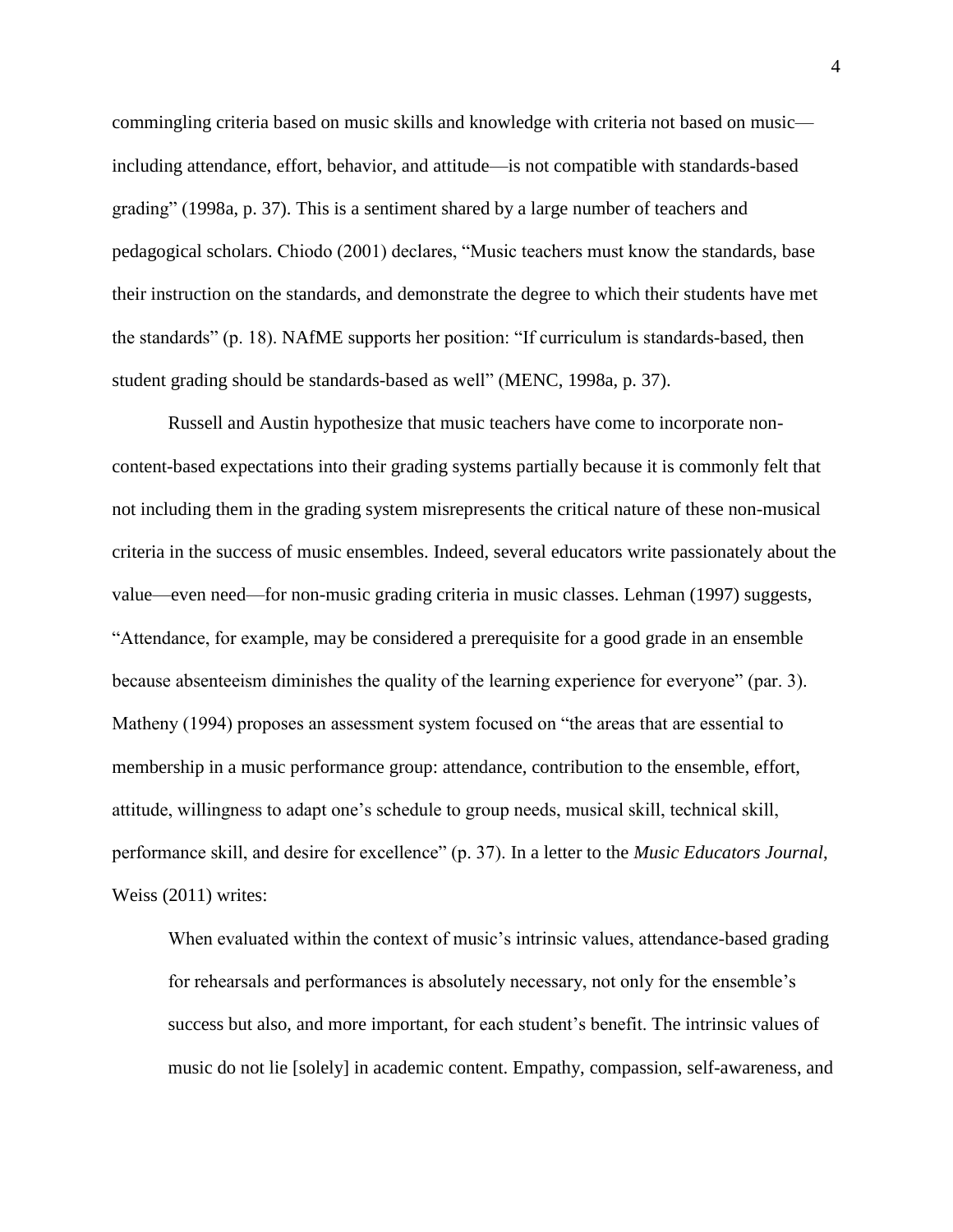cooperation are best learned in an ensemble setting and not from a book… And music's intrinsic values can only be processed by students when they are present and fully participating. To discount the importance of attendance is to devalue music in our schools.  $(p, 7)$ 

Teachers often cite a variety of factors that significantly influence what and how they assess. Russell and Austin write, "Job realities may curtail music educators' efforts to assess student learning adequately" (Introduction section, par. 2). Examples include, "lack of preservice or in-service training, limited student contact time, large student populations/class sizes, and insufficient resources for collecting, managing, and storing assessment artifacts" (Introduction section, par. 2), as well as, "parent and student apathy toward assessment in music classes" (Music Assessment Research section, par. 6). According to their research, pressures that might play a role in making assessment in music classes distinct from methods found in traditional academic classes include the need to maintain adequate course enrollments in elective classes as well as both the curricular and extracurricular responsibilities of the teacher (Discussion section, par. 4). Despite these common concerns, Russell and Austin found "little evidence…that assessment decisions and practices reported by secondary music teachers reflect untenable situations. The majority of participants in our study appear to work under adequate, if not ideal, classroom conditions" (Discussion section, par. 5).

Russell and Austin report that "music teachers seldom received administrative guidance" (Introduction section, par. 1) related to their assessment practices—described by the authors as "a culture of benign neglect" that allows "music teachers to maintain status quo assessment practices without consequence" (Discussion section, par. 2). Specifically, they found that 92% of study participants reported that "administrators seldom monitored or offered guidance as to how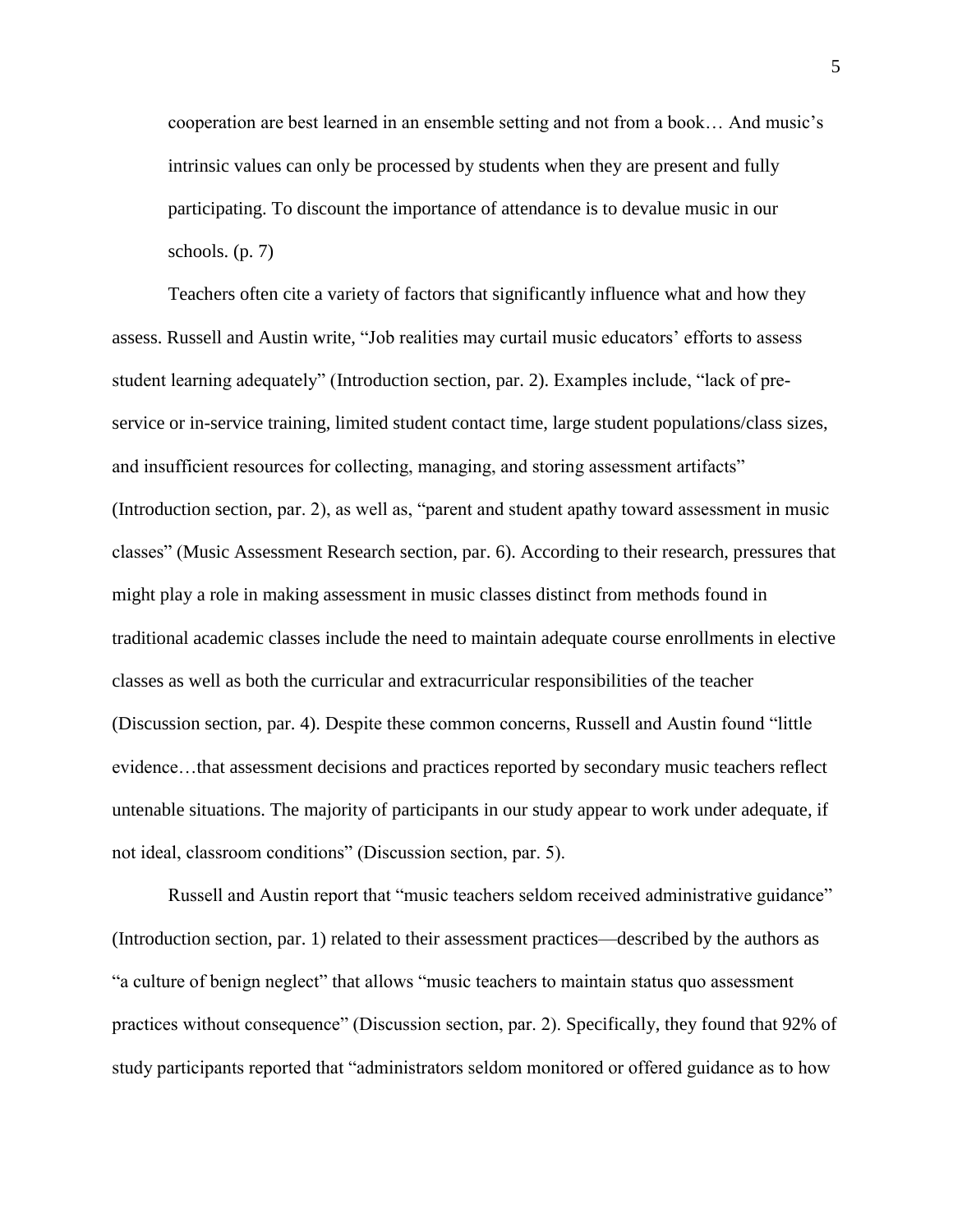students enrolled in music ensemble classes should be assessed" (School District Assessment Framework section, par. 2).

With little or no administrative supervision, "many teachers continue to develop their own assessment approaches in isolation—without regard to district curricula or assessment policies, and without considering the assessment policies employed by their colleagues or recommended by experts" (par. 1). This may be because these "grading systems employed by music teachers (which typically produce a large percentage of 'A' grades) tend to be endorsed by both students and parents" (Music Assessment Research section, par. 7). Indeed, teachers have "expressed the belief that the types of grades awarded [in music classes] can impact the public's perception of music's value and status in the school curriculum" (Music Assessment Research section, par. 7). The authors conclude that "it is critically important that music teachers share, discuss, and evaluate assessment strategies with their colleagues, provided that any discussion or evaluation focuses on the relative effectiveness of those strategies, rather than efficiency alone" (Discussion section, par. 9).

Among their more significant findings are the following.

- 1. Many of the study's participants reported prior assessment training, including conference clinics (87%), district in-service sessions (64%), graduate courses (57%), and university workshops (48%). However, the authors still see a "continued need for general assessment training" in teacher's pre-service education and in professional development for practicing teachers (Discussion section, par. 9).
- 2. 79% of participants "indicated that they provided students with a formal grading policy in writing—a practice that aligns with the recommendations of assessment experts" (Classroom Assessment Practices section, par. 1).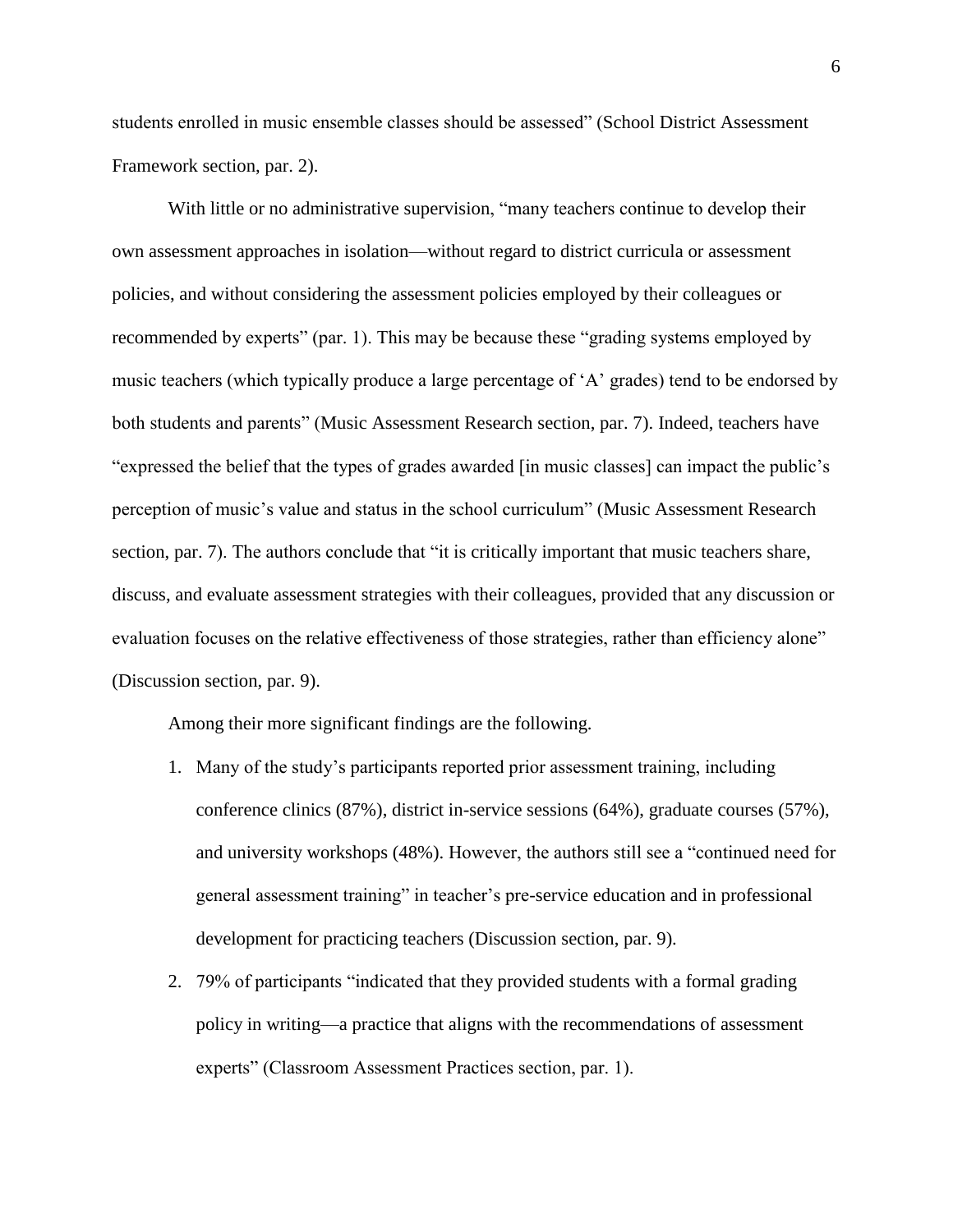- 3. When grading their students, participants gave the greatest weight to performance, attitude, and attendance assessment. The least weighted assessments involved written knowledge and student practice.
- 4. Participants indicated that the vast majority of students receive, on average, A's  $(75%)$  or B's  $(15%)$ , while only 7% receive C's and 3% receive D's or F's.
- 5. When scoring performance assessments, many music teachers used assessment tools such as rubrics (49%), rating scales (39%), and checklists (32%). However, 29% of participants scored their assessments based on "their global impressions (i.e., everyday interactions and informal observations)" (Classroom Assessment Practices section, par. 7).
- 6. Secondary music teachers who reported greater administrative guidance or oversight related to assessment and grading tended to give less weight to attitudinal grading criteria.
- 7. Participants who reported having greater instructional time were less inclined to base grades on attitude, as were music teachers responsible for a greater number of performances. Instructors who were responsible for preparing more performances were less likely to emphasize student knowledge and more likely to give greater grade weight to attendance.
- 8. Participants who reported greater confidence in assessment were more likely to weigh performance skills highly in grade calculations.

A second illuminating study related to teachers' grading practices, completed by McCoy (1991), is concerned with which grading criteria seem to be most important to high school choral and instrumental music teachers and how this aligns with the attitudes of school principals. As a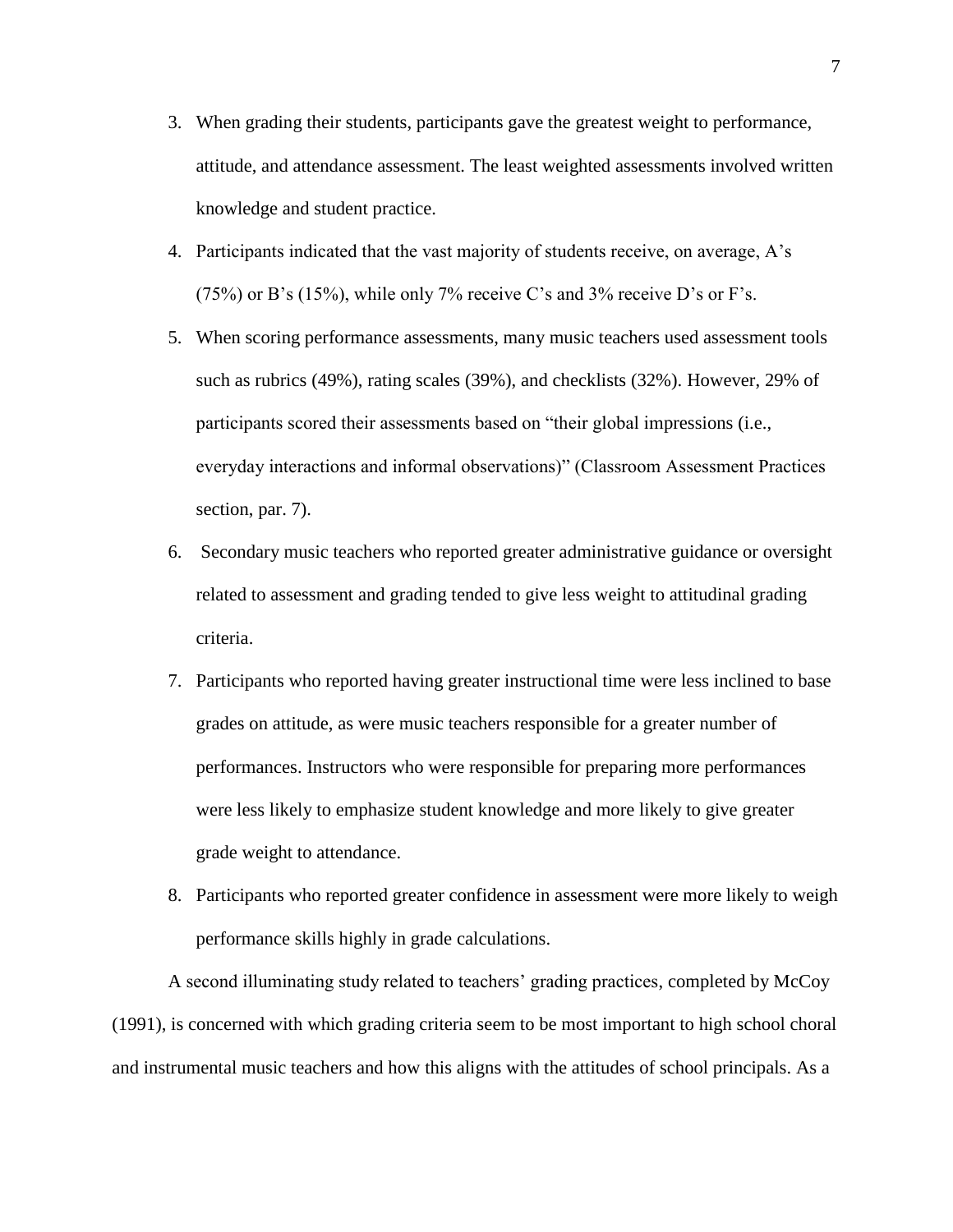basis for her own research, she began with an analysis of the prior research of Bryant (1987) who investigated teachers' and principals' ideal grading priorities. In summary, Bryant found the following:

Teachers gave higher rankings to objectives concerned with performance skills and music knowledge than did principals. The principals, on the other hand, tended to give higher rankings to objectives concerned with affective and nonmusical outcomes of music education than did teachers (as cited in McCoy, p. 182).

In her own research, McCoy found, "Directors relied most heavily on non-music criteria to determine grades"—things such as attendance, behavior, participation, etc. (p. 188). In contrast, principals assigned most weight to psychomotor criteria—things such as performance, sight-reading, memorization, participation, outside rehearsal, etc. The single criterion most heavily weighted by directors was *attendance at concerts*. The single criterion most heavily weighted by principals was *basic performance technique*. Commenting on these particular findings, the author suggests: "Perhaps principals are more aware of potential legal problems involved in reducing grades for disciplinary reasons or nonattendance" (p. 188). Note that this is a specifically important issue in today's music classrooms and is addressed in more detail later in this review. It is perhaps surprising to note that in this study, "both directors and principals preferred a relative standard of performance based on the director's assessment of the student's *potential* for performance" rather than a rigid, more objective standard (p. 188, emphasis added).

Among choral directors, the top five highest weighted grading criteria were:

- 1. Attendance at concerts (non-music)
- 2. Attitude (affective domain)
- 3. Ability to perform concert music (psychomotor domain)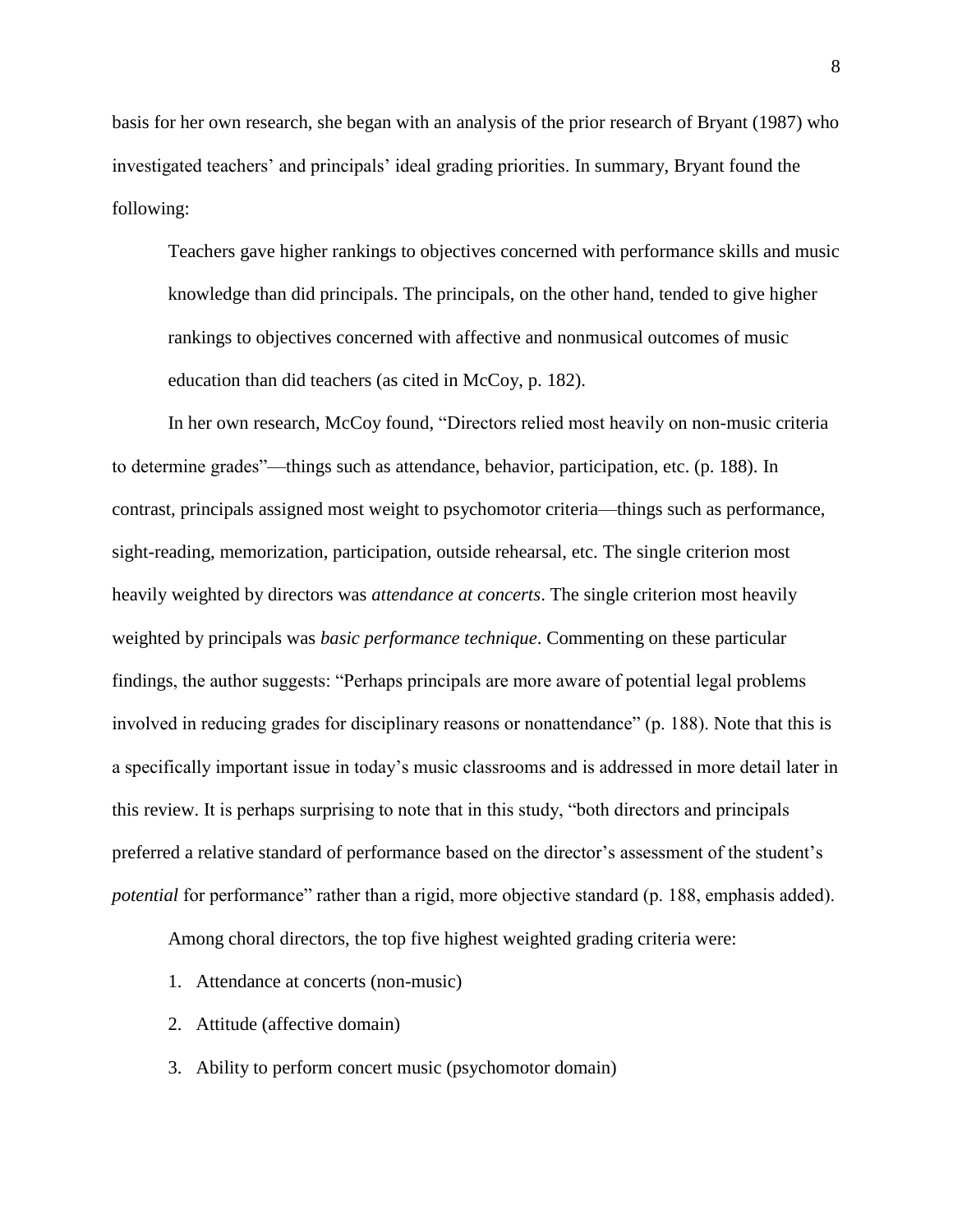- 4. Basic performance technique: tone production, intonation, scales, vocalizes, etc. (psychomotor domain)
- 5. Behavior (non-music)

Among principals, the top five highest weighted grading criteria were:

- 1. Basic performance technique (psychomotor domain)
- 2. Attendance at concerts (non-music)
- 3. Attitude (affective domain)
- 4. Ability to perform concert music (psychomotor domain)
- 5. Attendance at daily rehearsals (non-music)

McCoy's findings seem to be at odds with those of Bryant; however, a plausible explanation for the discrepancy between the two studies might be that "directors have two sets of objectives: an ideal set [identified by Bryant], and a pragmatic set [identified by McCoy] against which they evaluate students" (McCoy, p. 189).

McCoy found that teaching experience was significantly correlated with some assessment decisions. "The weights assigned to psychomotor criteria by directors with medium experience and directors with high experience were significantly greater than the weights assigned by directors with low experience" (p. 186). Further, experience and school size were correlated with some assessment priorities: "Directors with low experience at small schools and directors with high experience at large schools weighted cognitive criteria [e.g., knowledge of music notation, theory, composers, forms, etc.] more heavily than did the other directors" (p. 186).

In evaluating the results of her study, McCoy hypothesizes that teachers may be "teaching as they were taught," as they imitate the assessment and grading practices of their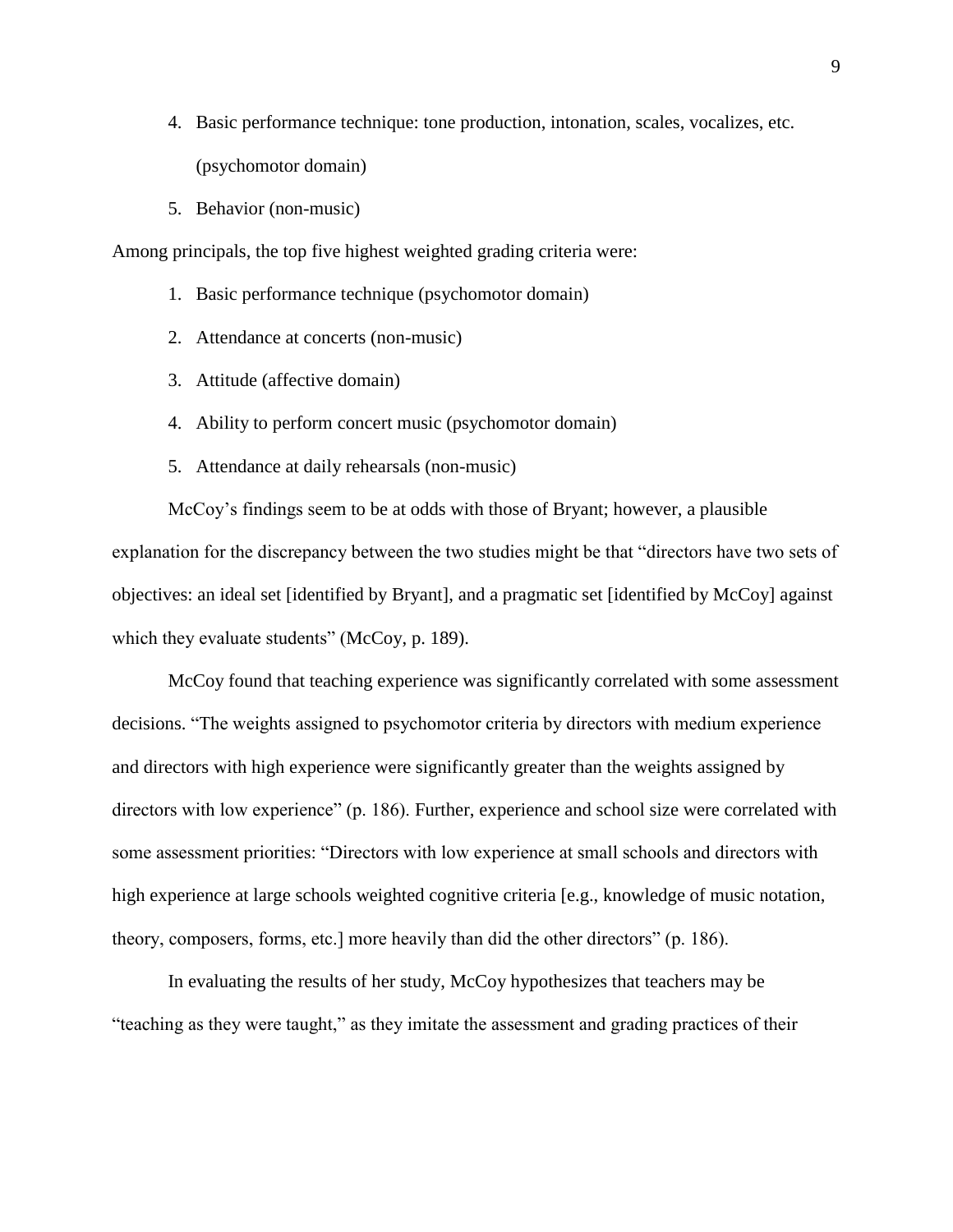college or university ensemble directors (p. 189). Wesolowski's (2012) comment expresses a view found throughout the literature:

Music educators deal with performance assessment on a daily basis.... However, many music educators have not developed a mechanism to document student learning and developmental progress, or they have not tied their individual student assessment to their grading system. Furthermore, many music teachers rely heavily on non-music criteria, such as behavior, attitude, attendance, and participation to determine their grades. (p. 37) This, of course, mirrors the findings of Russell  $\&$  Austin and provides the basis for much discussion across the literature.

In a third study, Conway and Jeffers (2004) looked at the perceptions of assessment in instrumental music classes by parents. They found that parents appreciated a specific, in-depth explanation of their child's mastery of class content: "The parents interviewed in this study were adamant about wanting to have as much detail as possible regarding the musical growth of their children" (p. 20). However, they also found that parents desired for such a report to include a traditional letter grade as well. "Although they valued the [detailed report card] sent home by [the director]," they write, "several parents... expressed interest in a letter grade or some other measure for comparing their child's work with an established norm" (p. 19). Appearing to echo current trends in music assessment, "parents and students in this study confirmed that they want an accurate assessment based on musical criteria" (p. 23).

#### **Recommendations for Practice**

Before teachers can decide *how* to best assess their students, they must first decide if they *should* assess their students. Crochet and Green (2012) write, "Typical large-ensemble rehearsals tend to become teacher-based and reactive" on the part of the students (p. 50). Commonly,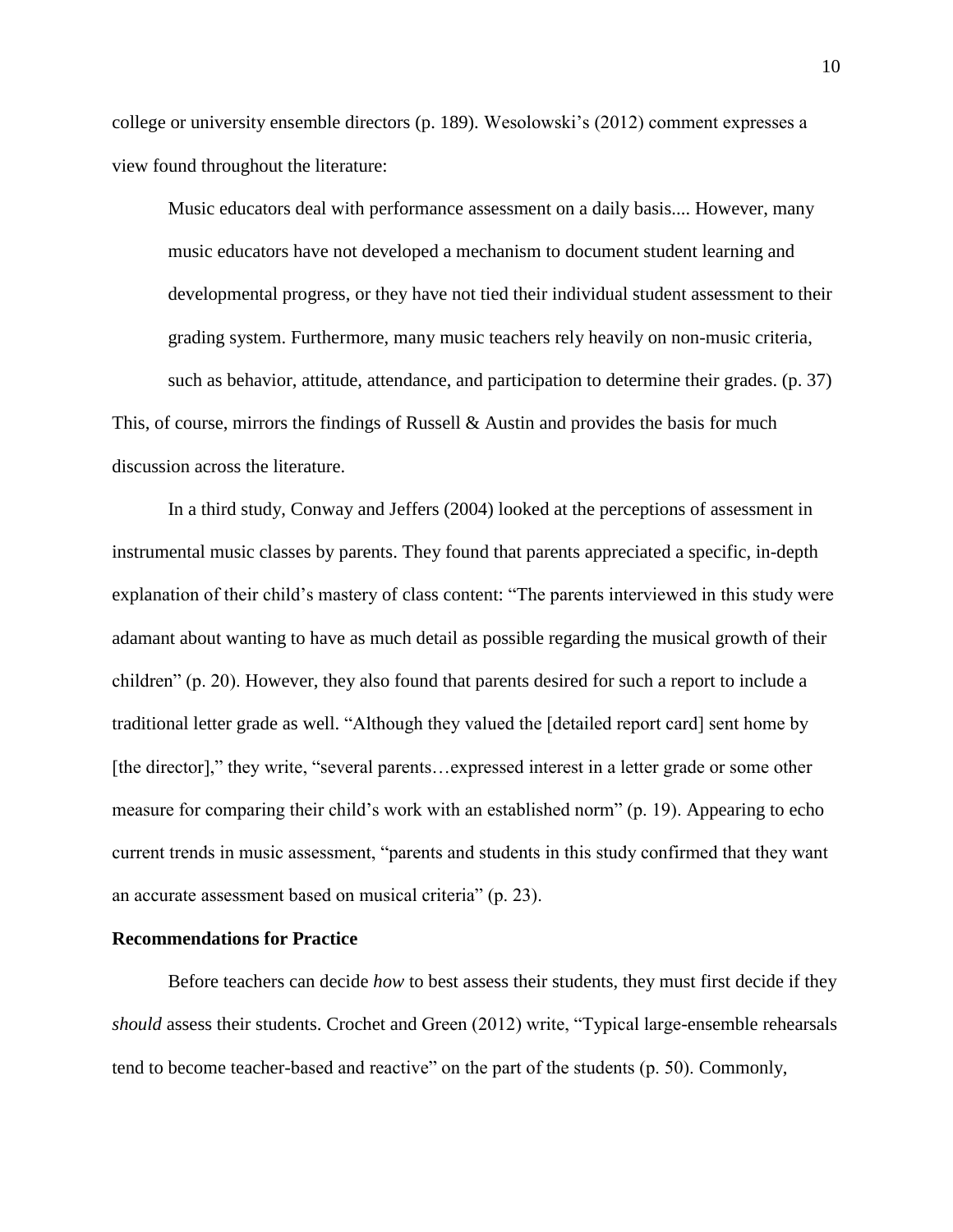"instruction and assessment tend to focus on the whole group, with the teacher directing and making decisions" (p. 50). And, while whole-group assessment practices may help improve the group's performance, "they cannot provide a systematic measure of individual student progress," leading many directors to consider non-musical grading criteria, such as attendance and attitude (p. 50). "Out of frustration, teachers often assign playing [or singing] tests to resolve individual performance errors. We have found that this type of performance assessment produces dread and anxiety rather than an opportunity for students to become better musicians" (p. 50). Crochet and Green encourage teachers to accept the challenge of assessing the learning of individual students, positing that "improved performance of individual students should also result in better overall ensemble performance and higher motivation" (p. 50). Further, Wesolowski (2012) suggests that "the documentation of student performance enhances parents' abilities to support and assist in the process of student learning and achievement" (p. 36).

Two issues are of critical importance when discussing recommended assessment and grading practices: validity and reliability. If assessment results and grades are to have any useful meaning, if they are to communicate anything accurately, they must fulfill the requirements of validity and reliability; otherwise, teachers run the risk of sharing incomplete or, even worse, patently false information about their students' learning and academic achievement. The term *validity* refers to analysis of whether an assessment is truly measuring what it was intended to measure. This is the single most important factor in establishing the quality of an assessment (Oosterhof, 2001, p. 45). The term *reliability* refers to how well an assessment measures something consistently, whether that is throughout the assessment, over time, between different individuals taking the assessment, or between different raters/scorers. Reliability is a prerequisite for—though not a guarantee of—validity (Oosterhof, p. 80). Oosterhof (2001) and MENC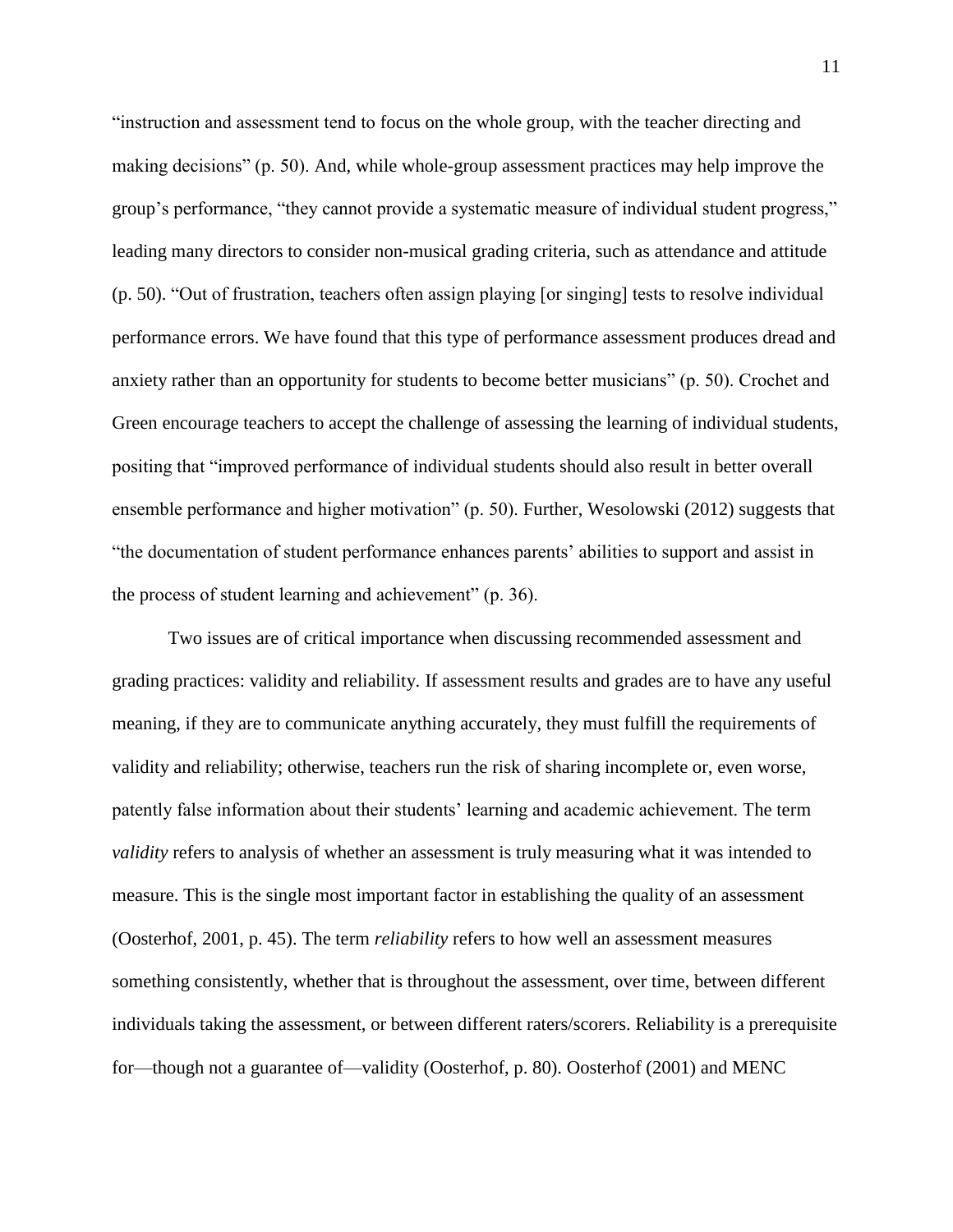(1999) provide important and practical considerations for the educator preparing assessment tools for his/her students.

A variety of suggestions exist on how to make student assessment better represent the actual musical learning of individual members of music classes. Scott (1998) writes that the ideal evaluation system

…would motivate students to acquire and develop skills by providing appropriately challenging but attainable performance goals at all levels of talent and achievement. An ideal system would also allow students some involvement in the evaluation process and provide direction for further learning…while still providing feedback that would lead to an objective evaluation. (p. 17)

His *tiered evaluation system* (TES) is "designed to allow students some input into the level at which they wish to participate" – within some parameters set up by the music educator (p. 18). The system breaks a student's grade into several individual parts: performance of literature, sight-reading, and exercises, as well as attendance and participation. This allows the teacher to evaluate small portions of the student's work separately rather than everything all at once. The expectations for successful completion of each of these parts of the course vary based on the tier (i.e., level) at which the student is working. Once all of the requirements of a tier are reached, the student begins to work on completing the expectations of the next tier. The system is self-paced, not favoring fast or slow learners. The results of the TES can be all or only one part of a student's overall grade. Scott reports that preparing to implement the system is time-consuming, and the system demands that teachers commit the time to hear and evaluate each student in the program.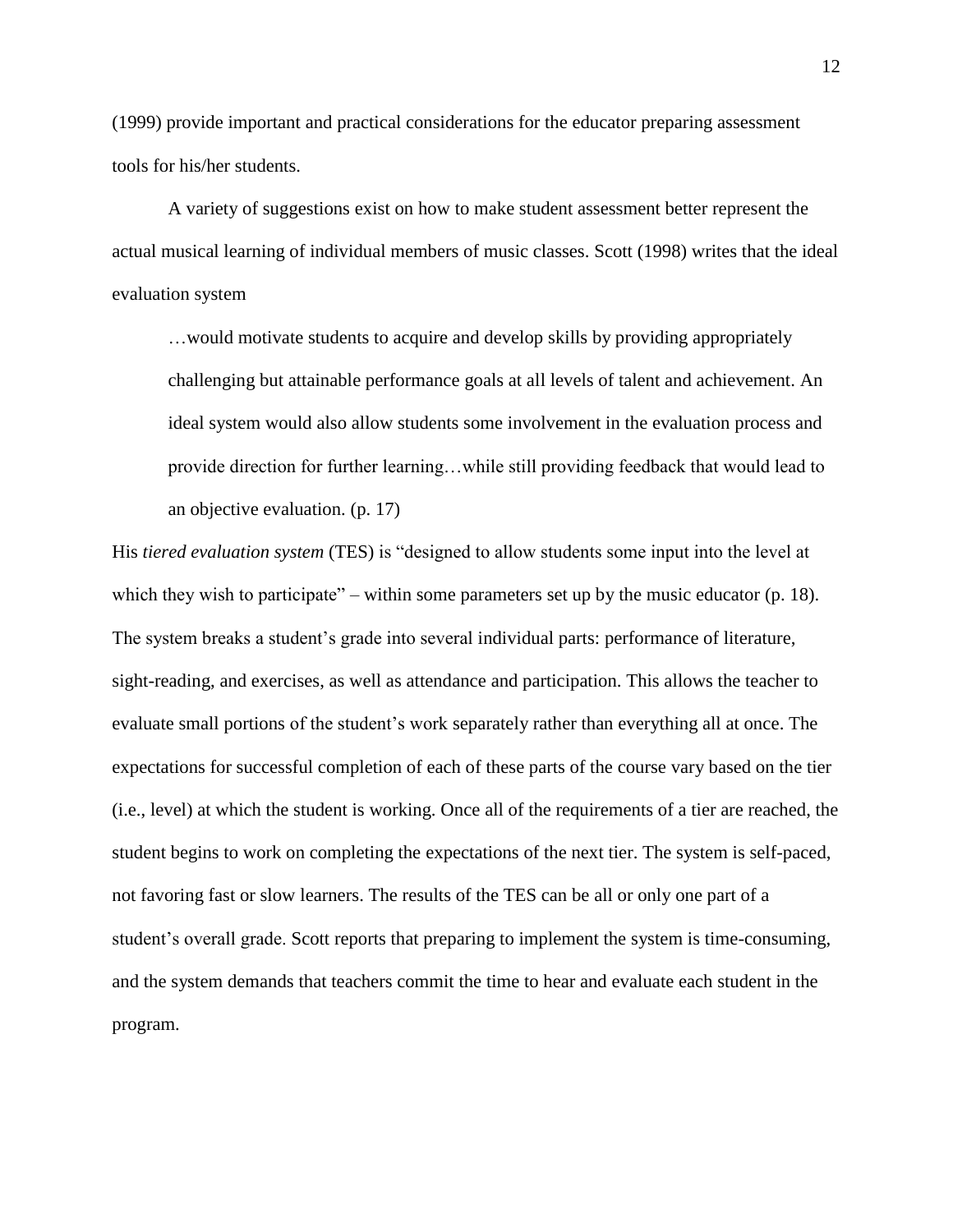One component of a TES could be the evaluation of artifacts included in a student portfolio, one of the literature's most commonly suggested types of student assessment for music classes. These portfolios contain evidence of a student's mastery of curricular content. Artifacts might include recordings of individual and/or ensemble performances, written tests and essays, performance self-evaluations and critiques, rubrics from teacher- and self-evaluation of student performance, journal entries, and worksheets—in short, anything that points to a student's growth and achievement in music. Among others, Green & Hale (2011) and Robinson (1995) provide significant information on the use of portfolios for student assessment in music classes.

Much discussion in the literature centers on creating effective rubrics to assess student performances. The use of quality rubrics can significantly diminish the subjectivity of evaluations of musical performances and increase the amount of useful feedback available to the performer. Several suggestions for creating rubrics commonly appear. The first is to create rubrics that use student-friendly language to describe what is being assessed and how it will be evaluated (MENC, 1998b). It is important that these descriptions use language that is not only understandable to students but also precise enough to make the evaluation process clear and objective (Robinson, 1995). Hale and Green (2009) argue that in a high-quality rubric, "each level of quality for each criterion is clearly demonstrated in concrete, behavioral terms that your students can understand" (p. 30). Students can also complete a rubric and compare it with the teacher's "to help them internalize the standards and self-assess" (p. 30).

Next, when creating the categories of the rubric that represent the possible levels of achievement, it is recommended that the scale be *criteria-specific* rather than simply numerical. Robinson (1995) discusses the disadvantages of assessing the quality of a performance based on a numerical scale, such as 1-2-3-4-5: "The distance between the units [of the scale] is often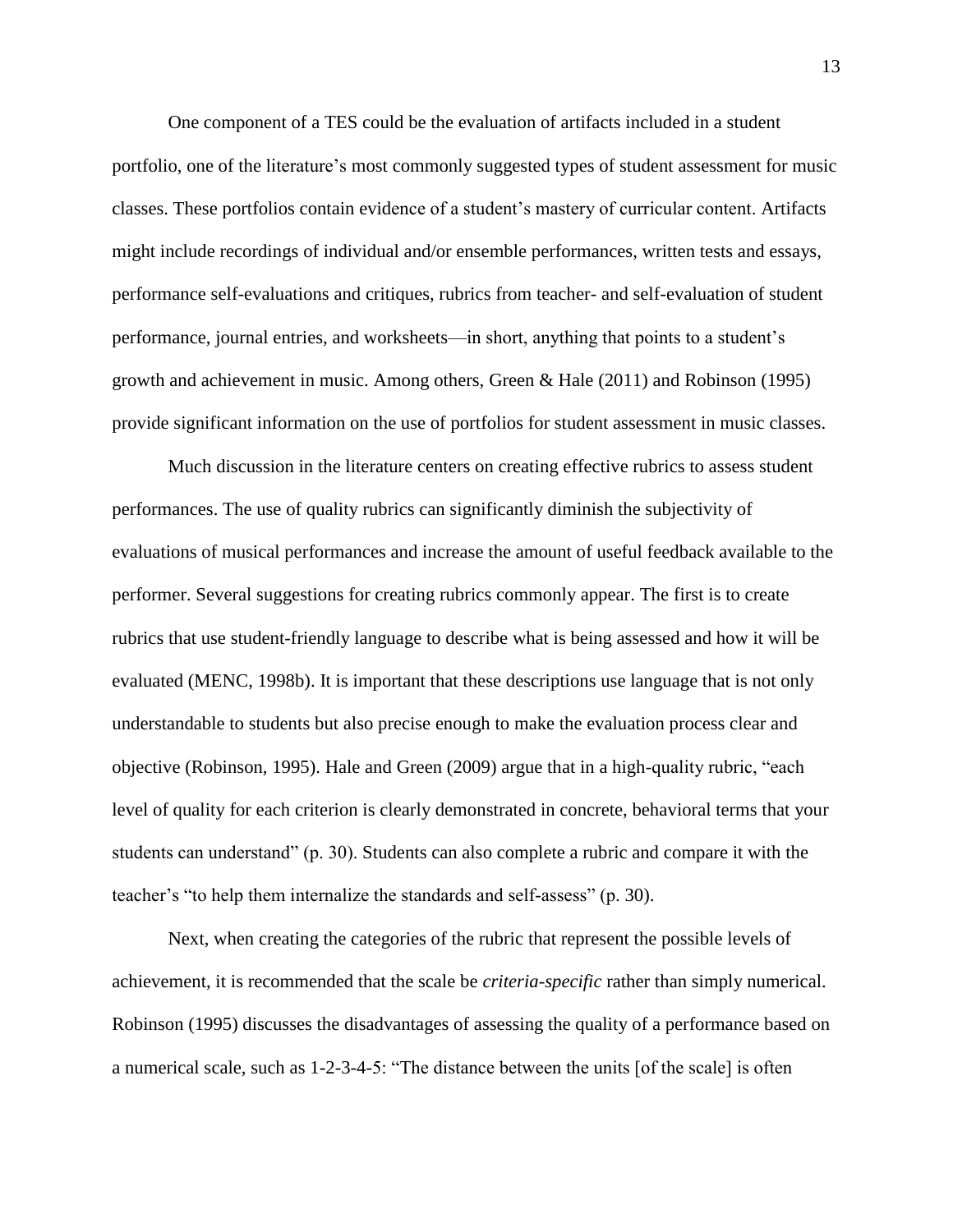unequal, causing those who make the judgment to arrive at their decisions based on subjective opinions of 'goodness' for a given category" (p. 29). Robinson states that such evaluation tools generally have "low levels of inter-judge reliability, and the fairness and validity of such experiences has been questioned" (p. 29). Saunders and Holahan (1997) concur, stating that performance assessment tools that use numerical scales "do not describe the nature of the student…performance that influenced the judge to determine it to be outstanding, average, or poor" (p. 260). Such assessment tools, they argue, provide little diagnostic feedback to the performer or teacher, because they are "not given specific indications of student performance capabilities or descriptions of what caused a performance to be substandard or outstanding" (p. 260).

By contrast, criteria-specific rating scales can be more objective. These include both continuous rating scales and additive rating scales. Continuous rating scales list a series of increasingly difficult technical or musical criteria. Attainment of a particular rating is contingent upon successful accomplishment of all previous criteria. Additive rating scales have criteria that are not sequential, so attainment of a particular rating does not depend on successful achievement of previous levels of criteria (e.g., a checklist). See Cope (1996) for additional discussion on continuous and additive scales.

Criteria-specific rating scales

…include written descriptors of specific levels of performance capability. When using criteria-specific rating scales, judges are asked to indicate which of several written criteria most closely describes the perceived level of performance ability. Adjudicators describe what they hear in a performance; they indicate neither whether they like or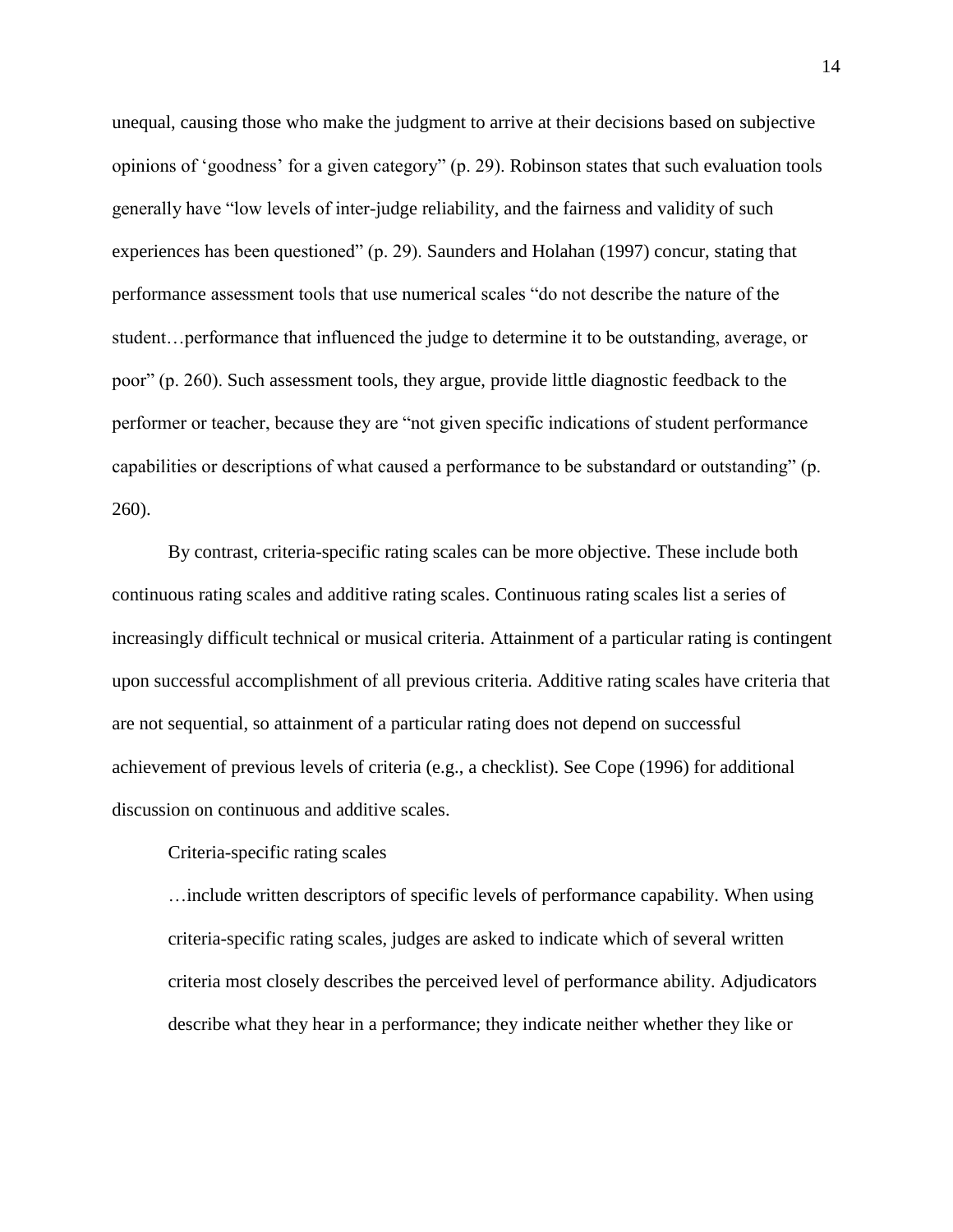dislike the performance nor state whether they agree or disagree that the performance meets an indeterminate standard. (Saunders & Holahan, p. 261)

In their research, Saunders and Holahan have found "direct evidence that criteria-specific rating scales can be used to evaluate student…performances with substantial reliability" (p. 270). Further, they claim that the data provide "indirect evidence that criteria-specific rating scales have superior diagnostic validity" (p. 270). These recommendations for rubric design are echoed throughout the current literature: see Wesolowski (2012) as well as Hale & Green (2009).

Another important aspect of assessment is *authenticity*. "Authentic assessment is used to determine student progress while the student is involved in real-world activities where learned knowledge and skills can be applied" (Asmus, 1999, p. 20). Cope (1996) writes that an assessment task "should be authentic and meaningful to the extent that it provokes thought and engages students' interest." Well-designed authentic assessment tasks are "both natural and motivating to the student" (p. 42). Music educators have been utilizing such assessments for many years. Whether evaluating an ensemble or an individual, "the music performance is one of the most authentic assessment opportunities available in schools" (Asmus, 1999, p. 20). The importance of authentic assessment practices in music classrooms is well-described in the literature, for example MENC (1998b) and MENC (1999).

Crochet and Green endorse the use of hand-held recorders to document individual students during a performance of the ensemble in rehearsal of concert literature or when sightreading; these individual performances are later assessed by the teacher who also provides comments and suggestions for improvement. Students can also evaluate their own performance. They suggest that teachers can administer such assessments once or twice each nine weeks with relative ease. Green & Hale (2011), Conway & Jeffers (2004), Burrack (2002), Chiodo (2001),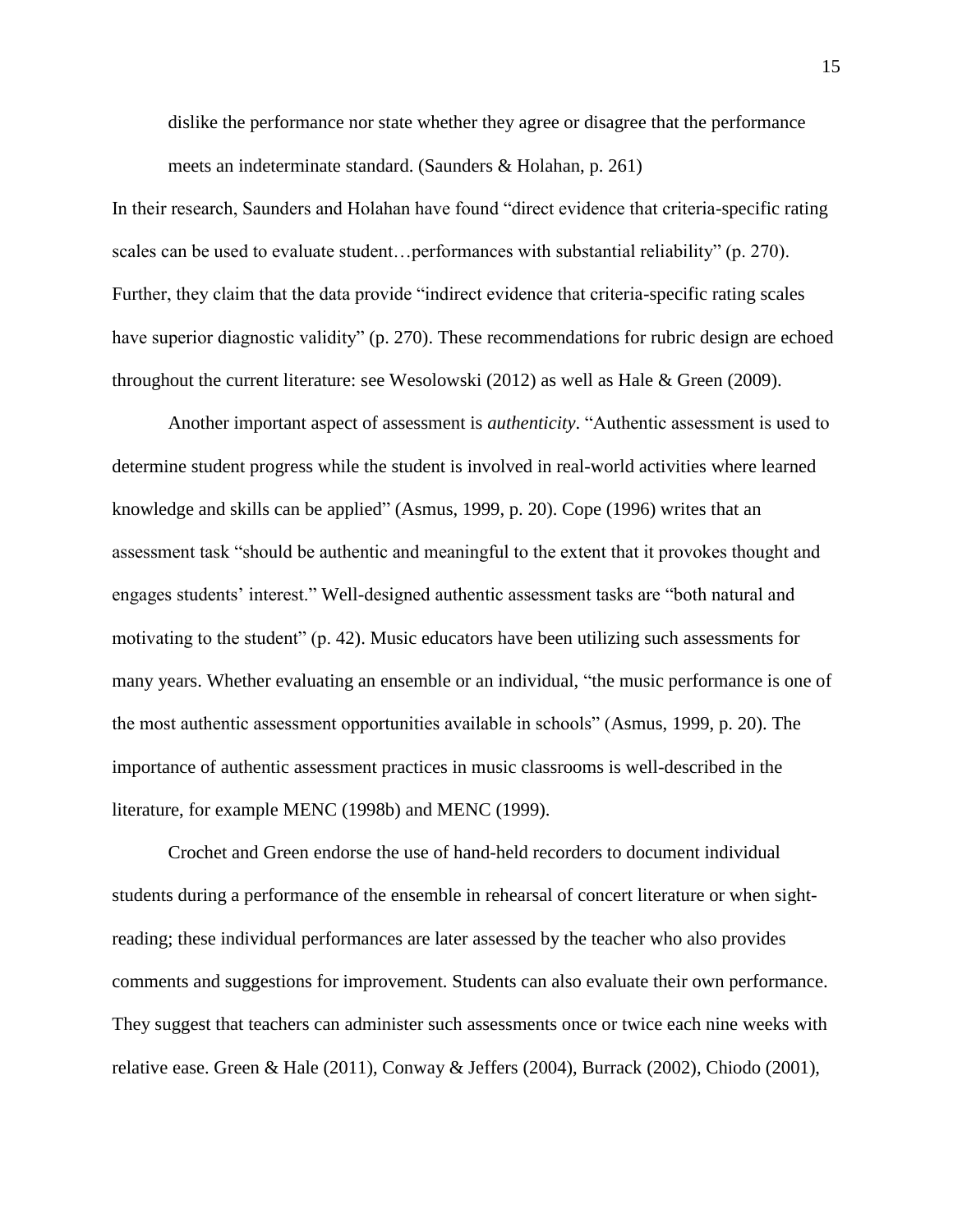Goolsby (1999), MENC (1998a), MENC (1998b), and others also encourage teachers to use recordings to facilitate evaluation of student performances. If performing for evaluation in the presence of peers proves to be troublesome for students, video- or audio-recorded student demonstrations can be done in private in order to allow students to present their best work in a comfortable, non-threatening environment (Conway  $\&$  Jeffers, 2004); however, this may diminish the authenticity of the assessment.

The classroom teacher does not have to bear the entire responsibility for assessing student achievement. While critiques from outside experts at contests and festivals are common sources of additional student evaluations, such data can be difficult to collect for each student in a music class and often suffers from a lack of validity and/or reliability. Fortunately, other options exist. Student self-evaluation is often mentioned in the literature for several reasons. First, selfevaluation by and for the individual performer and for the ensemble allows students to develop critical evaluative skills (Goolsby, 1999). Goolsby suggests that directors should have their students complete written performance evaluations. Then, "the director, knowing the content of the students' comments, can call on students who made the most astute observations and ask them to read their papers. This assists the less astute or newer students to understand what the task [of musical self-evaluation] is" (p. 35). According to Burrack's study of the topic (2002), students have reported that the primary improvement gained from continued exposure to performance assessment is in "listening with a conscious awareness of musical concepts" (p. 30). He argues that, for students, "learning what to listen for is a major benefit of assessment" (p. 30).

Another benefit of self-evaluations is the usefulness of the results. Crochet and Green encourage students and directors to rate aspects of a performance and compare these ratings "to yield important data for discussion, evaluation, and further instruction" (p. 52). Burrack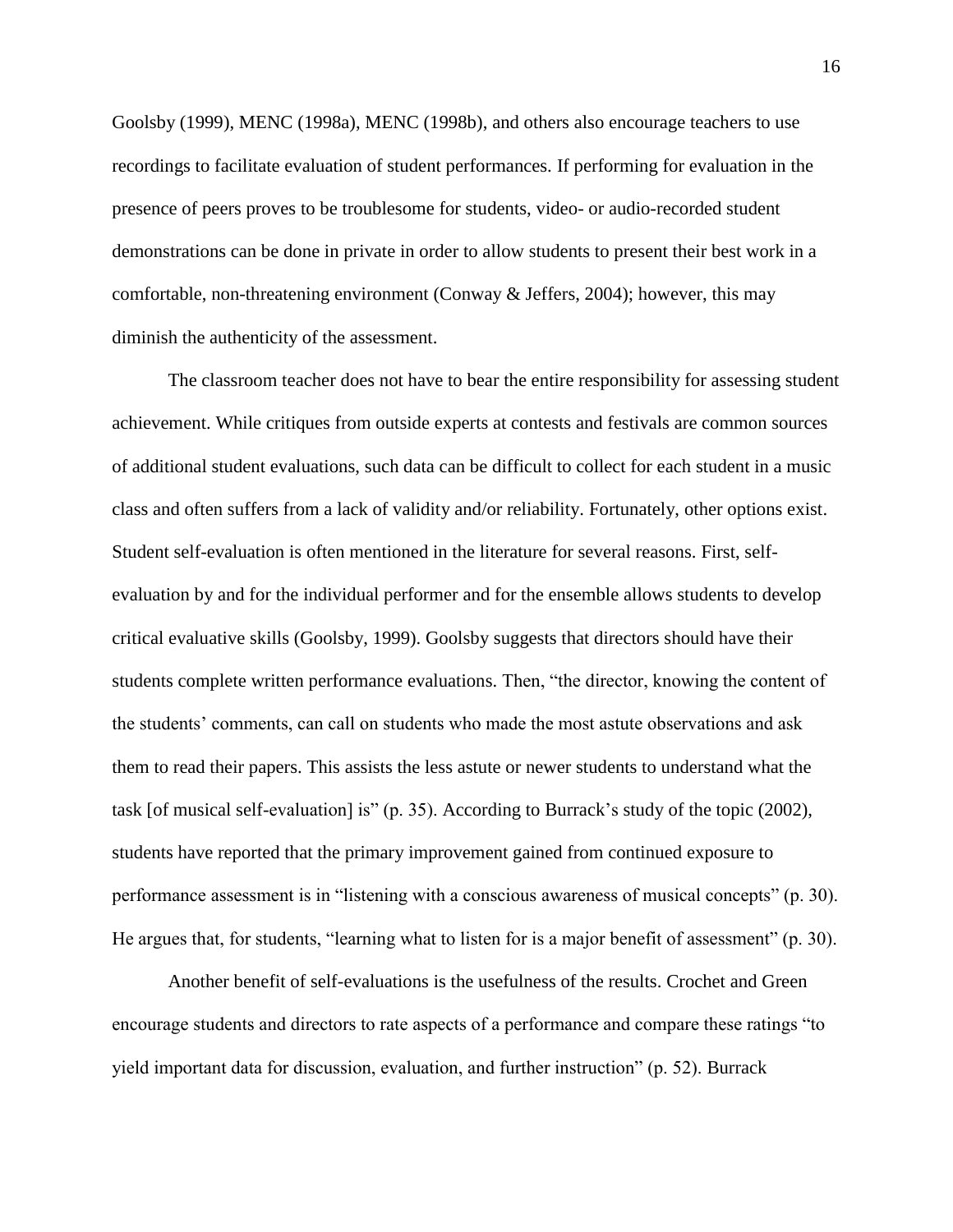encourages the ensemble to listen to recorded portions of their literature and the instructor to compile student suggestions for improvement to utilize in subsequent rehearsals. Additionally, Burrack argues that purposeful and structured student evaluations of their own performances "help students take responsibility for music learning and become self-sufficient musicians" (p. 32). For additional discussion of student self-evaluation, see Hale & Green (2009) and MENC (1998b).

Watts suggests dividing a performance grade between the assessments of the teacher, performer, and audience. As a part of their concert preparations, the students create "a list of things they would need to do in order to give an excellent concert, such as exhibiting good posture, dynamics, and articulation… This list is configured as a survey that is tucked inside the program, and the audience uses it to grade the students" (as cited in MENC, 1998b, par. 12).

Common to many of these suggestions is the idea that assessment should not simply be used to define a student's level of learning or performance proficiency; it should also be used to guide future instruction. Asmus writes that valuable assessment "involves not only objectively measuring acquired knowledge and skill over time in order to assign a fair grade, but also identifying appropriate future learning experiences that the teacher may offer to enhance student learning" (p. 19). This is known as *formative assessment*. Goolsby writes that, "…directors often make the erroneous assumption that if no errors are identified during a rehearsal, then the students must be learning" (p. 32). However, he observes that

…during the vast majority of rehearsals, students have no way of knowing whether they are accomplishing what is expected of them. This sense of accomplishment can only come if students are aware of the specific goals of the rehearsal or class—often a secret known only to the director… Without formative assessment, we have no way of knowing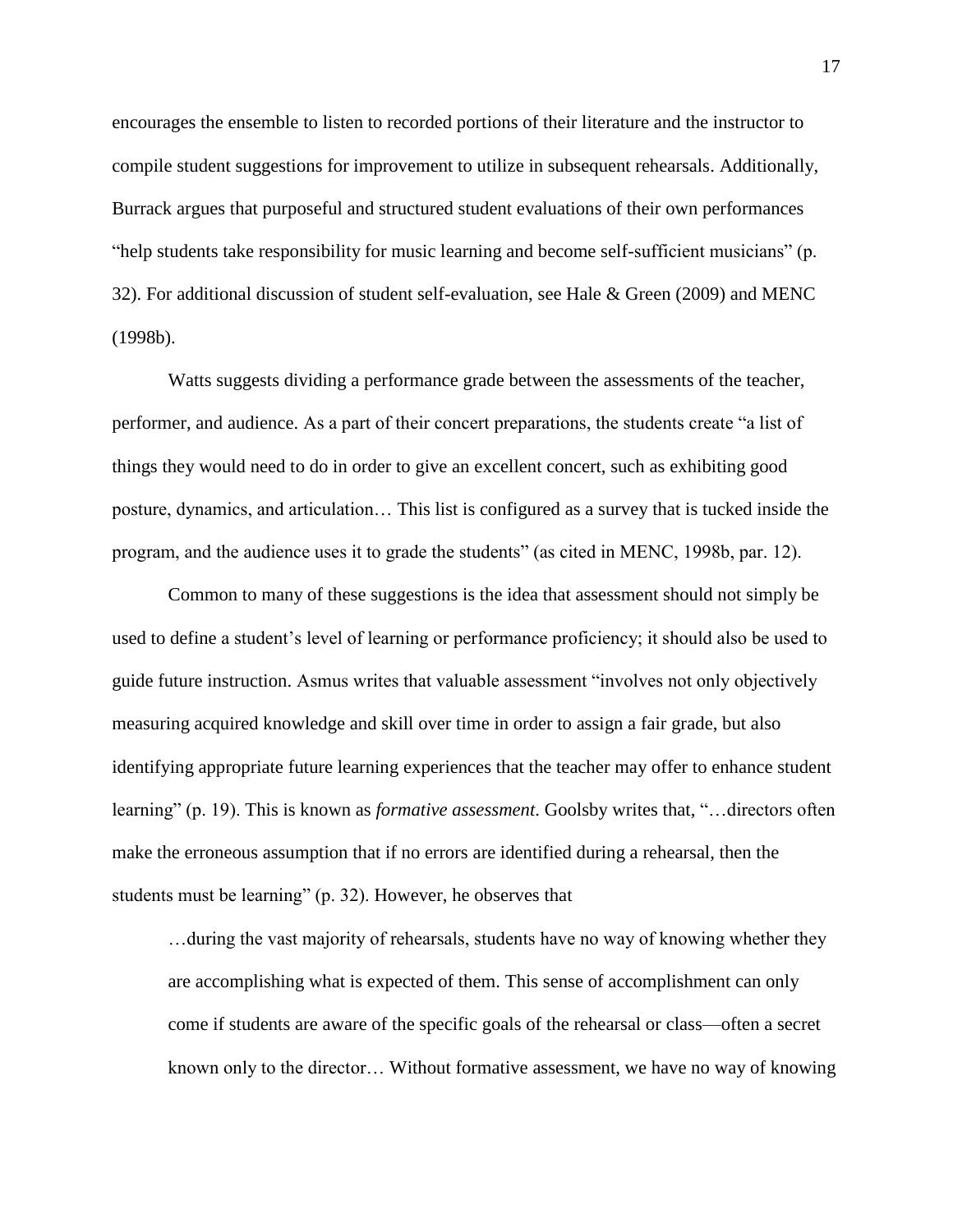if the students are simply learning our parameters for tolerance of mistakes, or if they are learning something about music. (p. 32)

When planning formative assessment, it is crucial that the students have a clear understanding of what they should learn. Crochet and Green suggest that, "…articulating goals energizes learners and provides them with direction" (p. 49). Goolsby believes that, "with these goals in mind, students can assume more of the responsibility for their own learning" (p. 35). Scott (2012) suggests that teachers involve students in the development of the criteria by which performances will be assessed so that "the development of assessment tools becomes an opportunity for learning" (p. 33). Asmus encourages teachers to remember: "…assessment is not an add-on to instruction. Rather, it is an integral part of the instructional process…" (p. 19).

NAfME reminds teachers that, when grades are given, they need to be able to explain how those grades were calculated. "Accurate and complete records concerning the grading process should be kept in order to answer any subsequent questions from parents or students concerning the basis for a grade" (MENC, 1998a, p. 40). From a legal perspective, it is valuable to keep this and additional considerations in mind when grading students in a music class.

Russell's paper, "Assessment and Case Law: Implications for the Grading Practices of Music Educators" (2011), provides a useful overview of the traditional and changing stance of the judiciary as it relates to grading in the music classes of America's schools. He writes: "Music educators have paid little attention to the legislation and litigation that could profoundly affect their assessment practices" (p. 35). As such, he provides several suggestions. Among them:

 "Grading policies, as written and applied, must be consistent with applicable state and federal laws" (p. 38). He warns, "Make sure you apply your policy as originally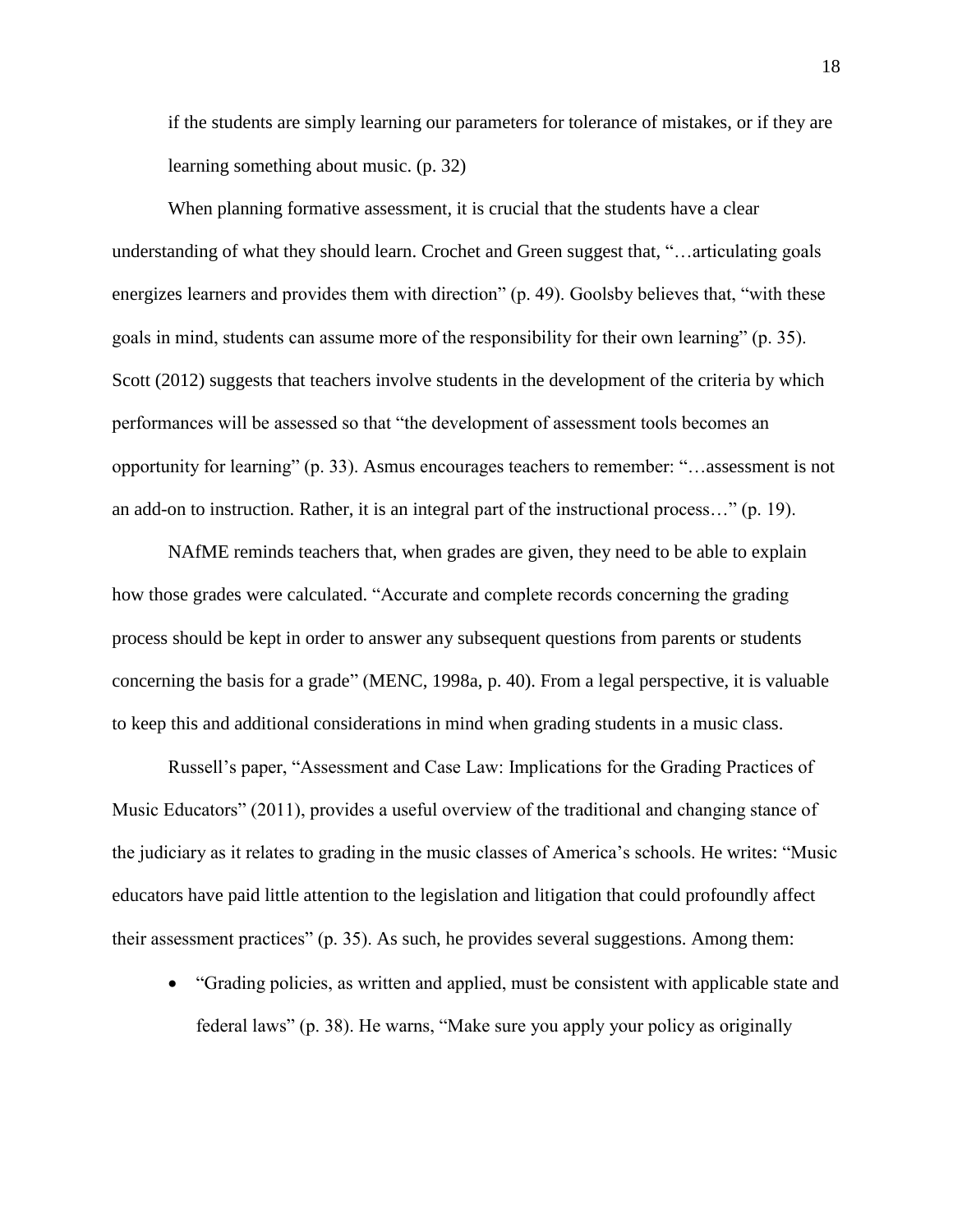written in all circumstances" (p. 38). See MENC (1998b) for additional discussion regarding the consistent administration of assessment and grading procedures.

- "Grading policies should be rooted in academic judgments as much as possible" (p. 38). He writes, "Courts have often ruled in favor of the student in cases where grading sanctions were seen as disciplinary" (p. 38). Dayton and Dupre state, "Allowing nonacademic factors to affect academic grades distorts the truth about students' academic achievement, results in a misrepresentation of academic records, and opens the door to arbitrariness and abuse of discretion by school officials" (as cited in Russell, p. 38).
- Teachers need to be sure to provide appropriate *due process*.

Due process in assessment would require that students and parents be made aware of the assessment scheme, students and parents be allowed some grievance procedures that are conducted fairly and consistently, and the assessment policy have a valid academic reason for existing in its current form and be reasonable (p. 37).

A teacher's grading policy should be approved the school administration. "When in doubt, err toward providing more rather than less due process" (p. 38).

 "When appropriate, consider providing an opportunity to students for constructive makeup work and attendance" (p. 39). Not doing so, he suggests, may appear to result in a punitive grade deductions that courts tend to see unfavorably.

The consensus of the literature is that secondary music education has not always embraced individual student assessment of educational objectives. Many educators have practical concerns related to how best to assess learning given demanding schedules, large class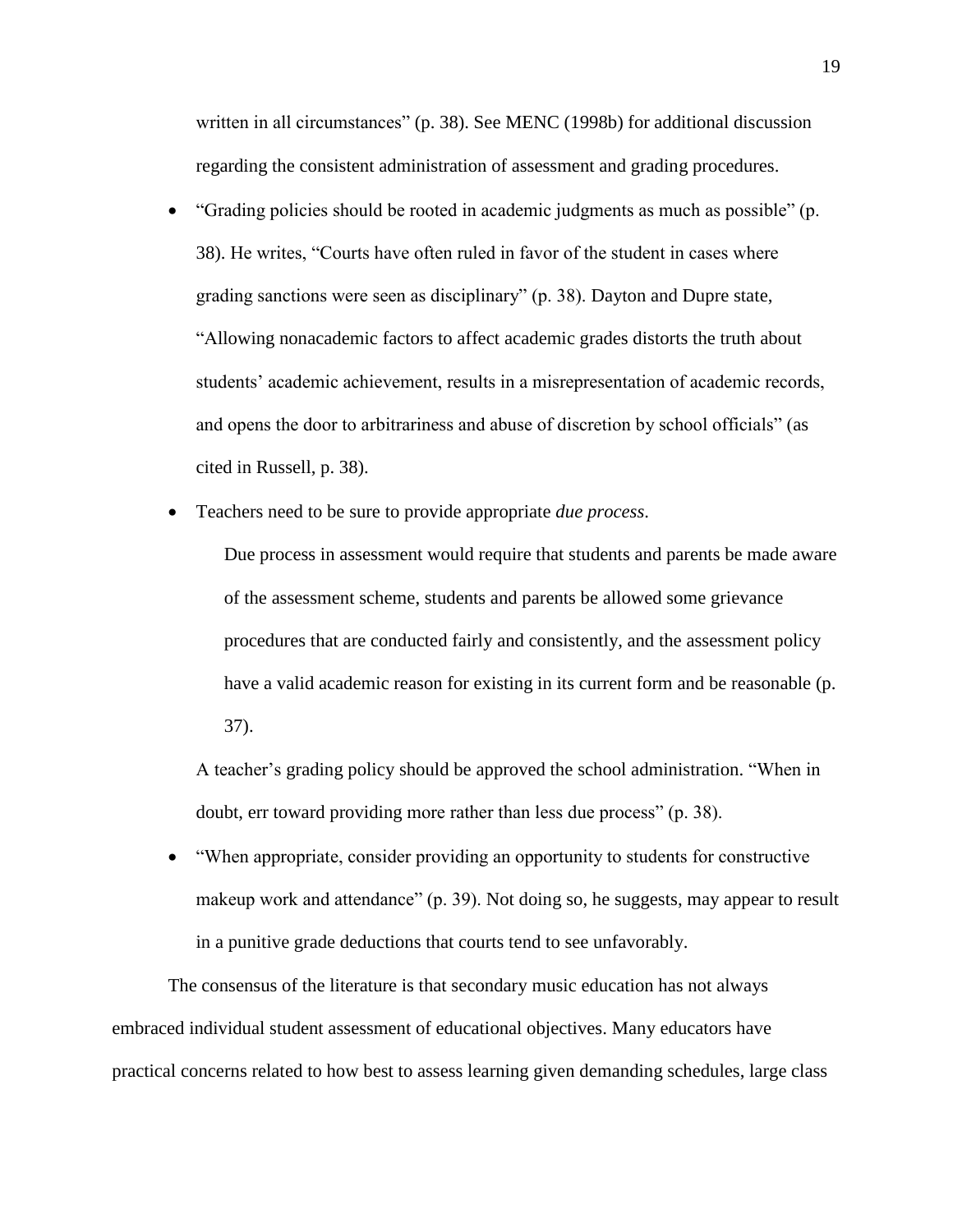sizes, conflicting expectations from administrators, and a lack of training in assessment techniques, among other concerns. The literature also makes clear that the grading policies of many music teachers are not reflective of curricular expectations and specific student learning objectives. Many music educators have a philosophical struggle with the appropriateness of traditional grading policies, which often prioritize non-academic attitudinal and attendance expectations in grade determinations, while others bridle at calls to eliminate such policies. These debates place music education outside of the mainstream of current educational practice in secondary classrooms. However, many practicing school music teachers and university pedagogues have provided extensive discussion of concrete steps to bring grading and assessment practices in line with standards-based assessment and achievement-based grading. Their plenteous suggestions provide significant encouragement to the secondary music teacher looking to embrace the challenges and benefits of high-quality assessment and grading practices.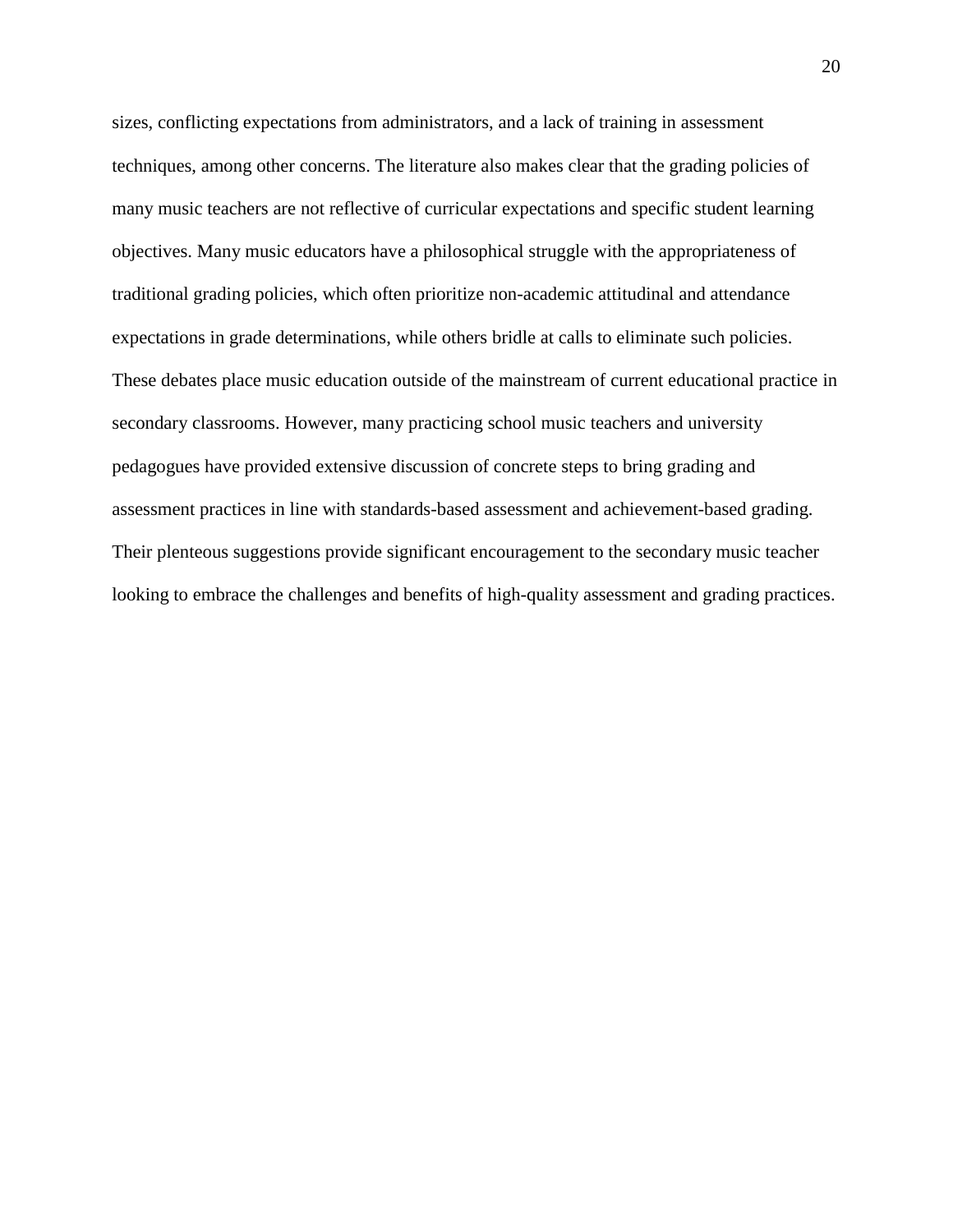#### **Grading and Assessment Guidelines**

For this project, the process of creating grading and assessment guidelines for the secondary choral music classes in the MSD of Decatur Township begins from the acknowledgement, as expressed so often in the literature, that valid, reliable, authentic, and practical grading and assessment strategies are vital in the music classroom. NAfME declares, "the outcomes of student assessment show the students' levels of learning, which, in turn, serve as the most accurate reflection of whether a music program is fulfilling its obligation—to improve its students' musical skills and understanding" (MENC, 1999, par. 24).

The grading and assessment guidelines suggested here follow the specified educational priorities of the Curriculum Alignment Document for secondary choral music in Decatur Township. The CAD prioritizes curricular alignment between middle and high school choral music classes in the following areas:

- National Standard 1: Singing, alone and with others, a varied repertoire of music
- National Standard 5: Reading and notating music
- National Standard 7: Evaluating music and music performances
- Rehearsal Dispositions

Discussion of proposed grading and assessment guidelines in these areas begins with a brief presentation of important and practical validity and reliability considerations for teachers when creating quality assessments. Then, specific assessment practices are discussed and suggested administration frequency and relative grade weights for each assessment are given. As specific assessments are presented, the area of curriculum alignment being addressed from the CAD is noted.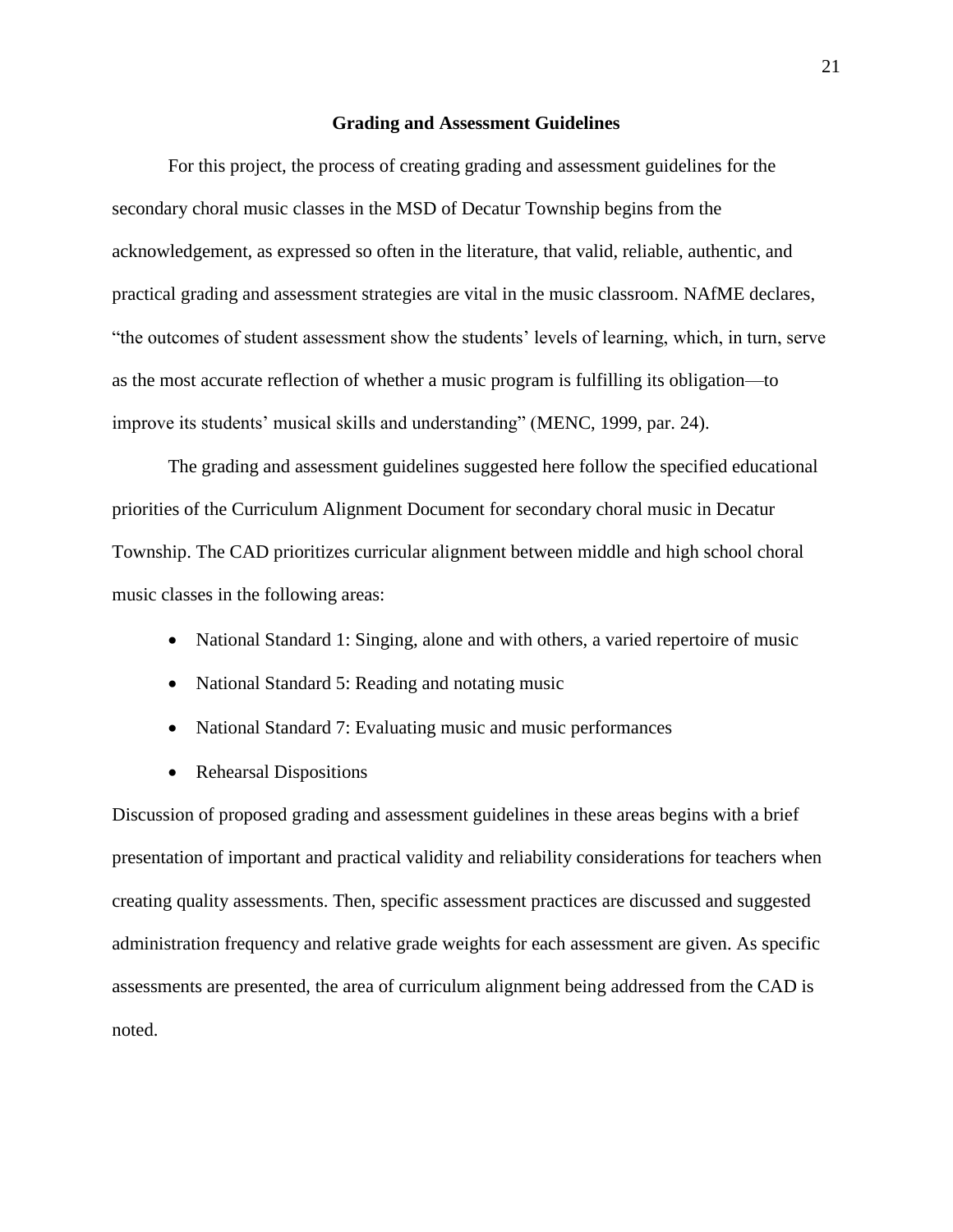Assessment recommendations appear as follows:

- Rehearsal Assessment of Student Performance Skills-in-Development for Standards One and Five. These assessments measure the achievement of selected, discrete objectives related to repertoire and sight-reading performance at a point when synthesis of all objectives may not yet have been achieved; thus, evaluation is limited in scope and the time required for administration is relatively brief. Rehearsal assessments of performance skills-in-development form benchmarks to communicate achievement between the more infrequent concerts and summative performance assessments.
- Summative Performance Assessments for Standards One and Five. These assessments measure achievement of repertoire and sight-reading performance goals at the end of the rehearsal/practice process, when mastery and synthesis of individual objectives are expected. These assessments are broader in scope than rehearsal assessments of performance skills-in-development and require more time to administer.
- Additional Assessments for National Standard Five. Included here are interval training assessments and a pitch name quiz.
- Performance Evaluation and Reflection (Standard 7).
- Rehearsal Dispositions. Included here are assessments of rehearsal participation and student music marking.
- Additional Assessment Activities. The final areas of assessment discussed are those of concert performances and end-of-semester exams, items that are implied by—but not specifically mentioned in—the CAD.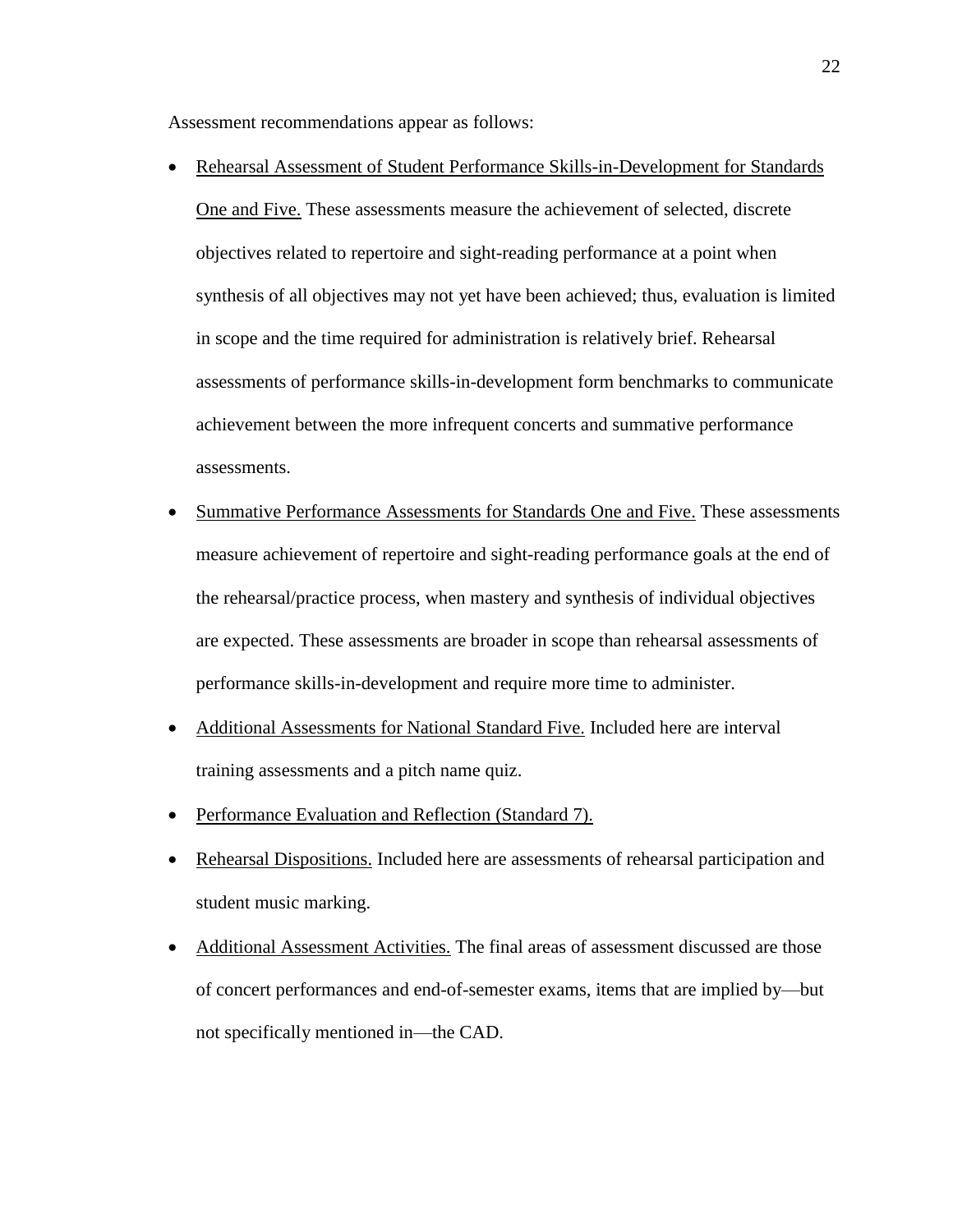Following the discussion of specific assessment strategies, a proposed one-semester assessment activity outline and a cumulative summary of the presented assessment grade weighting recommendations are given.

#### **Validity and Reliability in Assessment**

Validity and reliability are the cornerstones of quality assessments, without which the results of student assessments "will be questionable and therefore of limited value in determining a student's level of understanding" (MENC, 1999, par. 15). Oosterhof (2001) provides several practical suggestions for educators related creating valid and reliable educational measurement tools.

When creating an assessment, the teacher should ask, *does this test really measure what I want it to?* This is the essence of validity. Additionally, the teacher should consider three aspects of validity.

- 1. Construct-Related Evidence: Does the student performance to be observed represent a legitimate indicator of the capability the teacher hopes to assess?
- 2. Content-Related Evidence: How well do the elements of the test correspond to the student performance to be observed?
- 3. Criterion-Related Evidence: How well does a student's performance on a test correspond to his or her performance on similar measures outside of the test?

The teacher should also be mindful of qualities that support assessment reliability:

- multiple and varied measures of student performance evaluation
- evaluation of specific, narrowly defined skills
- evaluation of only those skills intended to be assessed
- evaluation on the same assessment of only specifically related skills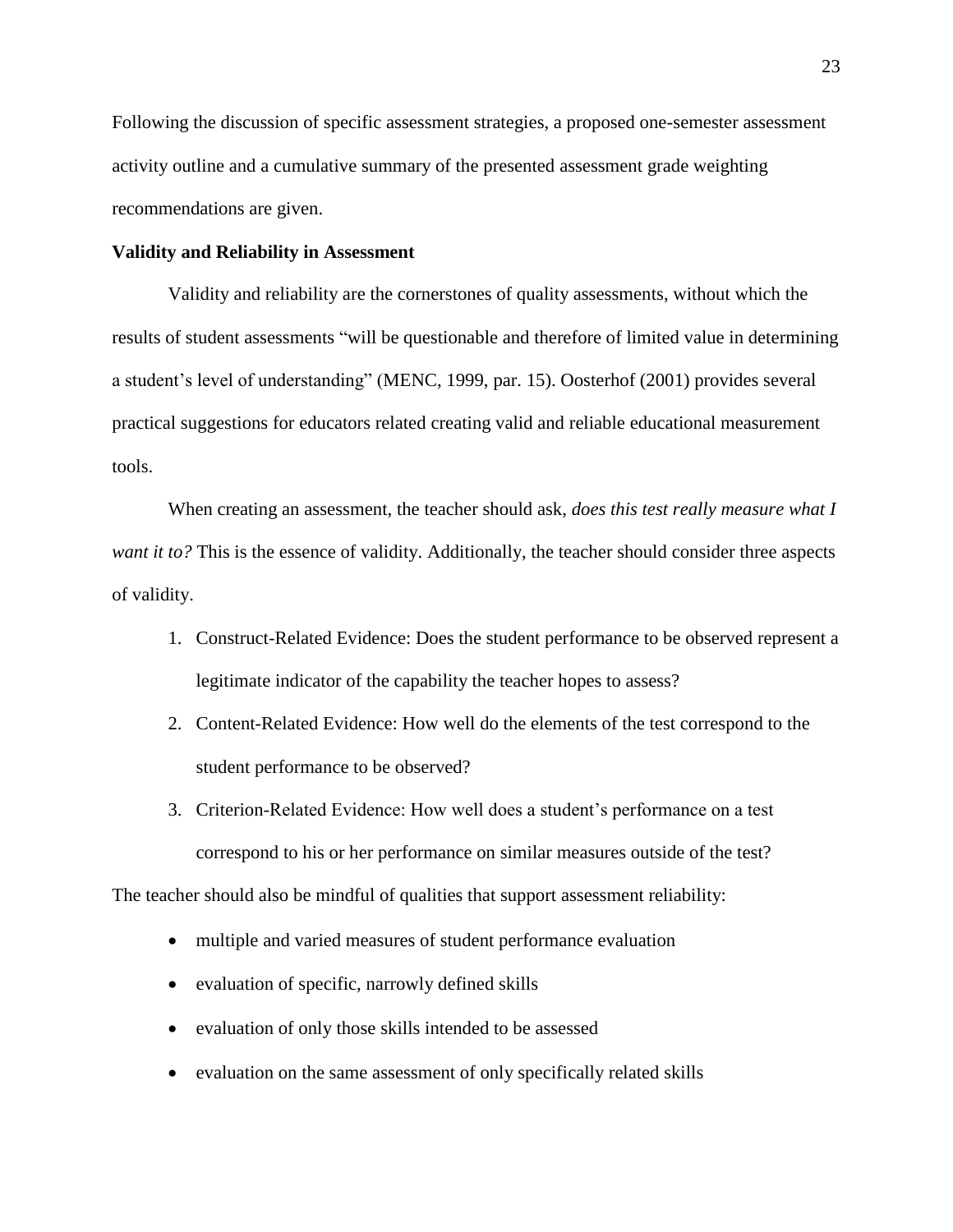- concise, clearly written/presented directions
- specific and consistently-applied grading procedures and scoring criteria
- the use of more than one rater when assessing student actions subjectively

Because of the importance and authenticity of performance tasks in music classes,

evaluations of student performances must play a central role in quality music-student assessment. When creating a performance assessment, the teacher should ask several questions.

- Does this performance assessment present a task relevant to the instructional goal?
- Are the number and nature of qualities to be observed at one time sufficiently limited to allow accurate assessment?
- Are the conditions under which the performance assessment will occur clearly established?
- Are the instructions to the student concise and complete?

When creating a scoring plan for a performance assessment, these questions should be considered.

- Is each quality to be measured directly observable?
- Does the scoring plan delineate the essential qualities of a satisfactory performance?
- Will the scoring plan result in different observers assigning similar scores to a student's performance?

When creating rubrics, checklists, etc. for grading performance assessments, several factors should be considered.

- Rubric rating scales should have four to seven divisions.
- Descriptions of performance quality should be as specific and concise as possible.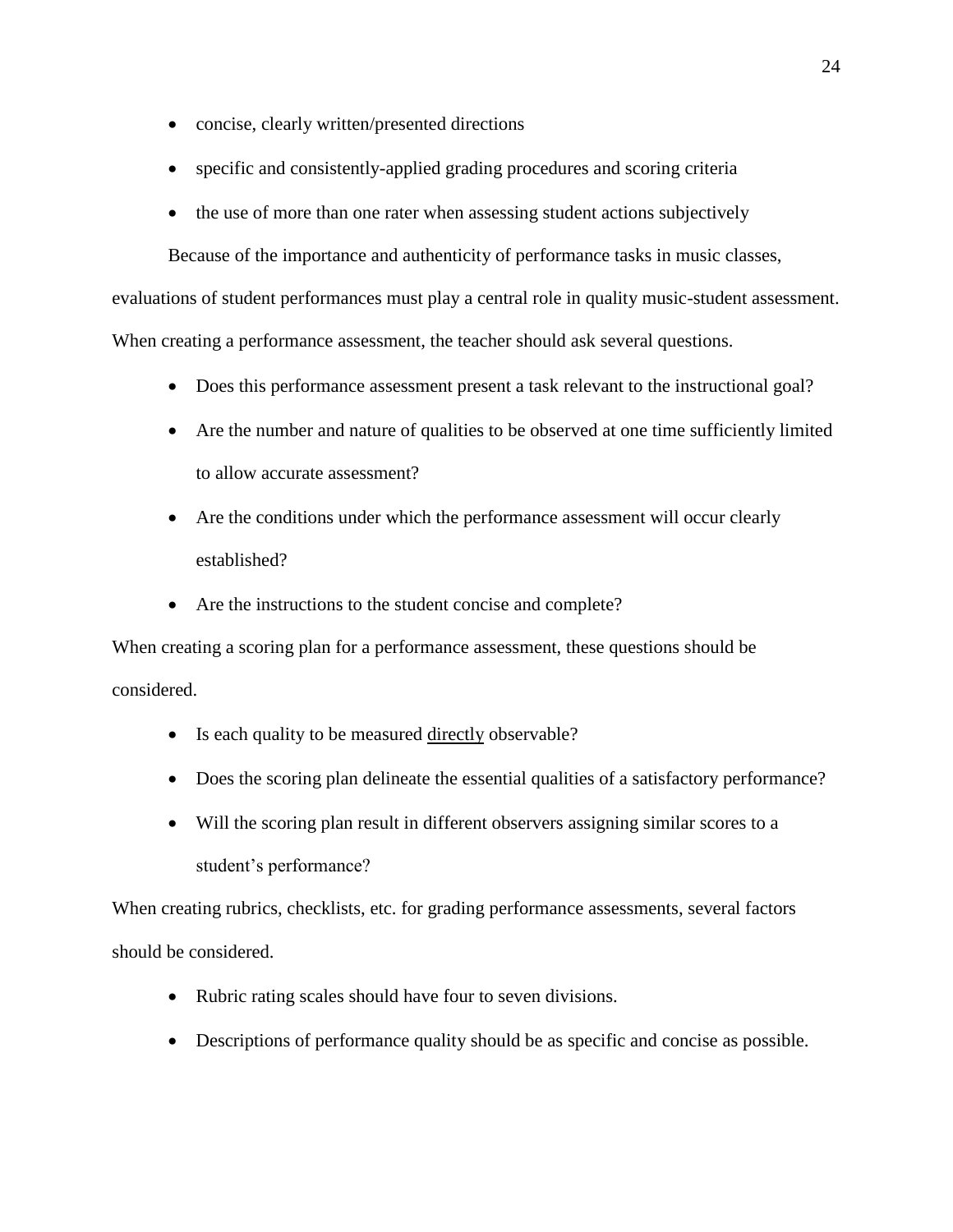- Key nouns and verbs that indicate the essence of the observation should appear early in the description.
- Items on a checklist should be grouped in the order in which they are likely to appear. On a rubric, items of similar content should be grouped together.
- All items should have the same polarity. Checklists should describe only desired or undesired qualities, not both. All rating scales on a rubric should utilize the same format (e.g., the left end of the scale always being either the most desired or the least desired performance).
- The assessment tool should be easy and efficient to mark.

If assessment tools can satisfy the demands of validity and reliability, then the teacher has found a way to evaluate students' achievement in the classroom with veracity. The results of these assessments—including student grades—will provide a truthful and useful representation of student learning. The grading and assessment guidelines discussed here are intended to point teachers toward policies and practices that will achieve these aims.

#### **Rehearsal Assessment of Student Performance Skills-in-Development**

Based on the CAD's prioritization of skill development related to national standards one and five, the following guidelines focus on the assessment of ensemble repertoire and sightreading performance skill while those skills are being cultivated through rehearsal activities. In a rehearsal assessment of student performance skills-in-development, the teacher is looking for evidence of mastery of a limited number of specific skills. A later summative performance assessment will measure students' skill in synthesizing these discrete objectives. While these rehearsal assessments are graded, they also serve an important formative function by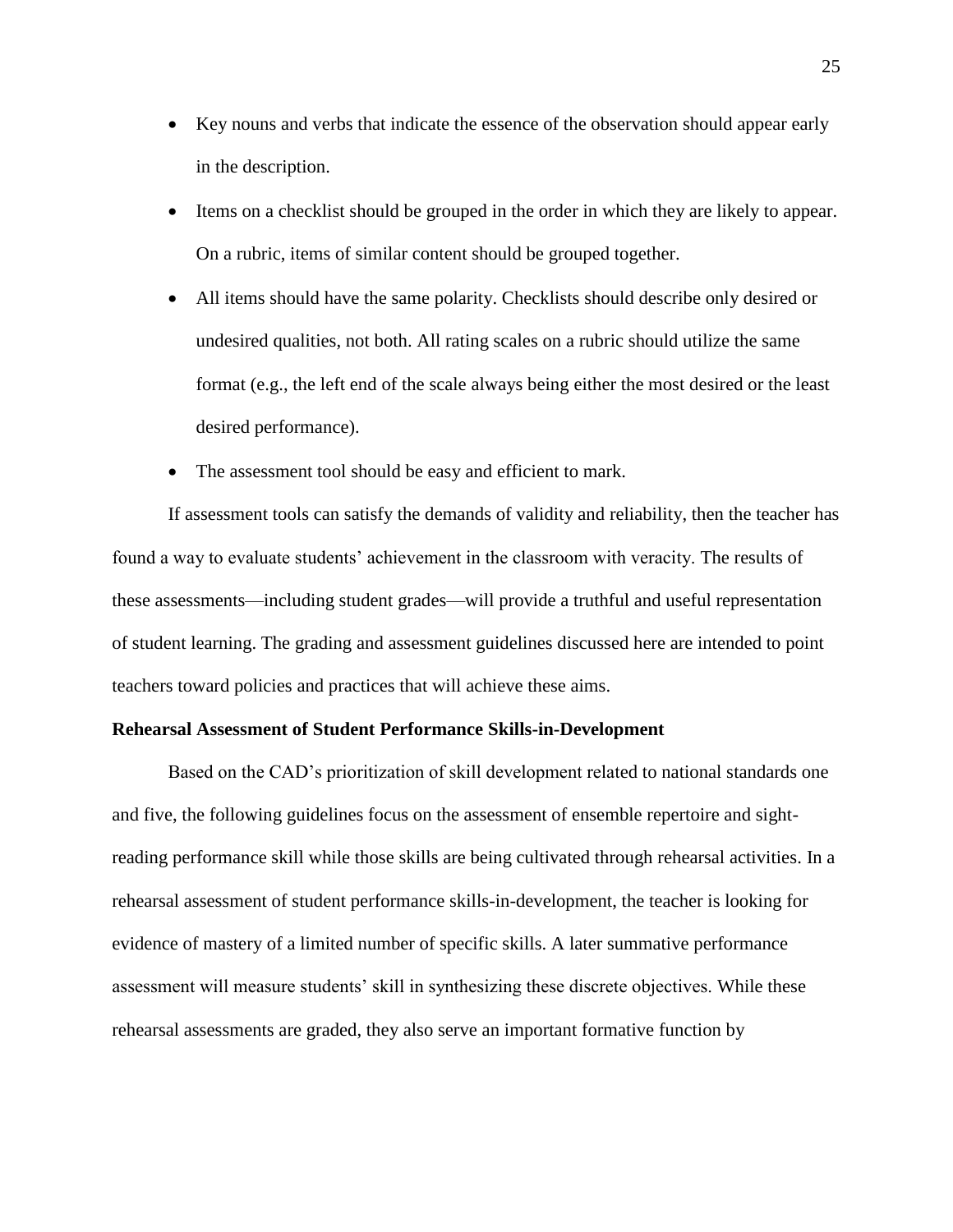communicating with the students the degree to which they are developing the skills they need to be successful in future performance and summative assessment.

1. Rehearsal Assessment of Repertoire Performance Skills-in-Development (National Standard 1: Singing, alone and with others, a varied repertoire of music) *CAD: Students are regularly assessed in their development of selected performance skills related to the choir's repertoire.*

Occasionally during the process of learning a new piece, all students should be assessed in their mastery of the given material. The results of such assessments will help the teacher and students develop an accurate sense of how well content is being grasped and allow the teacher an opportunity to assess individual, rather than ensemble, achievement. Further, the grades assigned to these assessments will keep parents and other interested parties informed as to the students' progress in class during the intervals between concerts.

The assessment is designed to be given quickly so as to minimize the amount of rehearsal time taken for this purpose. Students should only be evaluated in a few areas during a single assessment. Examples of assessment criteria include posture, diction, intonation, phrasing, breathing, memorization, language fluency, rhythmic accuracy, dynamics, etc., but no more than perhaps two of these areas should be evaluated during any one assessment. The rubric used for the *Summative Repertoire Performance Assessment* (see appendix, *Example 2*) can provide the scoring criteria for these rehearsal assessments. Recording rubric levels on the seating chart is one way of recording the assessment results efficiently.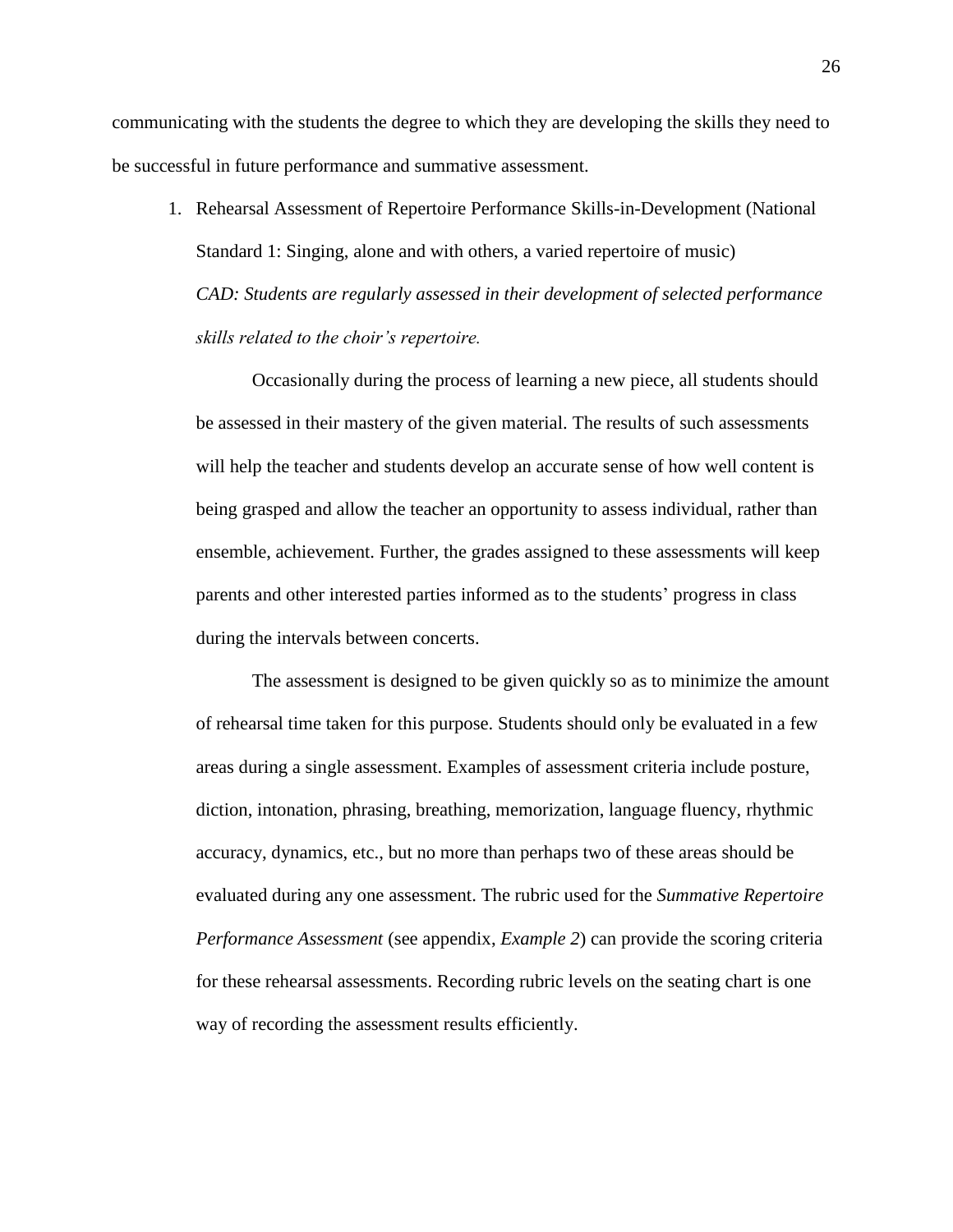It may be helpful to let students know early on in the learning process that there will be an assessment over the skills being taught and rehearsed. Prior to the assessment, the students should be made aware of what behaviors they will be expected to demonstrate, and the assessment should only be given after the students have received plenty of coaching and opportunity to practice these behaviors.

The teacher may wish to have a small group of students participate in a mock assessment, allowing the class to observe the assessment process. The director can verbalize his/her assessment methodology and decision-making processes to the class, as well. The rubric used to make the assessment should be made available to the students in advance of the assessment. This can be done with individual paper copies or by projecting the rubric on a whiteboard or screen. Rubrics can also be shared on the teacher's page of the District website.

During the assessment, it may be desirable for all students in the class to perform the work or a particular section of it. During that performance, the teacher will need to move about the classroom so that he/she can more easily hear and see individual students. Or, the teacher might desire to have only a subset of the choir perform during the assessment: one voice part, a small group of mixed parts, etc. In this case, it will be important that the students have experienced and become accustomed to performing in smaller groups prior to the assessment.

Once the assessment is completed, the director may wish to have the students engage in a process of self-reflection; this can be done verbally or in writing. The teacher may also ask the students to complete formal self-evaluations of their performances. A sample self-assessment is provided as *Example 1* in the appendix.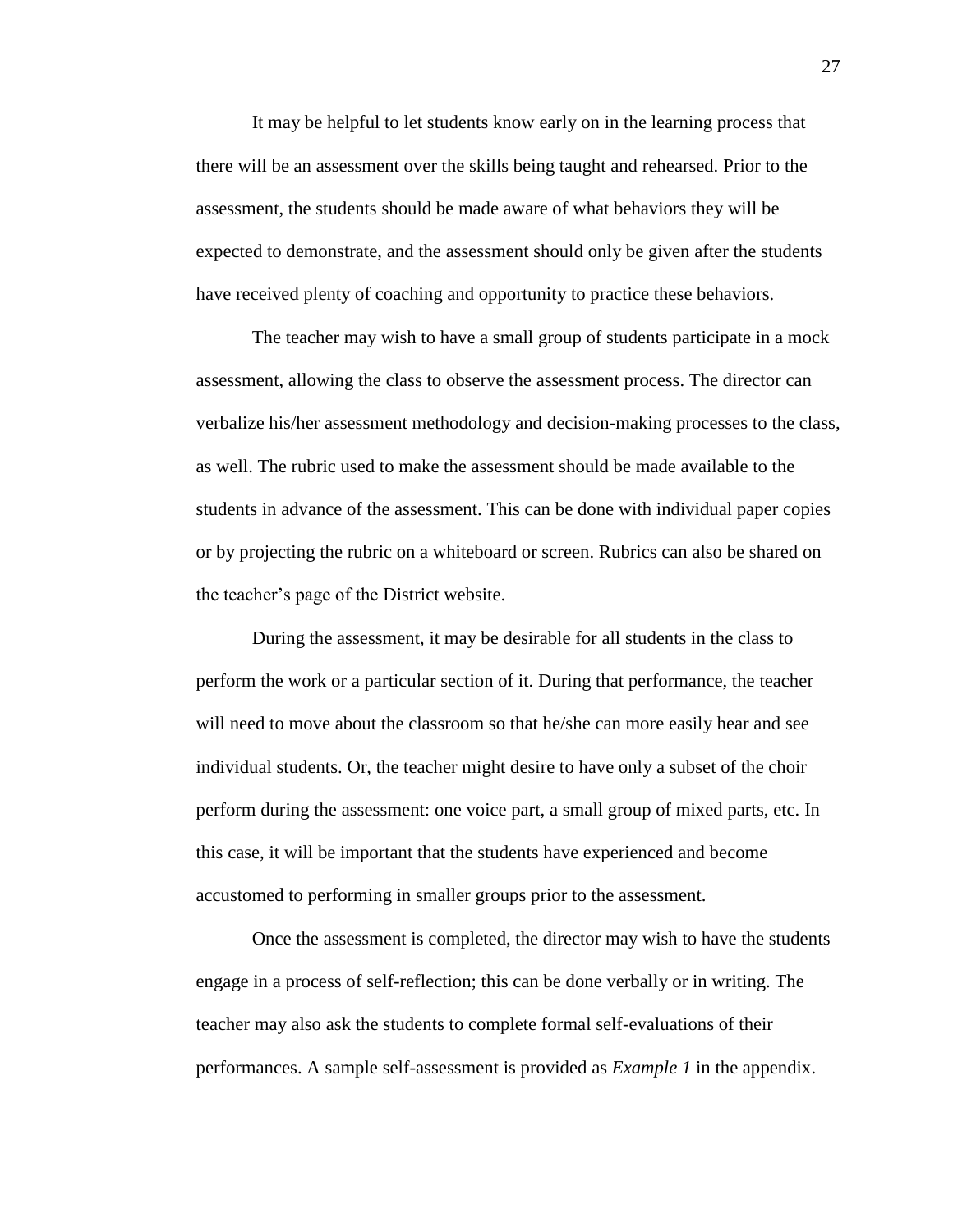These reflections and self-evaluations can serve a purely formative function, or the teacher can grade them. However, it is important that these grades be recorded separately from the teacher's assessment of the student performance to protect the validity of the assessment results.

These rehearsal assessments should be given as frequently as the teacher feels is practical and valuable: certainly at least four times each semester. The grade for the director's assessment of the students' performances should be weighted to reflect the relative importance of the assessment. These assessments are designed to evaluate skills and behaviors that are developing. The grade should be weighted more heavily than a common, daily activity but less heavily than a final, summative assessment given at the conclusion of the rehearsal/preparation process.

2. Rehearsal Assessment of Sight-Reading Performance Skills-in-Development (National Standard 5: Reading and notating music) *CAD: All students are regularly assessed in their development of selected performance skills related to sight-reading.*

This assessment is similar to the *Rehearsal Assessment of Repertoire Performance Skills-in-Development* discussed above. The instructor should, from time to time, evaluate each student's developing proficiency in regard to the various skills needed to reading music at sight, such as:

- performing rhythm patterns
- performing pitch patterns
- performing melodic patterns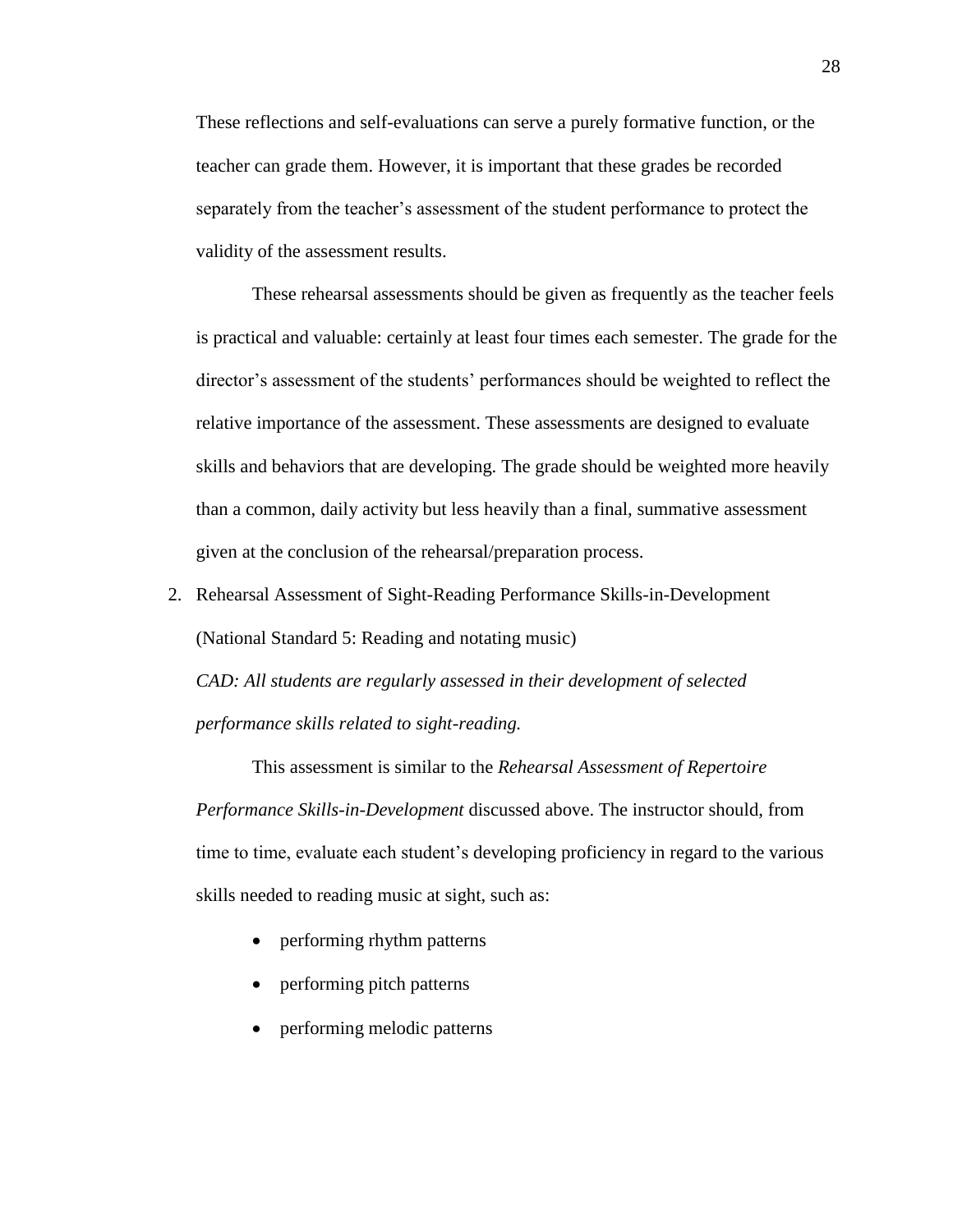The most valid assessment of these skills involves students performing individually; but, this may take up more rehearsal time than many directors are willing to spare for anything other than a summative assessment. The Township teachers are encouraged to make individual performance a common part of sightsinging rehearsals in order to scaffold students toward success in and comfort with individual assessment. If students will not be performing alone for rehearsal assessments, performances of small groups are perhaps the best option. Physical distance between the participants while the teacher moves between them can help the teacher to hear each individual more accurately and reduce the influence of one singer's performance on another's. Students should only be evaluated in a few areas during a single assessment. The rubric for the *Summative Sight-Reading Assessment* (see appendix, *Example 3*) can provide the scoring criteria for a rehearsal assessment, but no more than perhaps two of the grading criteria should be evaluated during any one assessment. The students should be aware of the grading criteria prior to the assessment. Recording rubric levels on the seating chart is one way of recording results efficiently.

These assessments should be given relatively frequently—at least twice each semester and more often if possible. The grade weight assigned to this type of assessment should be similar to that of the rehearsal assessment of skills-indevelopment for repertoire: the grade should be weighted more heavily than a common daily activity but less heavily than a final, summative sight-reading assessment.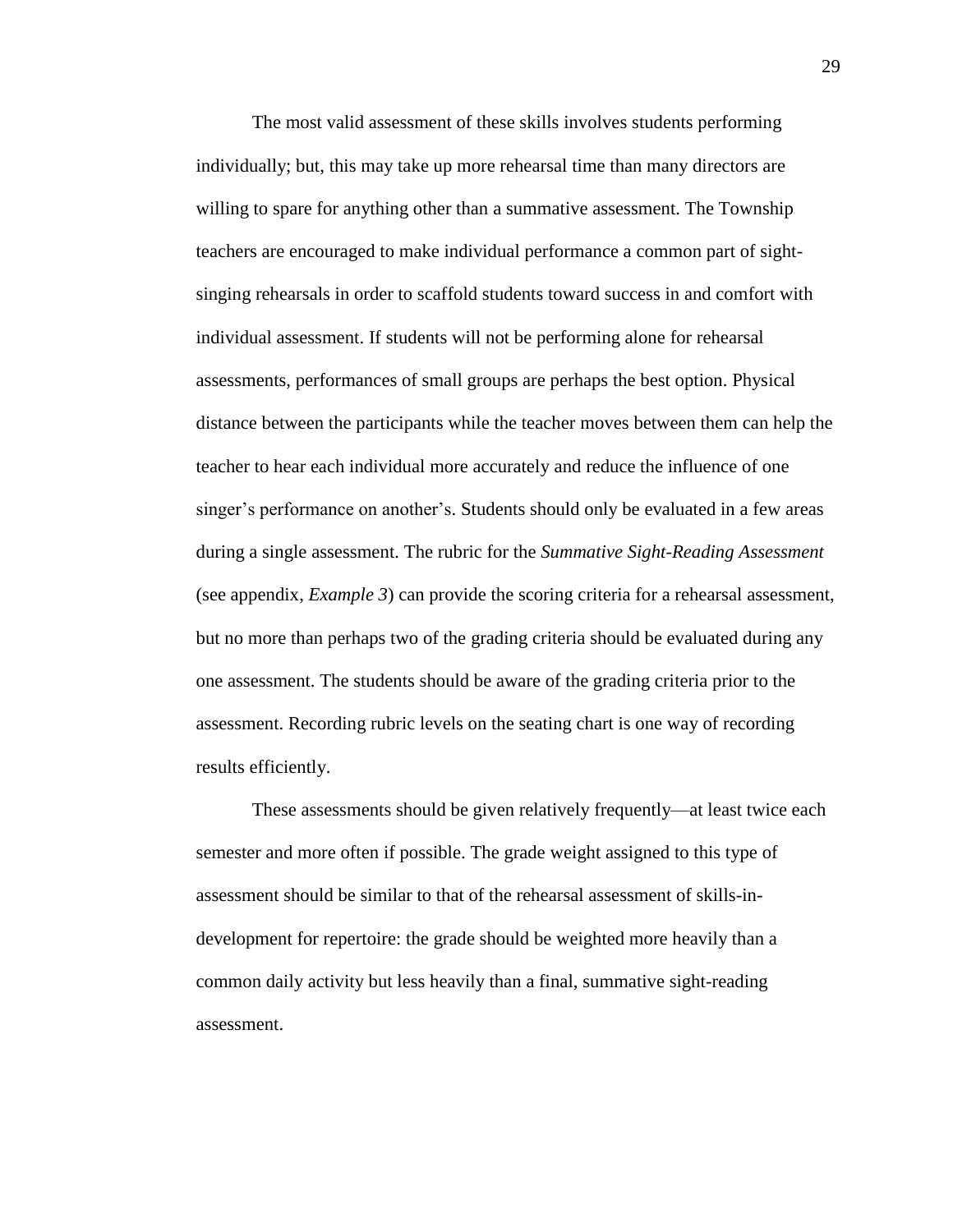These rehearsal assessments are important in the process of preparing students for concert performance and for the summative performance assessments of repertoire and sight-reading skill that will follow. The results from these assessments communicate to the students how well they are developing the individual skills that they will need. Additionally, the process of preparing for and participating in these rehearsal assessments scaffolds students toward preparedness for the testing procedures used in the summative assessments.

### **Summative Performance Assessments**

The following guidelines relate to the summative assessment of ensemble repertoire and sight-reading performance skills. During a summative performance assessment, students are asked to demonstrate synthesis of the separate, distinct skills developed during the rehearsal process. The results of these assessments communicate to all stakeholders the degree to which individual students have mastered the performance objectives prioritized in the CAD related to standards one and five.

1. Summative Repertoire Performance Assessment (National Standard 1: Singing, alone and with others, a varied repertoire of music)

*CAD: All students participate in a summative evaluation of their achievement in mastering performance skills related to the choir's concert repertoire.* 

Near the conclusion of the concert preparation process, each student should be given a summative assessment of his/her achievement in mastering the various skills required for a successful performance of that concert's new repertoire. As is so often mentioned in the literature, it is of vital importance that students individually demonstrate their learning.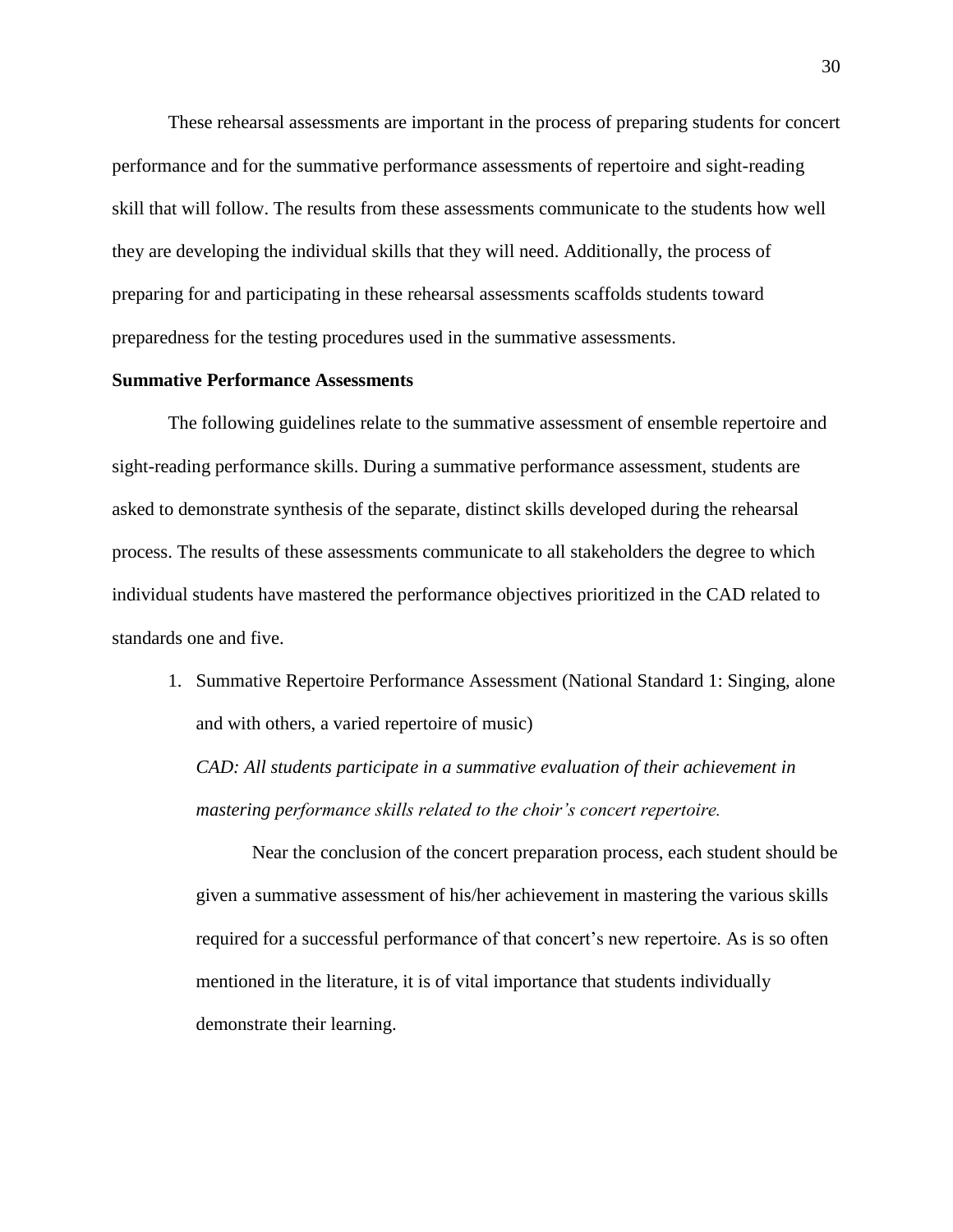These summative performance assessments should, if possible, evaluate each student for every new piece to be performed in the concert and should cover a wide range of skills (e.g., posture, diction, intonation, phrasing, breathing, memorization, language fluency, rhythmic accuracy, dynamics, blend, etc.). For this reason, sufficient time will need to be reserved to complete these assessments. It may be desirable to give these assessments just prior to, or just following, the concert performance. Students should expect and be prepared to be assessed on all of their music, but if assessing every student on the entirety of every song is not feasible, the teacher can select particularly consequential portions of the music and evaluate students only on those sections. In this case, the students should not be told in advance of the assessment what portions of their repertoire they will be asked to perform.

The students should be made aware of the summative assessment early on in the rehearsal process, and the assessment schedule should be announced to the students well in advance. Prior to the assessments, the rubric used to evaluate the performances should be presented to the students on paper, projected for the entire class to see, and/or placed on the teacher's webpage. Before the first assessment, the teacher may wish to use the rubric as a basis for rehearsal activities during which students are asked to demonstrate each of the individual skills listed to ensure student understanding of the terminology and performance expectations. The teacher may also wish to utilize a group of students to participate in a mock assessment in order for the class to see how the assessment will run and so the director can verbalize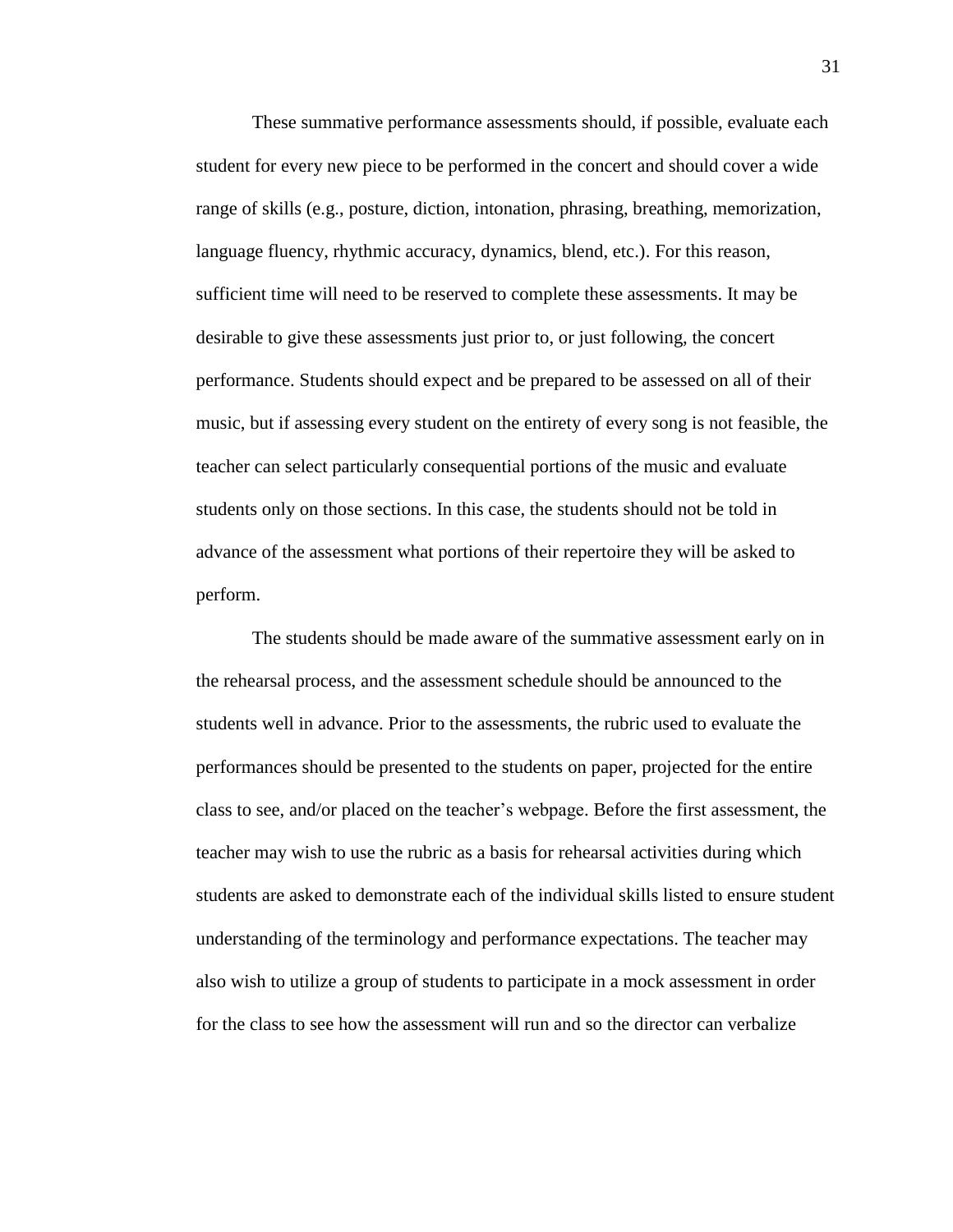his/her assessment methodology and decision making processes. A sample assessment rubric is included as *Example 2* in the appendix.

The specific procedures of the assessment itself will vary. Since performance in front of an audience is an important part of ensemble music-making, summative performance assessments are more authentic when given in the presence of an audience. Further, the observation of other students' performances can be a valuable learning opportunity. For these reasons, teachers are encouraged to hold their summative performance assessments in the presence of the entire class. Ideally, students will perform their repertoire with one student singing per voice part. This authentically represents the choral music-making process while also allowing the teacher to hear each individual clearly. Singing one person per part may not be possible in some cases, especially with inexperienced singers. Generally, performance groups should contain the smallest number of students that the director believes can successfully perform a work. All assessment groups should be of equal size and part make-up. Placement of students into groups can be done randomly, or the groups can be pre-selected by the director. Some students may be called upon to participate in more than one assessment group in order to balance the groups. In this case, those students should only be assessed during their first performance.

Evaluation of student performances given individually lacks the performance authenticity of group assessments. However, there are benefits to hearing students perform alone, including limiting public performance anxiety and eliminating the possibility of distracting and inaccurate performances by other members of the group, both of which would have a positive effect on the validity of the assessment. The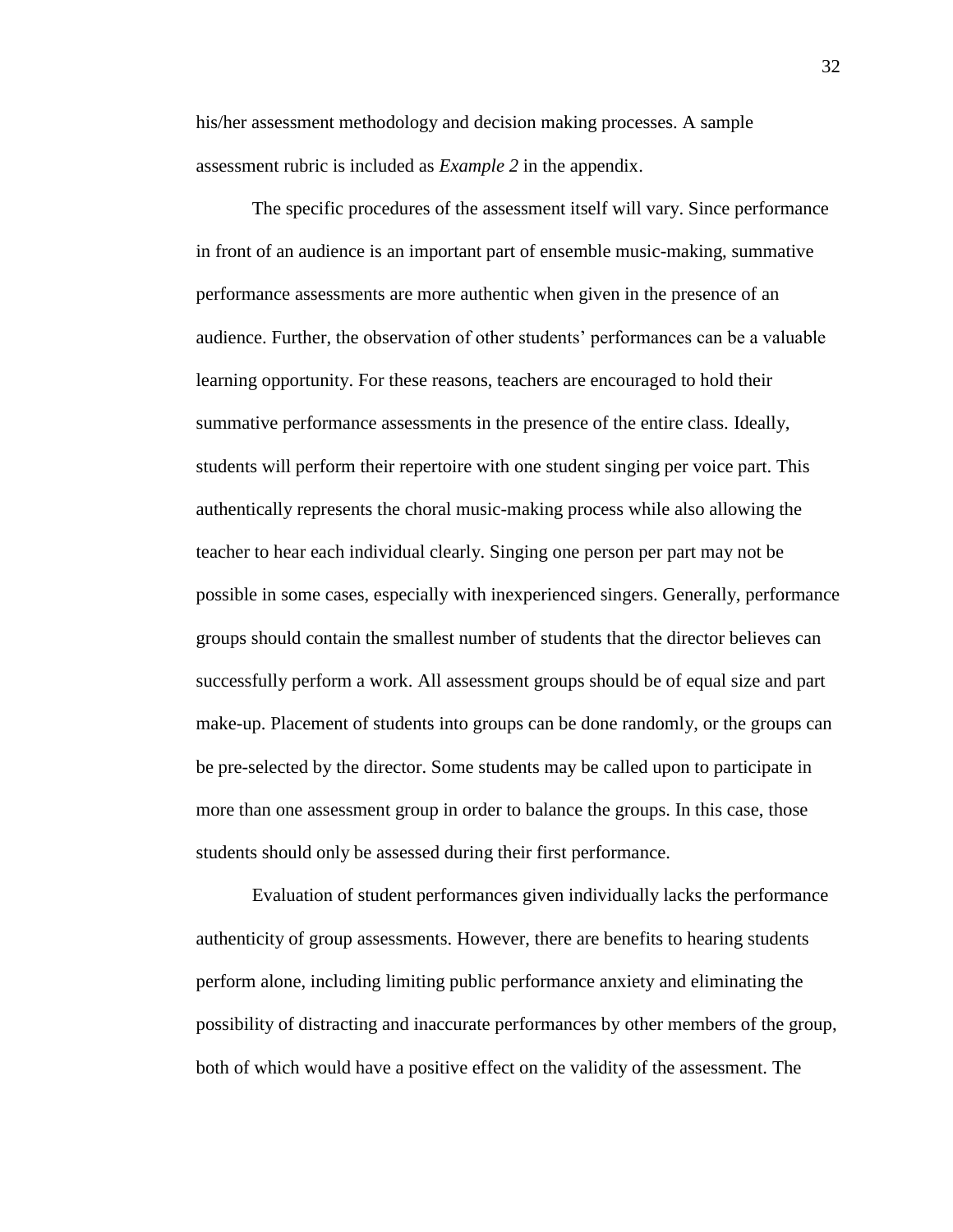teacher will need to determine the assessment structure that most successfully meets the potentially competing ideals of authenticity and validity for his/her students. For example, older and more experienced singers need to show their ability to perform their parts accurately in the presence of other vocal parts. However, younger and less experienced students may give a more accurate representation of their learning when performing alone and away from peers. In this case, while some performance authenticity might be sacrificed, the teacher and student may well come away with better, more useful information about individual student achievement via individual tests.

Following each assessment, the teacher may wish for students to complete reflections and/or self-evaluations. A sample self-assessment is provided as *Example 1* in the appendix. For purposes of validity, grades for such reflection activities should be recorded separately from the assessment grade assigned by the teacher. The grade weight for summative performance assessments should be substantial. The combined grades of all summative performance assessments for the repertoire of a given concert should be equal to at least one-half of the value of that concert's participation grade.

2. Summative Sight-Reading Performance Assessment (National Standard 5: Reading and notating music)

*CAD: All students participate in a summative evaluation of their achievement in mastering performance skills related to sight-reading.* 

The skills for rhythm, pitch, and melodic reading will have been evaluated during rehearsal assessments. This document suggests, therefore, that a summative sight-reading assessment should prioritize the synthesis of pitch and rhythm reading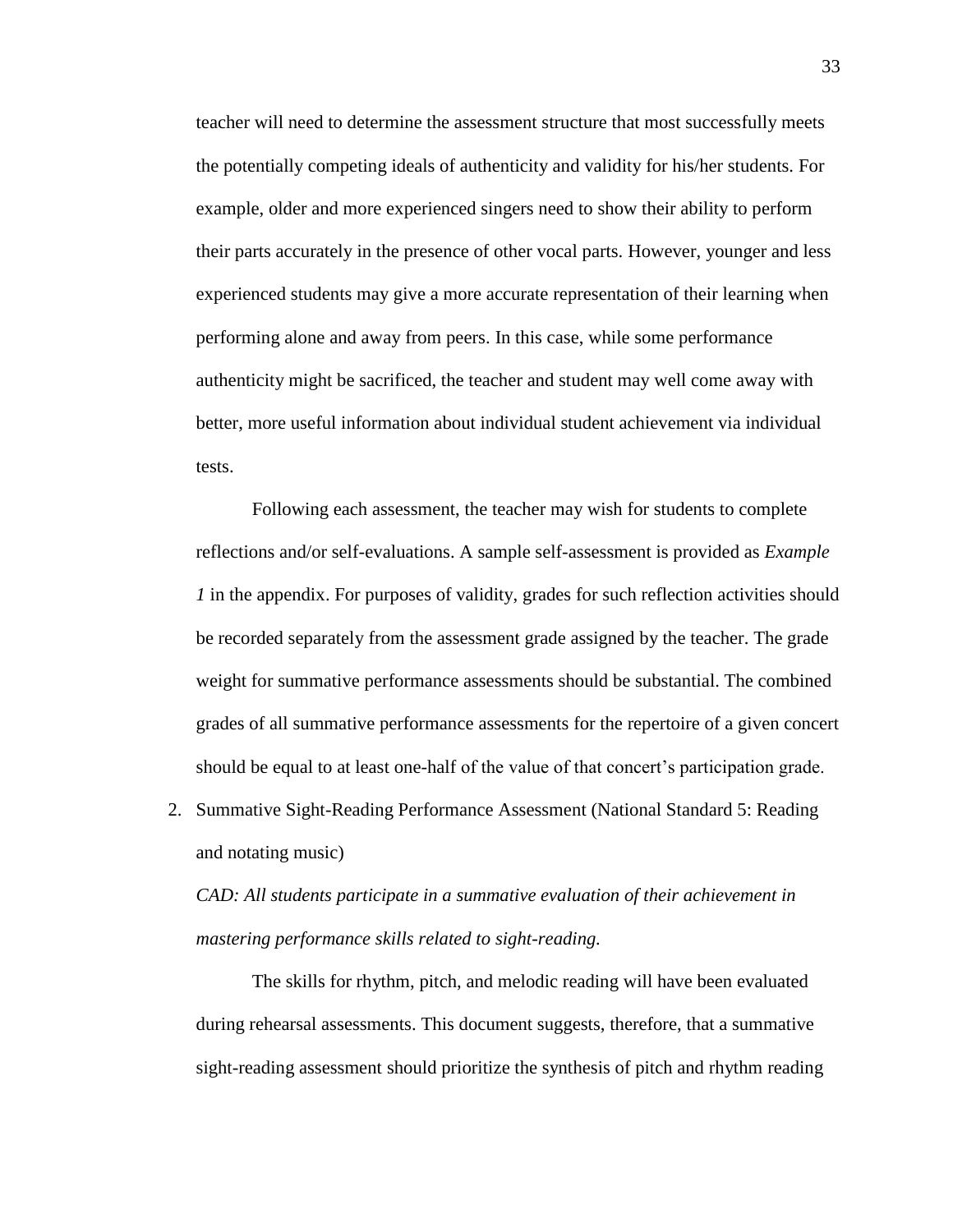through performance of melodic examples. However, if time permits and the teacher wishes to give summative assessments in each of these three areas, he/she may certainly do so.

The rubric used to score a summative sight-reading assessment should cover the variety of skills needed to give a successful sight-reading performance. In a melodic exercise, the skills to be evaluated include rhythmic accuracy, tempo stability, pitch accuracy, syllable accuracy, and the observation/performance of score markings (e.g., style, dynamics, repeats, etc.). Henry (2011) found that students are more likely to perform the rhythms accurately if they perform the pitches accurately. He writes that, when sight-singing, "Singers appeared to give priority to pitch over rhythm, performing pitch correctly at the expense of rhythmic accuracy" (p. 72). When establishing grade weights for the assessment rubric, then, it is important that rhythmic accuracy and tempo stability (a prerequisite for rhythmic accuracy) not be undervalued. In the suggested rubric (appendix, *Example 3*), the categories of pitch accuracy, rhythmic accuracy, and tempo stability receive the most weight. Syllable accuracy and the observation/performance of score markings receive less weight. Restarts result in a grade deduction.

Note that when performing a sight-reading exercise, the use of appropriate vocal technique should be expected. If a technique problem is inhibiting a student's accurate performance in a sight-reading assessment, it is crucial that the student be informed. Broadly speaking, sight-reading should not been seen as a time when vocal technique plays a secondary role to other concerns. However, the primary purpose of the *sight-reading* assessment is to evaluate *sight-reading* skill. Standards of validity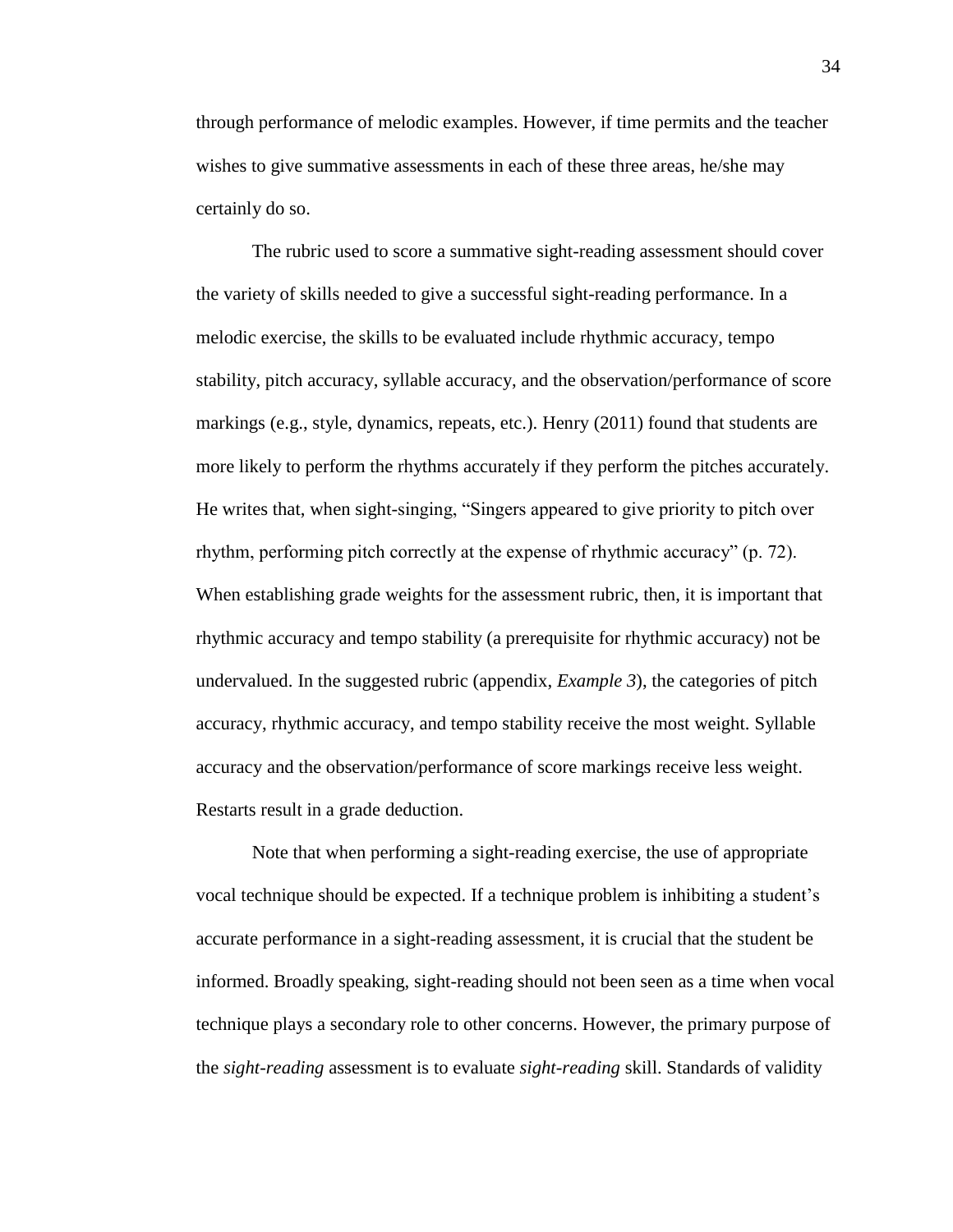require that the largest part of the final score be from assessment criteria related specifically to sight-reading and nothing else. At the same time, it is important that the teacher communicate to students the degree to which healthy and effective vocal technique is being used in their sight-reading. One way to do this is to include technique on the rubric for formative feedback purposes only: it would not be included in the calculation of the final score. On the suggested rubric (see appendix, *Example 3*), the teacher is asked to evaluate the performer's vocal technique related to tone quality and projection/breath support; these evaluations have no bearing on the students' grade for the assessment. As always, the grading rubric should be made available to the students prior to the administration of the assessment.

The teacher will need to hear each student perform his/her summative sightreading assessment individually. The assessment should be given privately, especially if the same example will be used for more than one student and it might be overheard. The length of the examples used in the assessment should be at least as long as the examples used during practice. The appropriateness of the length of a sight-reading example will be influenced by class ability level and also by the amount of time available for the assessment. As with all assessments, the teacher must consider the balance between the time needed for a thorough evaluation of student achievement and the time required for other pressing matters, including concert preparations. To aid in the efficient administration of the assessment, the teacher should establish a time limit for each performance. This will ensure that all of the assessments are given in the available time and will also help to promote equal testing conditions for all students.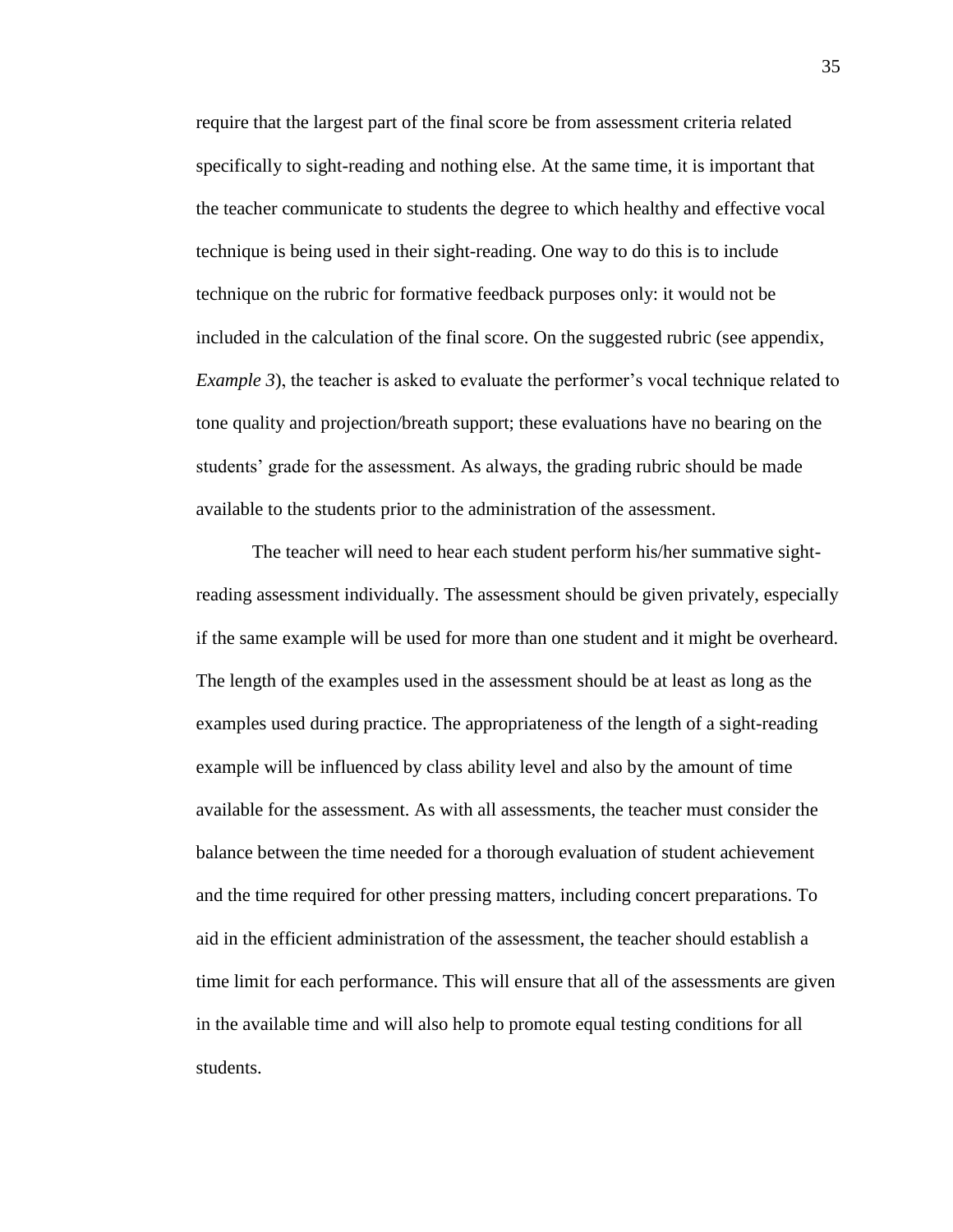When administering the assessment, the consistent application of procedures is critical for validity and reliability. Here is a possible sequence of assessment procedures:

- 1. The student is provided with a copy of the assessment exercise.
- 2. The tonic triad is sounded.
- 3. A set and pre-announced period of time for personal preparation begins. The length of this period will need to vary with the difficulty and length of the exercise to be performed, with more time being provided for the preparation of longer and more-difficult examples. Less than one minute of preparation time will be called for in most situations.
- 4. Following the preparation period, the tonic triad is sounded again
- 5. The student performance begins.

Of course, some variation in these procedures will be appropriate based on the particular skills on which the class is working. If it has been part of the classes' sightsinging practice, the students might be asked to determine the tonic for themselves and to play it on the piano, for example. Or, students may be given the tonic pitch and asked to sing the tonic triad to establish the tonality for themselves. In addition, the teacher may wish to ask some questions related to the example at the start of the assessment. Questions such as, *Where is 'do'?* and, *How many beats are in each measure?* can be used to gauge the students' abilities to recognize and interpret the symbols in the exercise and also to identify sources of problems that appear during the performance.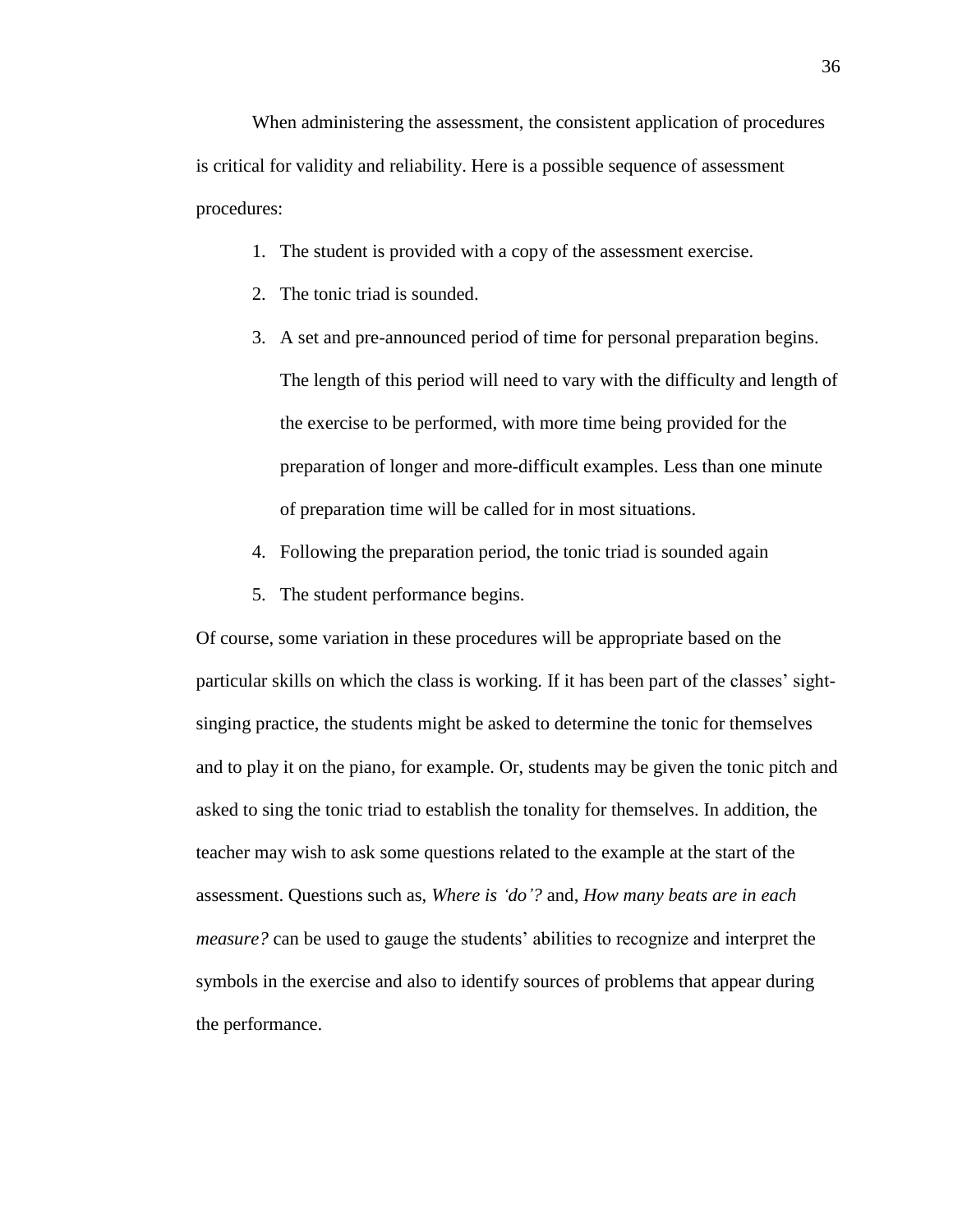In addition to a sight-reading portion of the semester final exam, at least one summative sight-reading assessment should be given each semester. The grade weight assigned should be substantial—roughly equal to the combined weight of the assessments of student sight-reading skills-in-development given in the rehearsals leading up to the summative assessment. As with other assessments, student reflections and self-evaluations may be beneficial additions to this assessment process. However, any grades assigned to these activities must be recorded separately from the assessment grade assigned by the director.

These summative assessments are crucial for the District's choral music classes for two reasons. First of all, by evaluating the achievement of each student, the teachers have collected valid and informative data on which to base student grades. Further, the teachers have also received important feedback on the degree to which his/her students are meeting the curricular expectations of the CAD.

#### **Additional Assessments for National Standard 5: Reading and Notating Music**

Pertinent to national standard five, the CAD prioritizes skills related to recognizing and performing intervals as well as naming pitches in the treble and bass clefs. The following assessments focus on these areas of the curriculum.

1. Interval Training Assessments

*CAD: All students are regularly assessed in their proficiency with recognizing and performing musical intervals.*

Students should demonstrate the ability to hear and recognize, see and recognize, and sing the intervals between specified pitches. Intervals of priority should closely align with the course's sight-reading materials so that this assessment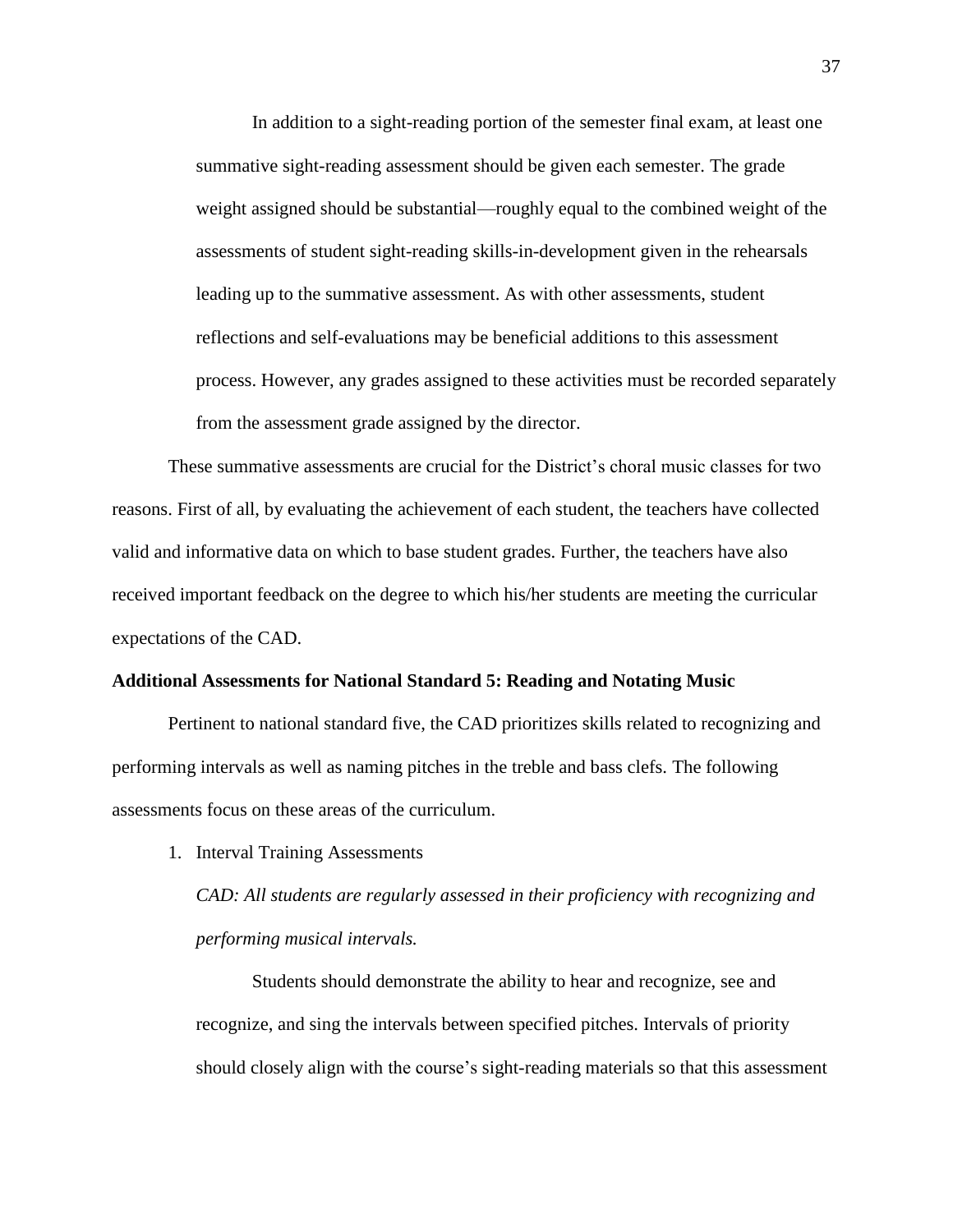complements the teacher's other music literacy activities. Students' skills in the following areas should be evaluated periodically:

- Aural Recognition. To assess aural recognition of intervals, the teacher should provide a performance of examples that students are then asked to identify. Remembering that singers are asked to carefully listen and sing in different pitch ranges based on their gender and/or voice part, the teacher should incorporate into the assessment different interval examples that are representative of the spectrum of common vocal ranges. The literature suggests that the timbre of the source of a musical example has some influence on a young student's ability to perceive it accurately (Green, 1990; Yarbrough et al., 1991, 1992; Price et al, 1994). There is some evidence to suggest that this impact is less significant for older students (Price, 2000). Regardless, vocal modeling by the teacher, with limited use of vibrato, is the most commonly recommended method. A neutral syllable such as *pa* should be used for each example. Students can record their answers on paper for the teacher to grade at a later time.
- Visual Recognition. To assess visual recognition of intervals, the teacher should provide students with written examples of intervals for them to look at and identify. This can be done on paper or, if the examples can be seen clearly, projected.
- Performance. When assessing a student's ability to accurately perform a given interval, the teacher will need to hear the student sing by him/herself. This is most expediently done with each student singing in the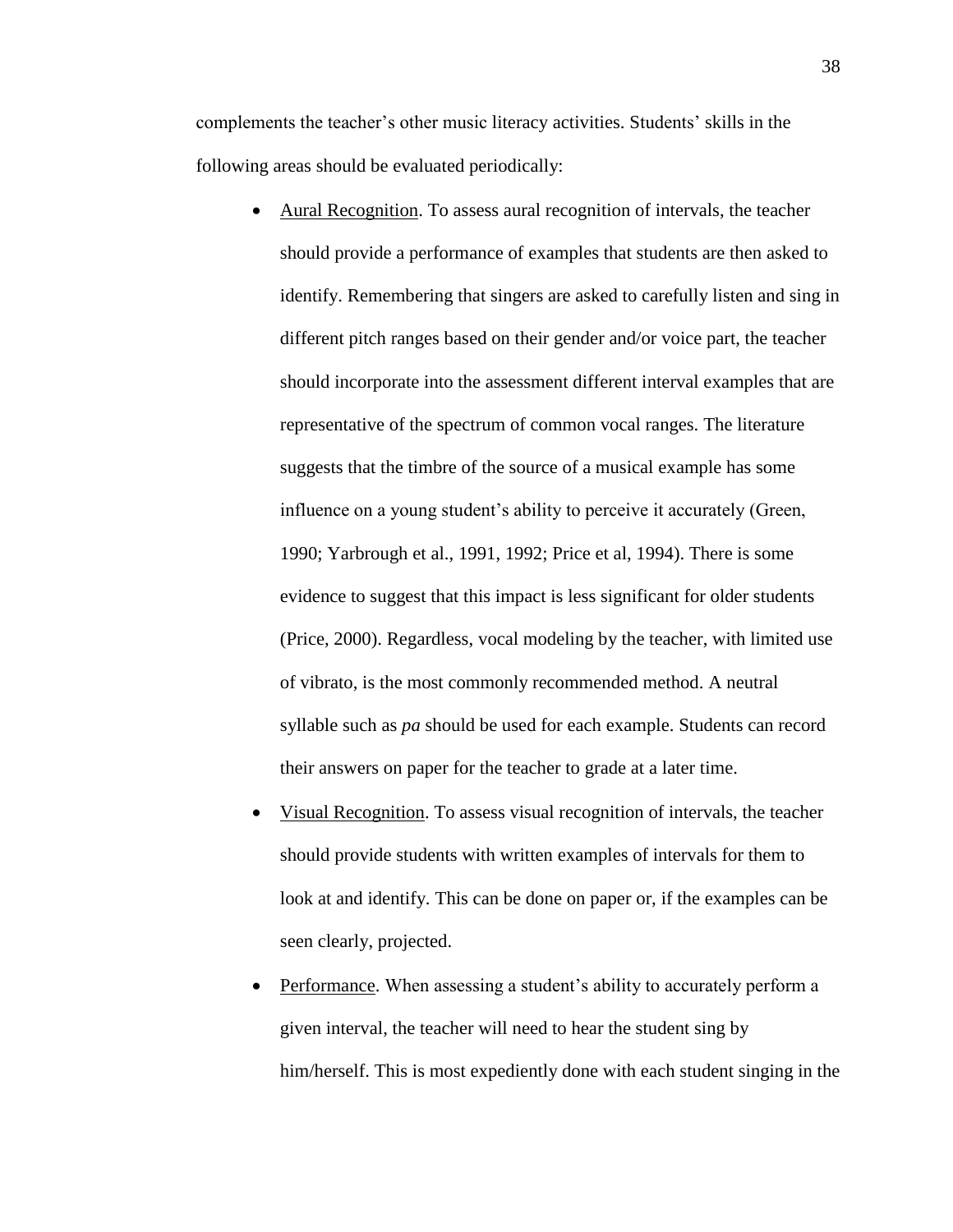presence of his/her classmates so that the teacher can evaluate a student and quickly move on to the next. However, this may not always be practical or desirable. It is important that the teacher experience each student's best effort, and this may not always be possible in a public setting. To protect the validity of the assessment, student performances should be given either all publically or all privately. Regardless of where the assessment is administered, it is important that the teacher be sure every student is given tasks that are appropriate for his/her vocal range.

The teacher will need to have a policy in place for student restarts and for the maximum time allowed for completion in an interval performance examination. For example, the teacher may allow a tensecond performance window and also, if an initial performance was not accurate, a second attempt for half credit. Whatever the teacher decides, the students in the same ensemble level should be assessed with identical procedures and policies. A sample scoring guide for an interval performance assessment is provided in the appendix as *Example 4.*

Each of these assessments should follow many practice examples that use procedures similar to those used in the official assessment. Grade weight for this type of assessment should be greater than that of a common daily activity and should be roughly equivalent to the rehearsal assessment of student performance skills-indevelopment for sight-reading mentioned previously.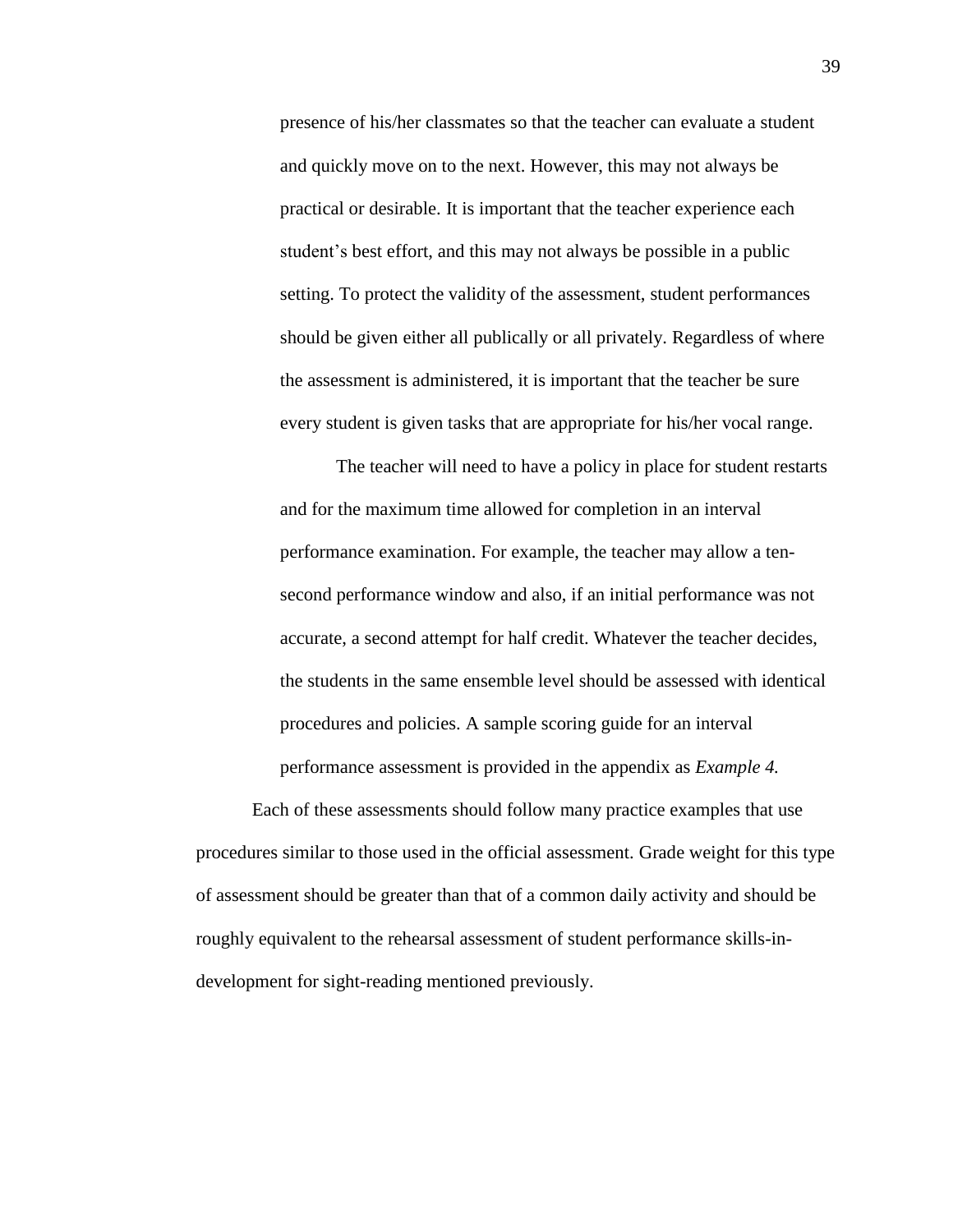#### 2. Pitch Name Quiz

*CAD: All eighth graders are required to pass a quiz over pitch names during the first semester.*

As stated in the CAD, all eighth grade students are to be given a quiz during the first semester over pitch names in both treble and bass clef, including pitches up to two ledger lines above or below the staff. This quiz must be retaken until the student completes one with no errors. Because some students may need to take the quiz several times before finally receiving a perfect score, the teacher will need to have several versions of the quiz available so that a student who is retesting is not taking the same quiz he/she had taken previously. A blank sample quiz is provided as *Example 5* in the appendix.

The point value for this quiz should be approximately equal to a rehearsal assessment of student performance skills. For students who pass the quiz the first time, a score of 100% should be recorded in the gradebook. For every attempt at the quiz from the second on, students should receive a reduced score. The teacher will want to set a limit for the number of times he/she is willing to administer retakes and/or establish a deadline for passing the quiz. If a student is not able to achieve a perfect score within these parameters, then a zero should be recorded. For example, the teacher might choose to reduce the score a student can receive on the quiz by 10% for each attempt after the first. In this scenario, a student would effectively have five chances to pass the quiz before it would not be possible to earn a passing grade, at which point no more attempts would be allowed and a zero would be recorded in the gradebook. To maximize the possibility that most students will pass the quiz the first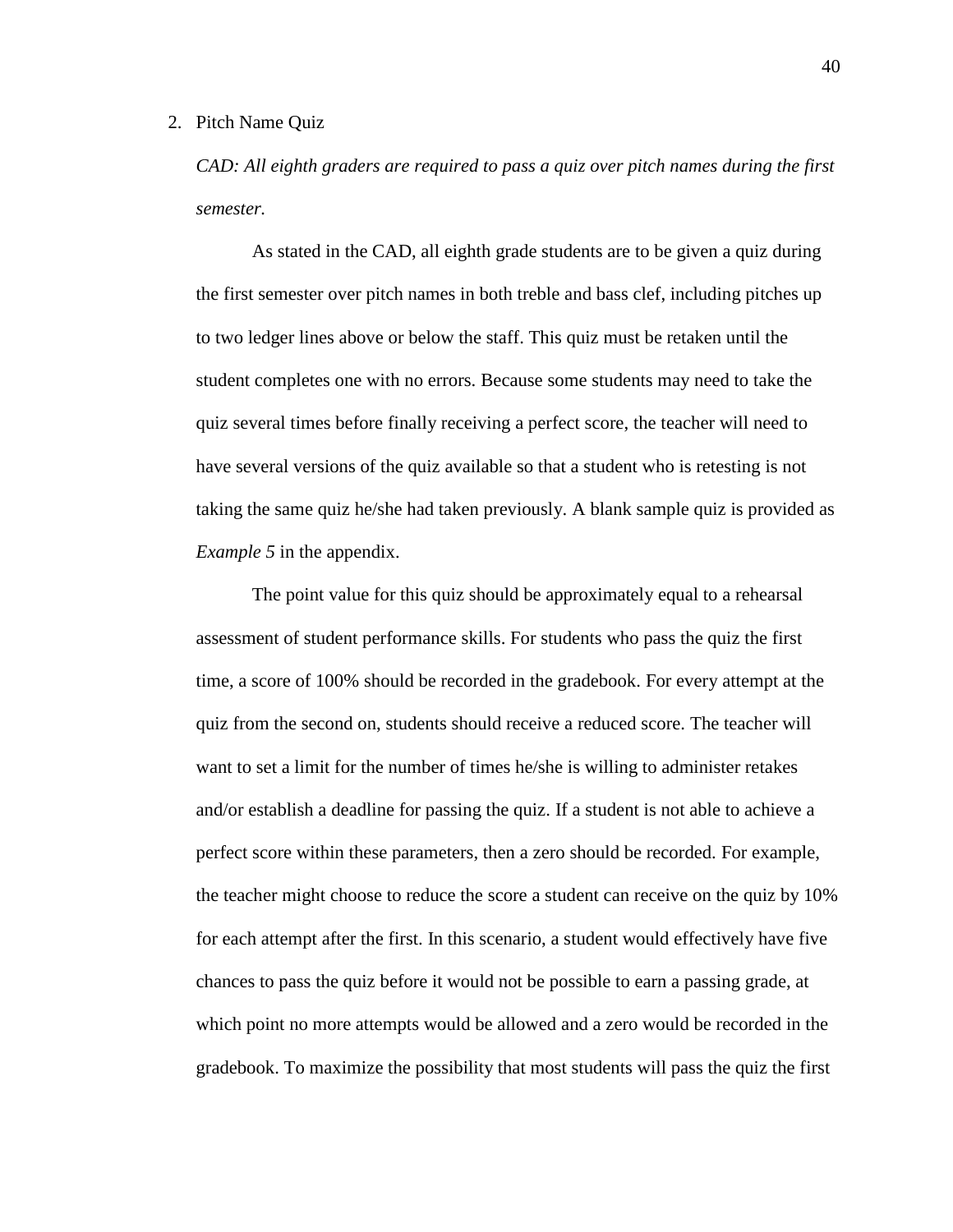time and thus limit the need for retakes, the teacher should give the first quiz only after all students have been given ample opportunity to develop and practice the necessary skills.

# **Performance Evaluation and Reflection (National Standard 7: Evaluating Music and Music Performances)**

*CAD: All students participate in a formal process to evaluate their individual and ensemble performances in order to establish successes and areas for improvement.*

In order for students to effectively reflect on and evaluate their performances, they need significant prior experience in critical observation. They also need extensive modeling of reflective and evaluative activities by their director. All of this can and should be done as a part of rehearsals. For example, the instructor may ask for volunteers to observe the choir and look for inconsistencies in posture or mouth shape. He/she might ask an individual, group, or section to listen to a brief passage of the repertoire performed by one voice part and then make comments about dynamics or blend. When rehearsing a particular section to fix a specific problem, the director might use student observers to help determine when the issue has been successfully resolved. Recordings of rehearsal performances can also be used to allow the director an opportunity to model listening and evaluation skills while also giving the ensemble members more opportunity to practice and develop their own skills. If time permits, audio and video recordings of solo and ensemble performances from other sources can be used for additional director modeling and student practice.

Many students struggle to find the words to clearly express their observations. An essential aspect of student reflection and evaluation is the development of an appropriate vocabulary. It is important that the teacher model a musical vocabulary during rehearsals; and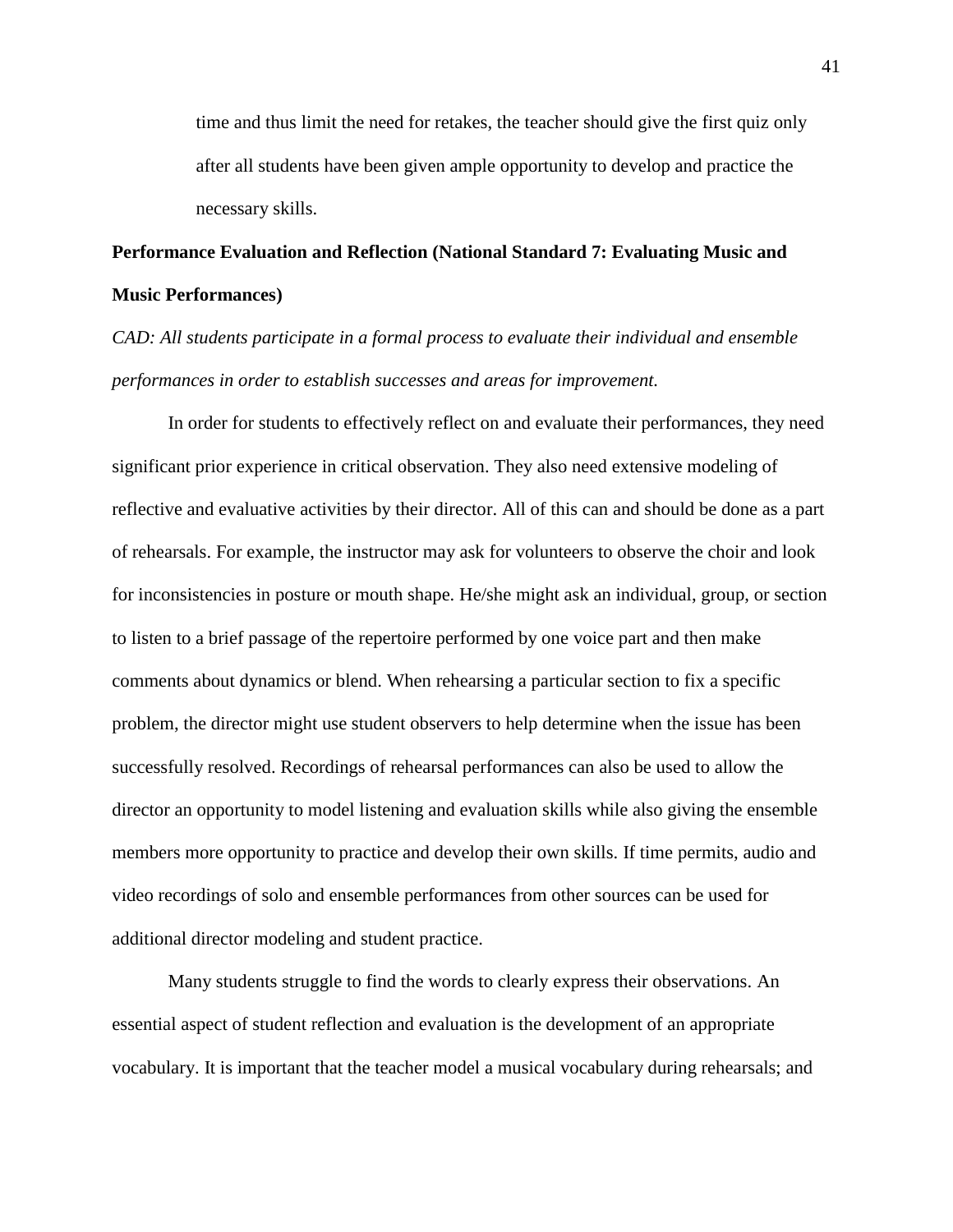when leading class reflection activities, the teacher must guide students to the terminology that accurately expresses their thoughts. This supports the District's goals for student literacy in every content area. In addition, when students are engaged in a process of critical observation, the teacher will likely wish to limit or direct their observations to specific areas to insure that critical aspects of the performance are not overlooked.

After major performances, the ensemble should participate in a process of reflection and evaluation wherein students are asked to examine their own performance as well as that of the ensemble. They should be tasked to find things that went well and things that did not. Burrack (2002) encourages music educators to "include techniques [in their teaching] that help students take responsibility for their music learning" (p.32). When reflecting on a performance, for example, rather than describing traits that were not satisfactory as *negatives* or *failures*, students can be asked to think about *RTIs*, an acronym that stands for *room to improve*. In this context, students must consider and then specify not what limited the success of the previous performance (i.e., a *negative*) but rather, what will enhance their next performance. As Gerrity (2004) notes, the goal of such reflective activities is to "encourage [students] to create their own strategies to aid in rectifying performance deficiencies" (p. 166). By carefully crafting the reflective activity, the teacher can encourage the students to keep a forward-looking perspective and empower their observation and choice-making. The sample reflection worksheets in the appendix to this document utilize this type of terminology.

The specific process used to facilitate and record student observation and reflection can vary widely. Students can work individually or in groups. Evaluations can be verbalized or presented in writing through prose or lists. If a recording of the performance is available, the director may wish for students to come up with some initial evaluations prior to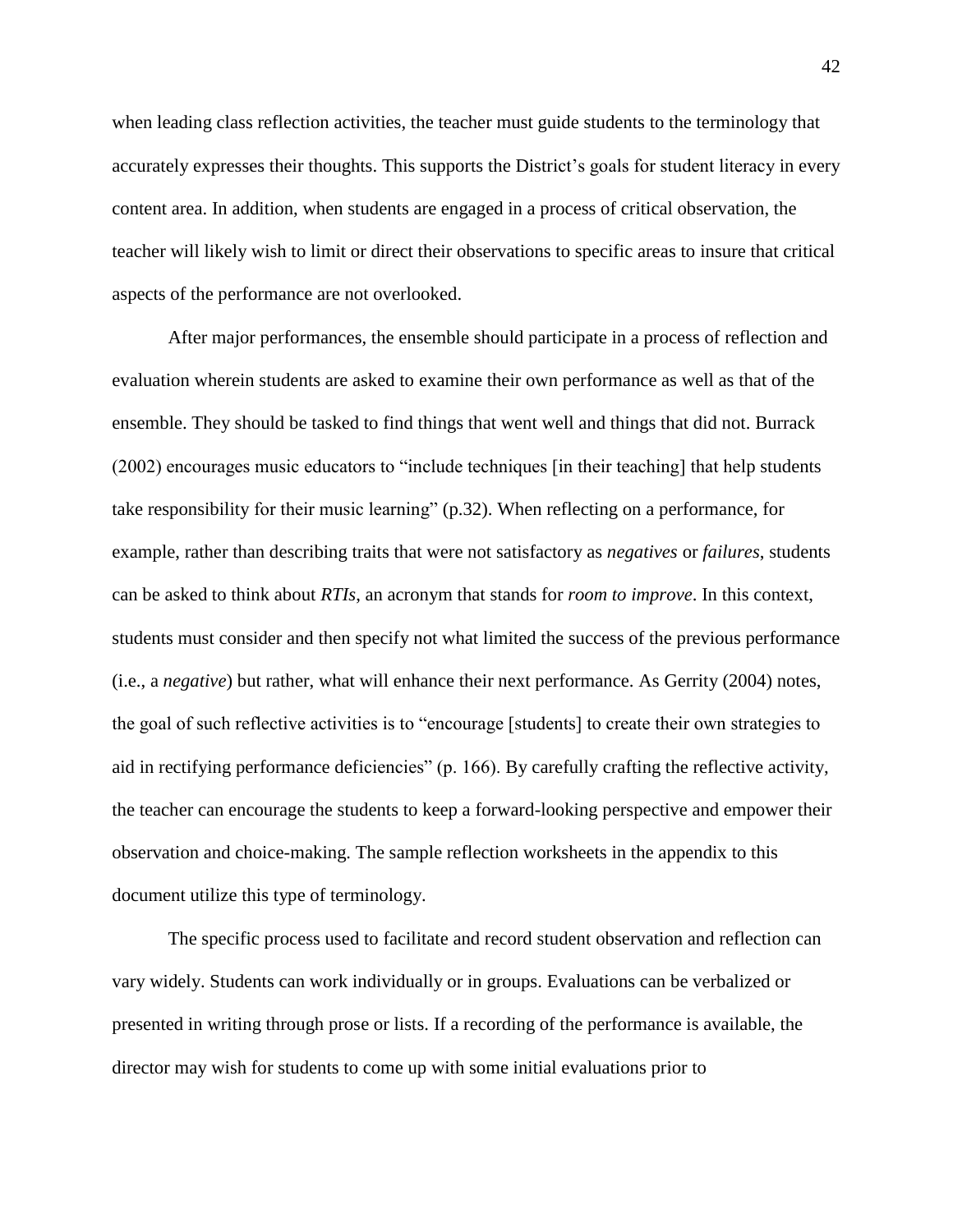viewing/listening to the recording and ask the students if their thoughts changed after seeing and/or hearing the recording.

Examples of forms that can be used to facilitate student reflection are presented as *Examples 6*, *7*, *8*, and *9* in the appendix. Whatever method the teacher chooses, the following items should be observed:

- It is important that the director not express personal observations and judgments about the performance until after the students have completed their own reflections.
- Students should reflect on personal as well as ensemble performance.
- The results of the reflection process should include goals or objectives for future rehearsal and performance.
- Writing in every content area is a priority of the District. As a part of their reflective activities, each student should prepare and submit a written document that includes specific observations supported with examples and/or explaining specific ways in which future performances can be improved as a result of these observations. Appropriate, subject-specific terminology should be used.
- The teacher should lead students toward evaluations of activities that are important for all future performances and away from things that will not have significant future relevance.

Grading performance reflections can be challenging. If the majority of the reflective activities did not happen on paper, then the teacher has little documentation of a student's achievement in this area. Therefore, it is crucial that some aspect of this reflection and evaluation process be in writing. Any prose should be graded on content and also on grammar and writing mechanics. Each school and/or Professional Learning Community (PLC) in the District will have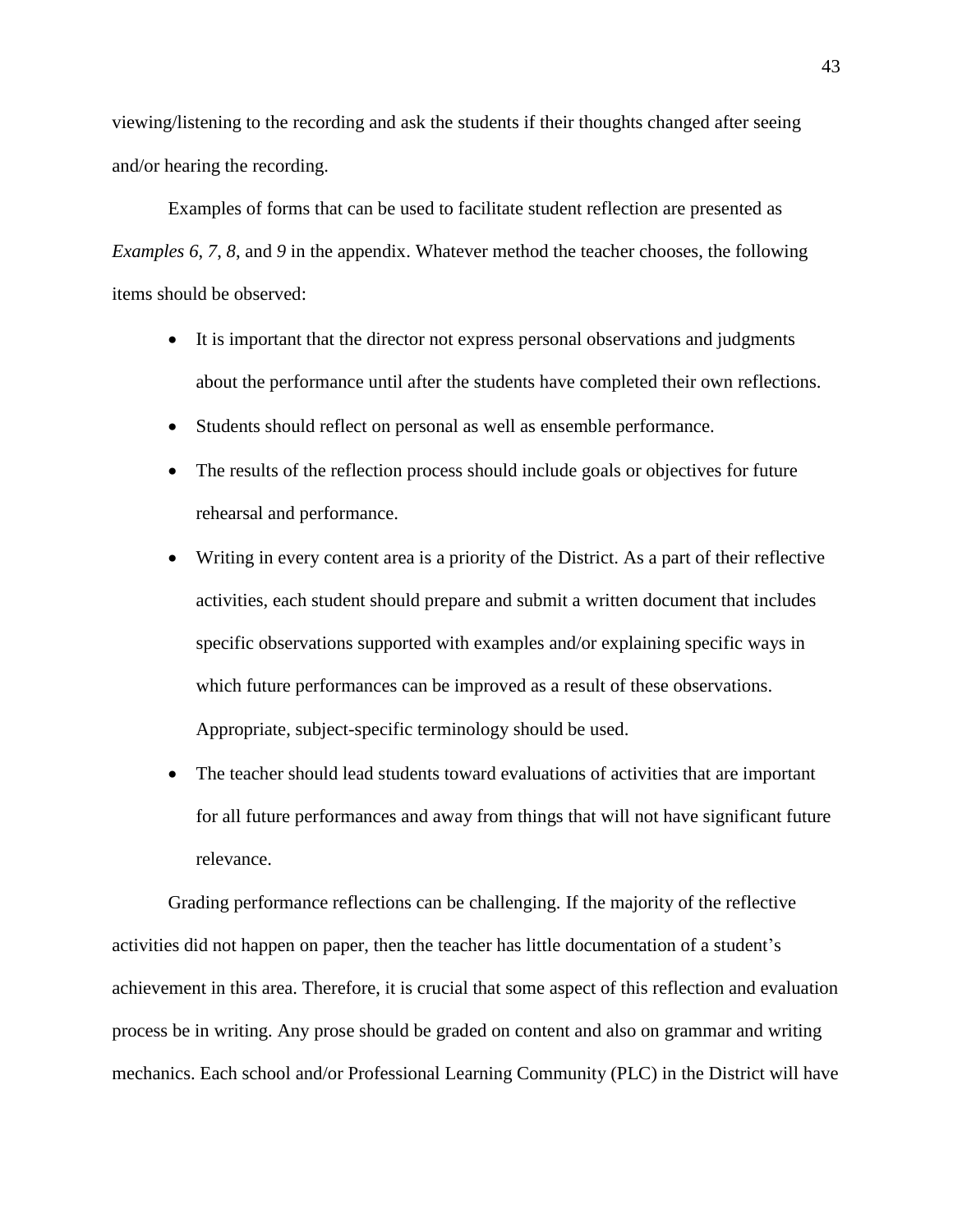varying priorities for evaluating student writing, and these priorities should receive deference when student performance reflections are graded. Appropriate rubrics to assist with grading student writing are available from the lead-teacher in each PLC and/or building administrators. The total grade weight of the reflection should be approximately 10-20% of the grade for the performance being evaluated. If a student did not participate in the performance being evaluated, he or she can still participate in the reflection process, especially if a recording is available, and should do so.

## **Rehearsal Dispositions**

The CAD prioritizes the development of student rehearsal dispositions in two particular areas: rehearsal participation and music marking. The following are assessment guidelines applicable to each.

1. Rehearsal Participation

*CAD: Students are actively engaged in rehearsal activities. Student actions in rehearsal do not inhibit the learning process for themselves or others.*

The presence, or lack, of evaluated student participation in grade determinations has long been fodder for discussion and debate among music educators. Allen (2005) writes that a grade is a "*single* letter or numeric mark" and therefore "the reported grade must communicate a *single* fact about the student if it is to be a valid or accurate source of information coherently shared between the reporter of the grade and the grade report's audience" (p. 220, emphasis added). This "single fact" must be "the truth about the student's academic achievement" (p. 218) and not a "merged judgment" measure "of how well a student lives up to the teacher's expectation of what a good student is" (p. 220). And yet, any attempt to synthesize a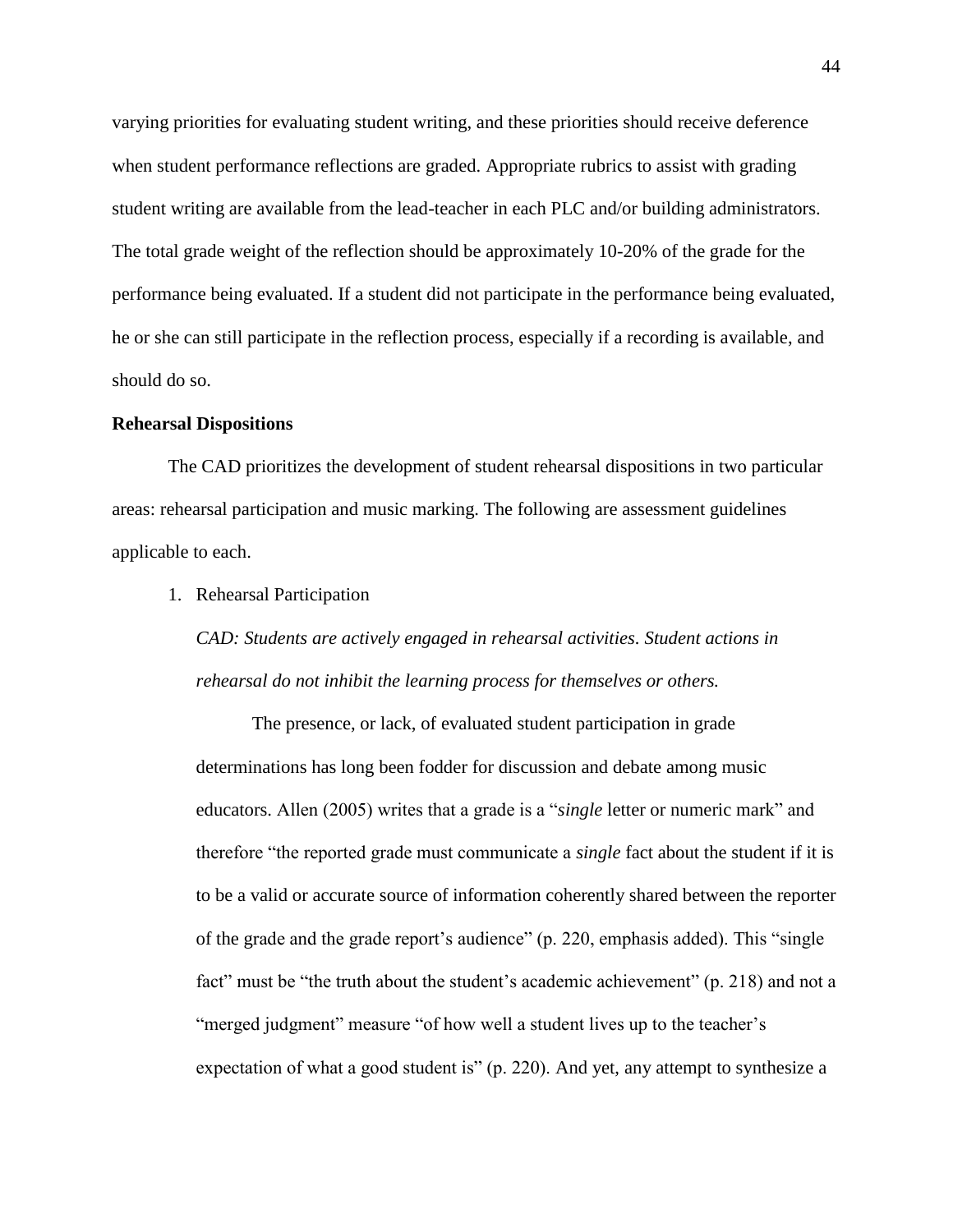student's success in the mastery of the breadth of content taught in any course will, by necessity, result on a "merged judgment" as the teacher makes decisions as to the importance of one learning objective over another and the relative weight of varying assessments in calculating the final grade. Allen suggests that teachers consider the following question: "If I was given a student's transcript with a single letter grade listed next to the subject I teach, what would be the most logical interpretation I could make about what the grade represents about the student's knowledge of the academic subject?" (p. 222). The way this question is answered, he writes, becomes "what I should try to have my grades communicate to whomever will read and interpret them in the future" (p. 222).

NAfME states: "The long-standing practice of many music educators of commingling criteria based on music skills and knowledge with criteria not based on music—including attendance, effort, behavior, and attitude, is not compatible with standards-based grading" (MENC, 1998a, p. 37). However, Kassner (1997) argues that there are critical nonmusical "qualities that go hand in hand with producing the highest musical performance and achieving musical understanding" (p. 6), without which teachers cannot truly claim to have taught their students to be high-quality musicians or successful ensemble members. Students in music performance courses need to be prepared to be successful musicians in and away from the classroom. If a single grade is going to communicate the degree to which a student has learned to be an effective choral musician, nonmusical qualities cannot be excluded from the calculation of that grade.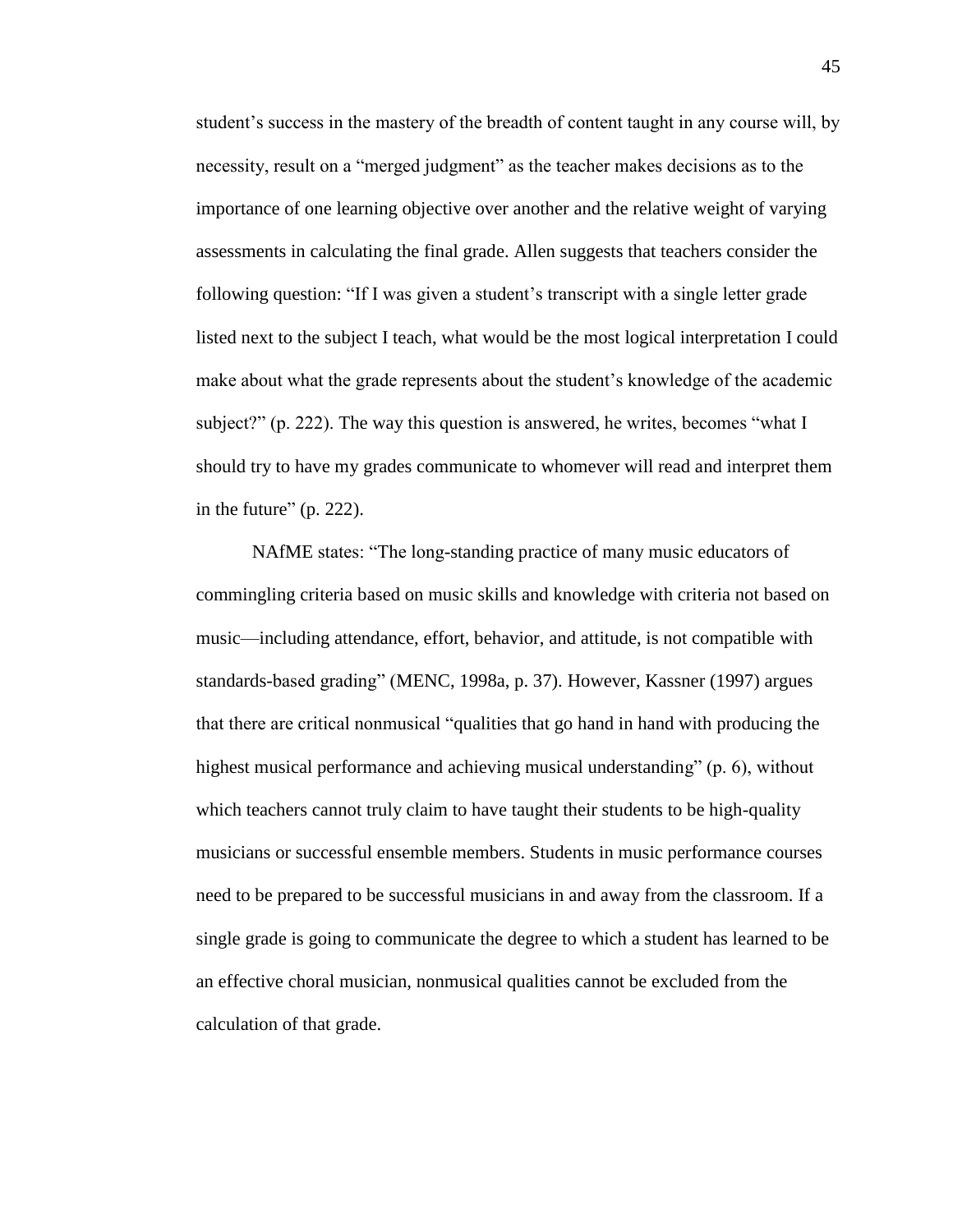Foundational to this assessment project and document is the belief that a student's grade in choir should communicate his/her success in mastering the variety of musical and nonmusical skills, knowledge, and dispositions of a valuable member of a successful choral ensemble. It follows that when students participate fully in rehearsal activities, they will likely develop a great many of the skills needed to be good musicians and performers, and performance assessment grades will likely demonstrate this achievement. However, part of being a high-quality choral musician is developing the musical and nonmusical skills and knowledge needed to promote the success of the entire ensemble and not just the individual. Performance assessment grades do not provide evidence in this area, and it is for this reason that assessment of student actions in rehearsal is valuable.

Mello (2010) notes that two practices diminish the usefulness of class participation assessments: a lack of specifically defined participation objectives and infrequent communication of student achievement (p. 91). Because assessment of student participation is easily seen as arbitrary, students, parents, and administrators must be provided with specific, observable criteria that will be used in participation evaluation. Mello writes, "Perhaps the most crucial caveat concerning the grading of participation is that it should not be cursory but rather linked to specific learning objectives/outcomes in order to be effective" (p. 92). A check list can help to facilitate communication of rehearsal participation objectives, and a sample checklist is provided as *Example 10* in the appendix. In the sample, the teacher is asked to note the presence or absence of six attributes:

1. Maintains Engagement in Rehearsal Activities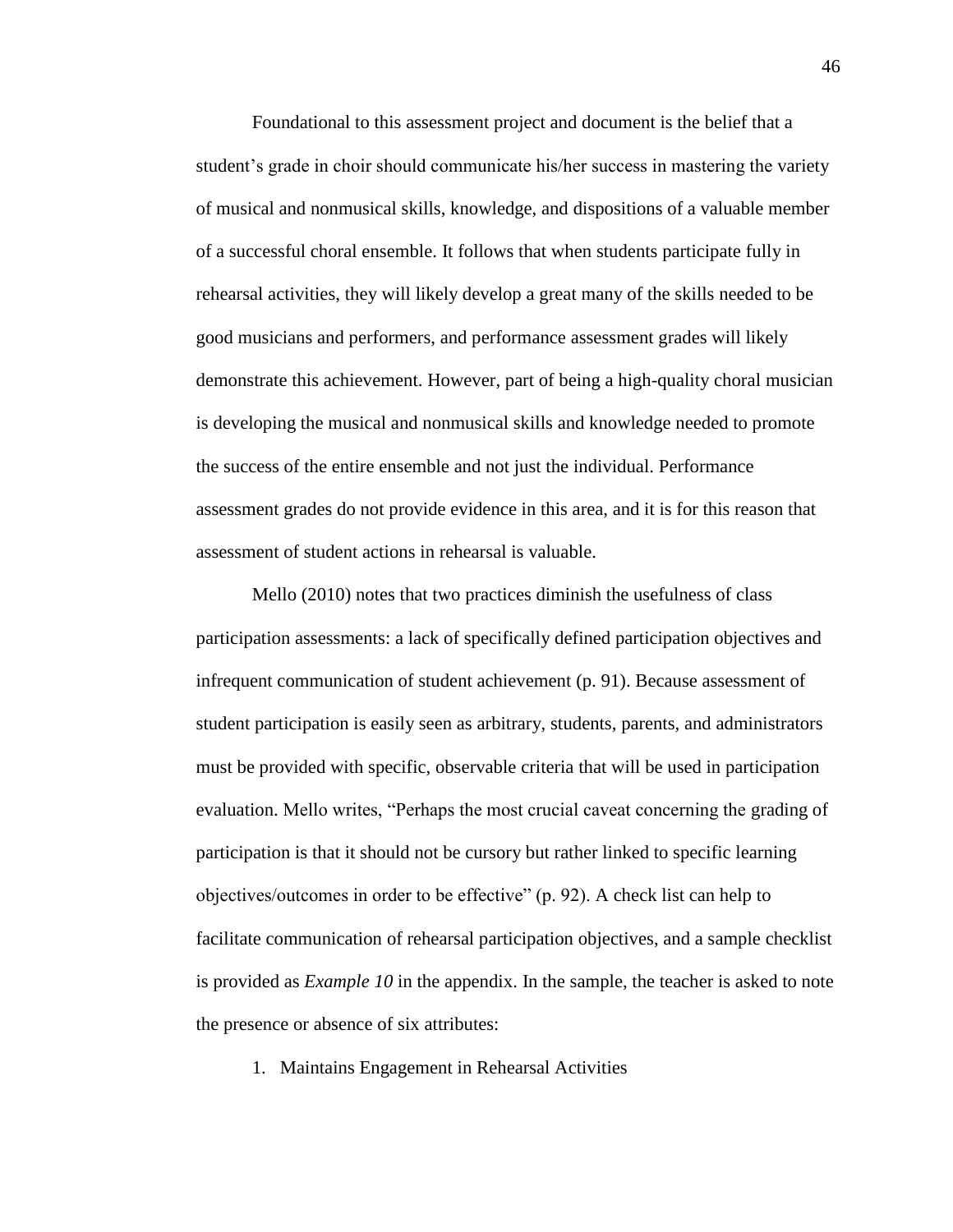- 2. Asks Questions to Clarify and/or Extend Learning
- 3. Speaks Only at Appropriate Times
- 4. Treats Classmates, Staff, and Rehearsal Space with Respect
- 5. Immediately Follows Instructions
- 6. Has Required Materials

These attributes lend definition and clarity to the assessment of a student's rehearsal participation quality, and the resulting grade has its basis in specific observations that can be clearly communicated to all stakeholders.

It is also important that participation assessment results be shared with students frequently. It is of no value to a student to discover at the end of the semester that his/her participation had not meet expectations. The goal, again, is to produce effective choral musicians, and, as with so many aspects of learning, guided practice is key. Without regular feedback, students have no way of knowing if they are successfully developing the skills and dispositions expected. Mello (2010) comments that, with classroom participation expectations, students "should have the opportunity to improve as the semester progresses, much like they do relative to specific subject matter knowledge and expertise" (p. 91).

These participation grades should be taken regularly. Obviously, evaluating every aspect of a student's rehearsal participation every day is impractical. However, the categories of an assessment checklist can be divided up and assessed over time. For example, the teacher can assess two expectations ("Speaks Only at Appropriate Times" and "Has Required Materials," for example) one week and two different expectations (perhaps, "Immediately Follows Instructions" and "Asks Questions to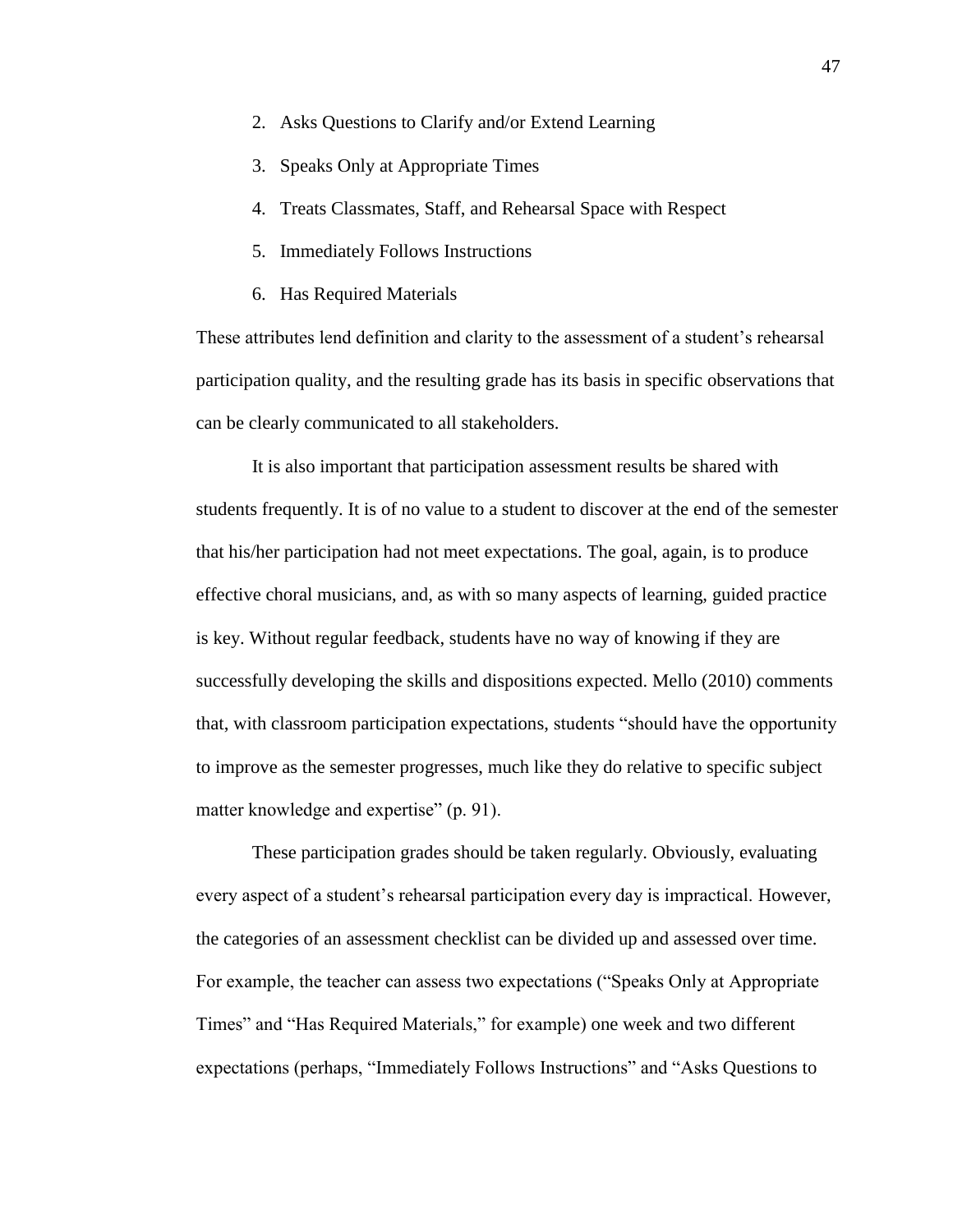Clarify and/or Extend Learning") the next week. The value of a student participation grade taken during a rehearsal should be similar to but not more than the value of performance skill assessments given during rehearsals (e.g., those for sight-reading and repertoire performance skills-in-development). Russell (2011) reminds music teachers that, to avoid "successful legal challenges" to assigned grades, "Grading policies should be rooted in academic judgments as much as possible" (p. 38). He writes, "Greater weight should be given to [academic] achievement assessments than nonachievement assessments (e.g., attendance and attitude)" (p. 38). Participation should be one of many factors used to determine a student's achievement in the course. The results of the teacher's evaluation of student rehearsal participation should be shared with the students at least once each 4.5-week grading period (i.e., four times each semester).

#### 2. Student Music Markings

#### *CAD: Students make and observe appropriate markings in their music.*

It is important that students make markings in their music that will promote accurate and efficient rehearsals. Additionally, the use of personal score marking is an important habit for musicians to develop. Examples include definitions of unfamiliar terms or symbols, pronunciations for unfamiliar words, indications of intervals, solfége syllables, rhythm syllables, phrasing marks, and reminders for mistakes in any number of areas. Until students are able to make these markings on their own, unprompted by the teacher, the director will need to specify markings for the students to make. At the conclusion of the rehearsal process, the director should determine that each student has included all the required markings for that song. For each song, it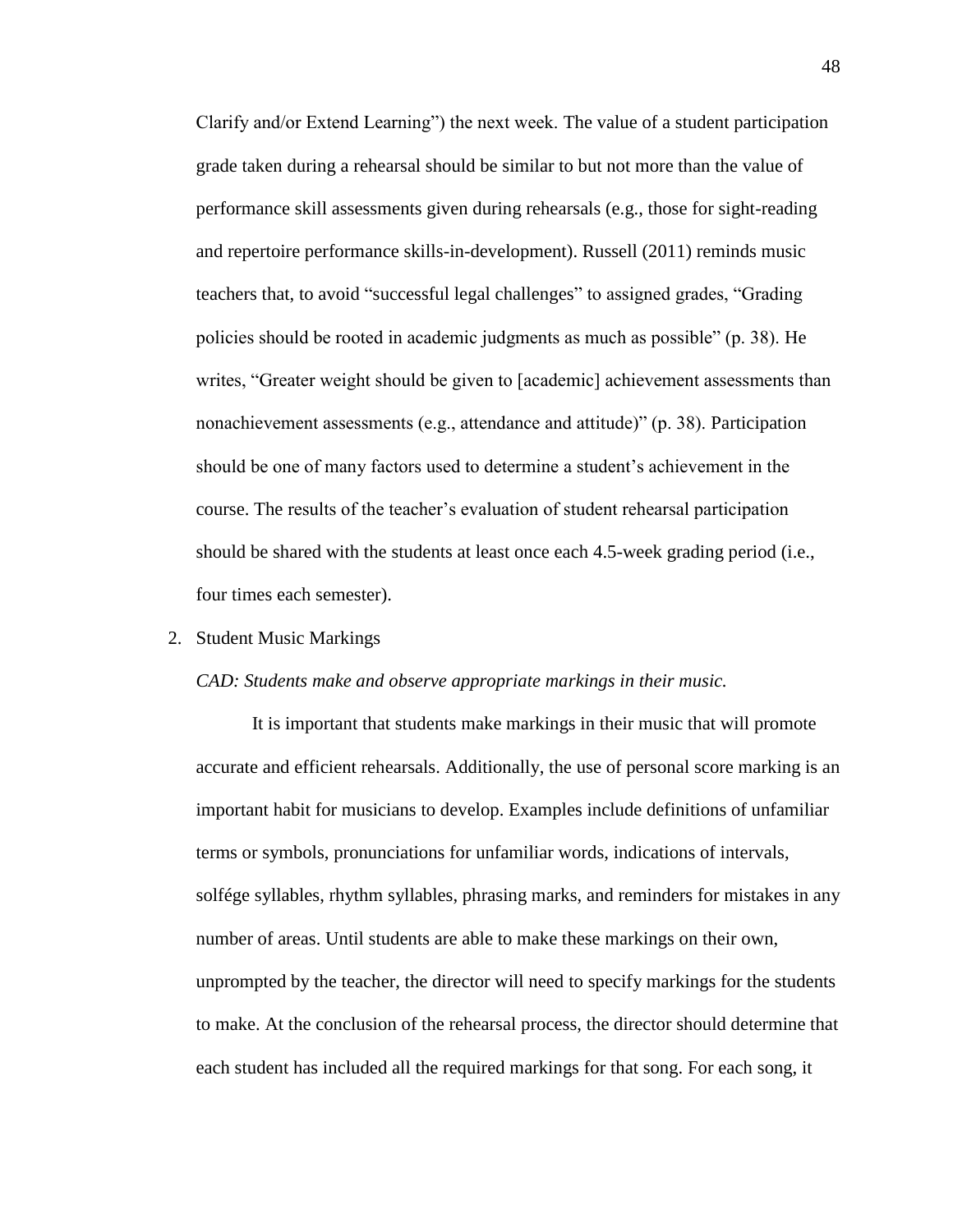may be convenient to pair this assessment with the summative performance assessment. Evaluating each student's music can be time-consuming, so the students should no longer be in need of their music when it is collected to be assessed. The grade for music markings should be weighted to be no more than 20% of the grade for the summative performance assessment of that piece.

### **Additional Assessment Activities**

Concert performance grades and semester final exams are additional assessments that deserve particular mention. While not specifically referenced in the CAD, the nature of the District's choir classes as performance ensembles necessitates discussion of the grading of students related to their ensemble performance participation. Additionally, guidelines for the creation of end-of-semester exams are provided.

1. Performance Grades

Individual performance assessments evaluate a student's proficiencies in many areas, but the performance of the ensemble—all of the individuals together—is the activity that most authentically provides students with the opportunity to demonstrate many of the skills that make choral music valuable and unique. In a concert setting, students are asked, among other things, to show that they can arrive on time, dress in appropriate concert apparel, sing in front of an audience, exhibit suitable performance behaviors, and work together to give an excellent performance: all things expected of professional musicians. The position taken in this document is that such an assessment opportunity is extremely important and therefore, that all concert and contest performances be required and graded events. Students who do not attend the performance will need to make up the missed points. These make-up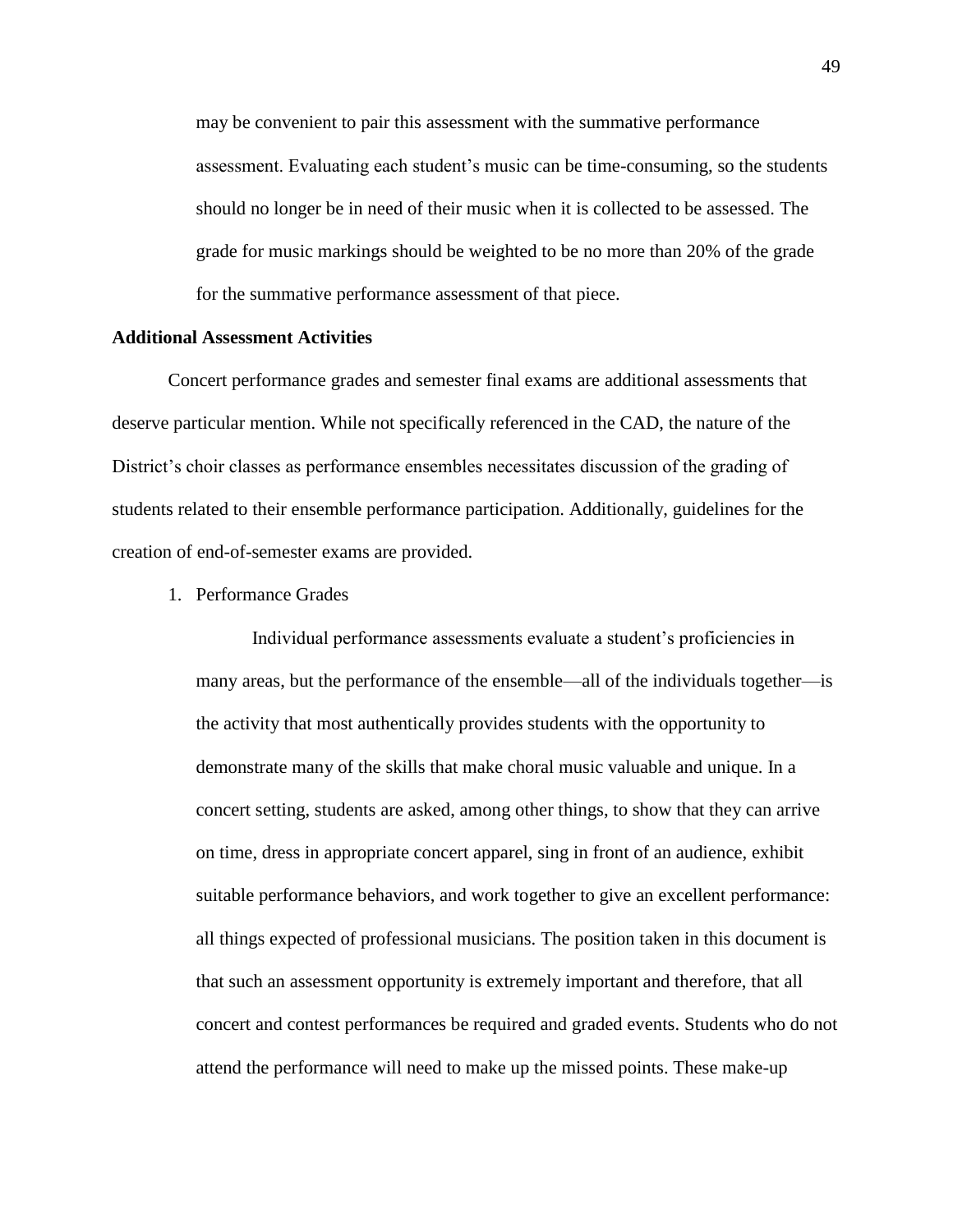assessments must require the student to demonstrate, to the extent it is possible, proficiencies comparable to those assessed in the missed performance. Essays, worksheets, and other types of paperwork do not assess the same skills as an ensemble concert performance and thus are not appropriate activities for students to make up the points for a missed performance. In fact, there is little that can be done to allow a student to truly recreate a missed performance of the ensemble.

Perhaps the most valid and authentic way to recoup the missed points is through a video recorded performance given on the student's time. In this situation, the student would need to recreate the missed performance situation as closely as possible, including having an audience, wearing the appropriate apparel, performing outside of the school day, etc. The make-up performance should be presented *a cappella* unless the student can secure an accompanist (if appropriate). A video recording of the make-up performance should be submitted to the teacher within a specified period following the missed performance. Students' personal phones, computers, and tablet devices often have the capability to make video recordings, and each school's media center has recording equipment available for student use.

Evaluation of such a solo performance in the context of a make-up assignment for a missed ensemble performance is challenging. This performance will still lack many of the important qualities of the missed concert, including the formal performance venue, a large audience of strangers and peers, the presence of other ensemble members, the presence of soloists and instrumentalists, and the presence of the director, among others. Because of this, it is difficult for the student to give a performance comparable to the one that he or she was likely to have given at the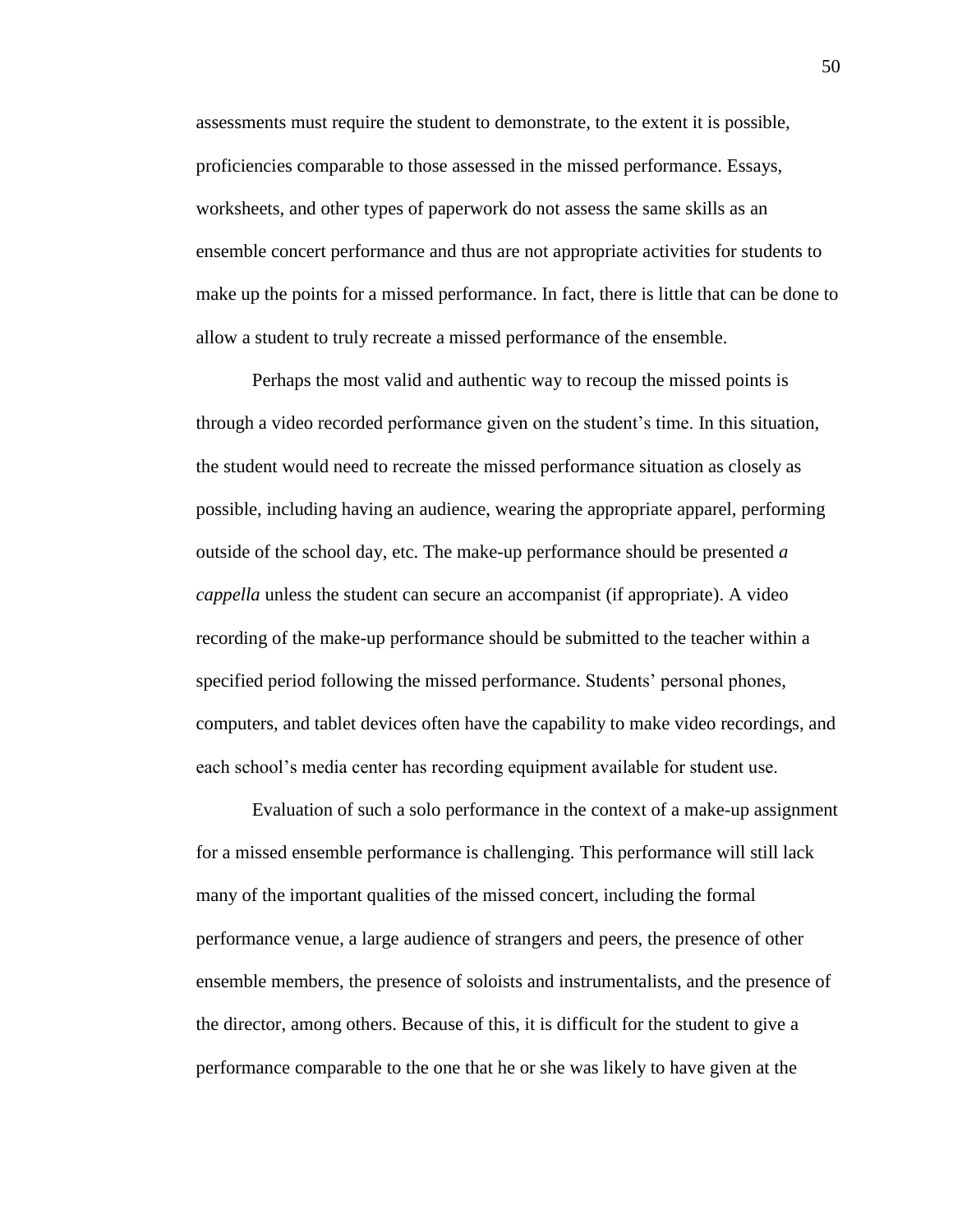missed concert. The thrust of the concert performance assessment is evaluating whether or not students have successfully followed performance procedures and have contributed to—or at least not detracted from—the ensemble's performance. Keeping this in mind, the teacher may wish to grant all of the possible points to the student who does follow the requested make-up assessment procedures and submits an appropriate recording of his/her solo performance.

2. Semester Final Exams

The administration of a cumulative end-of-semester final exam is required at Decatur Central High School. Semester final exams are given at Decatur Middle School, but the makeup of those tests is less strictly defined. The choral music teachers should take the opportunity provided by the semester exam to give a thorough assessment of many of the performance and non-performance skills taught in their classes. The CAD identifies several areas for assessment, including key signatures, pitch names, notes and their rhythmic values, solfége, vocal technique, evaluation of musical performances, rehearsal dispositions, intervals, etc. In addition, the teacher will undoubtedly have facilitated learning experiences related to other topics as required by the repertoire used by the ensemble and his/her own professional judgment of curricular priorities. A thorough sampling of all of this should be found in a final exam.

A portion of the exam should be assigned to a sight-reading performance, weighted to approximately 25% of the exam grade. Other performances can be included at the teacher's discretion, although time considerations will be a substantial limiting factor. Oosterhof (2001) reminds educators that best-practice standards for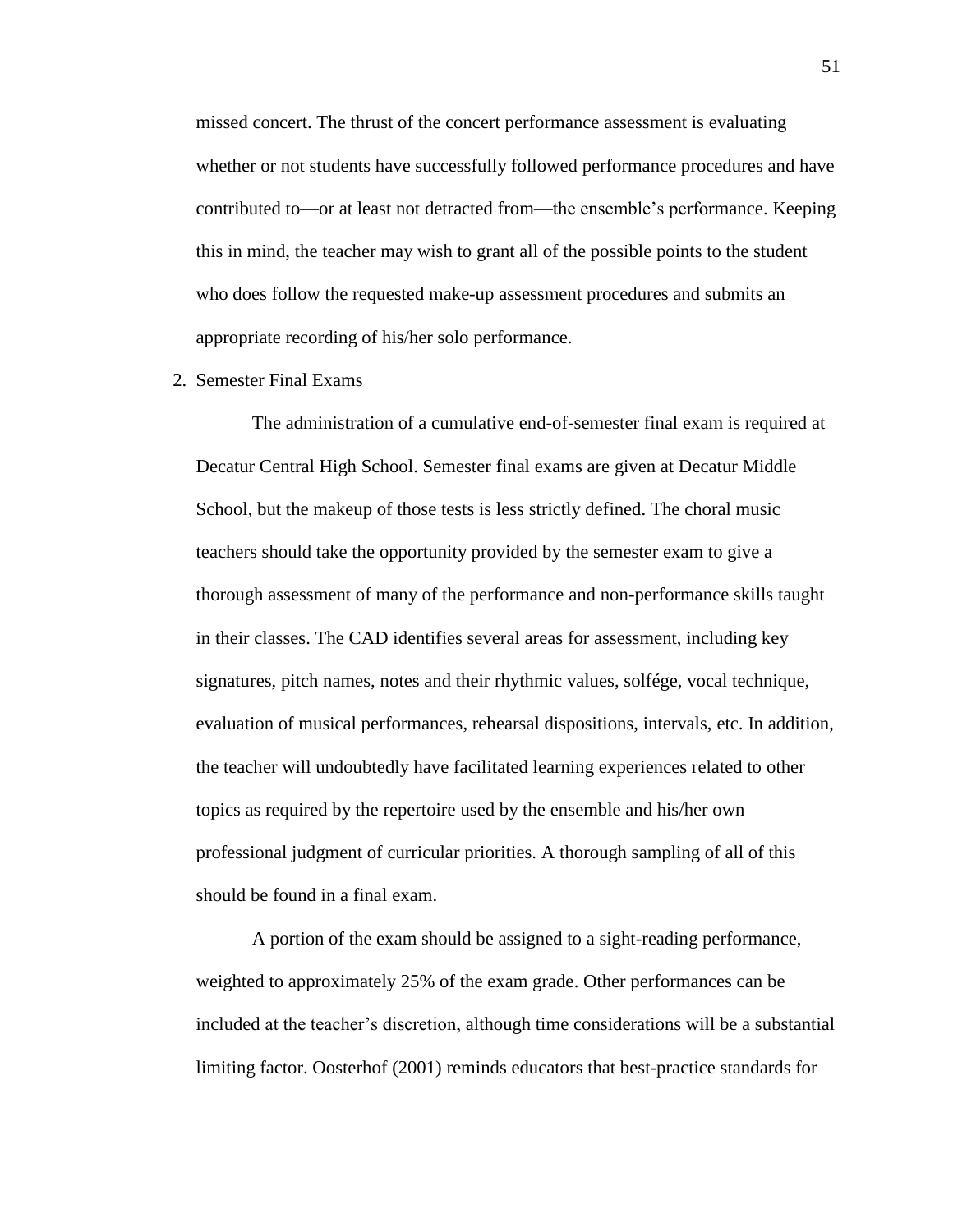test writing encourage the use of a variety of question types. Unfortunately, the time available for grading final exams is short, especially at the end of the spring semester. The teacher will need to keep this practical consideration in mind when creating the exams. The grade weight for a semester final exam should be approximately 15-20% of the semester grade, but the specifics of this will be influenced by varying departmental, PLC, and school policies.

### **Summary of Assessment Frequency and Grade Weights**

When considering an assessment schedule, each teacher must carefully consider how much time he/she is willing to give to assessments. Under pressure to give excellent performances, a choir director may be inclined to sacrifice some individual student assessment. However, Demorest (1998) notes that, based on his analysis of the research related to choral sight-singing, "Group success does not appear to be related to individual achievement" (p. 6). This is an important reminder that each ensemble is made up of individuals who will each display differing levels of achievement of course content, and teachers cannot assume that members of a successful choir are individually prepared to be successful musicians. In every ensemble, the learning of each student must be individually verified. As Asmus (1999) writes, "The need for teachers to document student learning in music bas become critical for demonstrating that learning is taking place in America's music classrooms." He continues, "Assessment is one of the music teacher's professional responsibilities" (p. 22). Despite the time required, teachers in the MSD of Decatur Township are encouraged to make assessment a regular part of each choir's activities.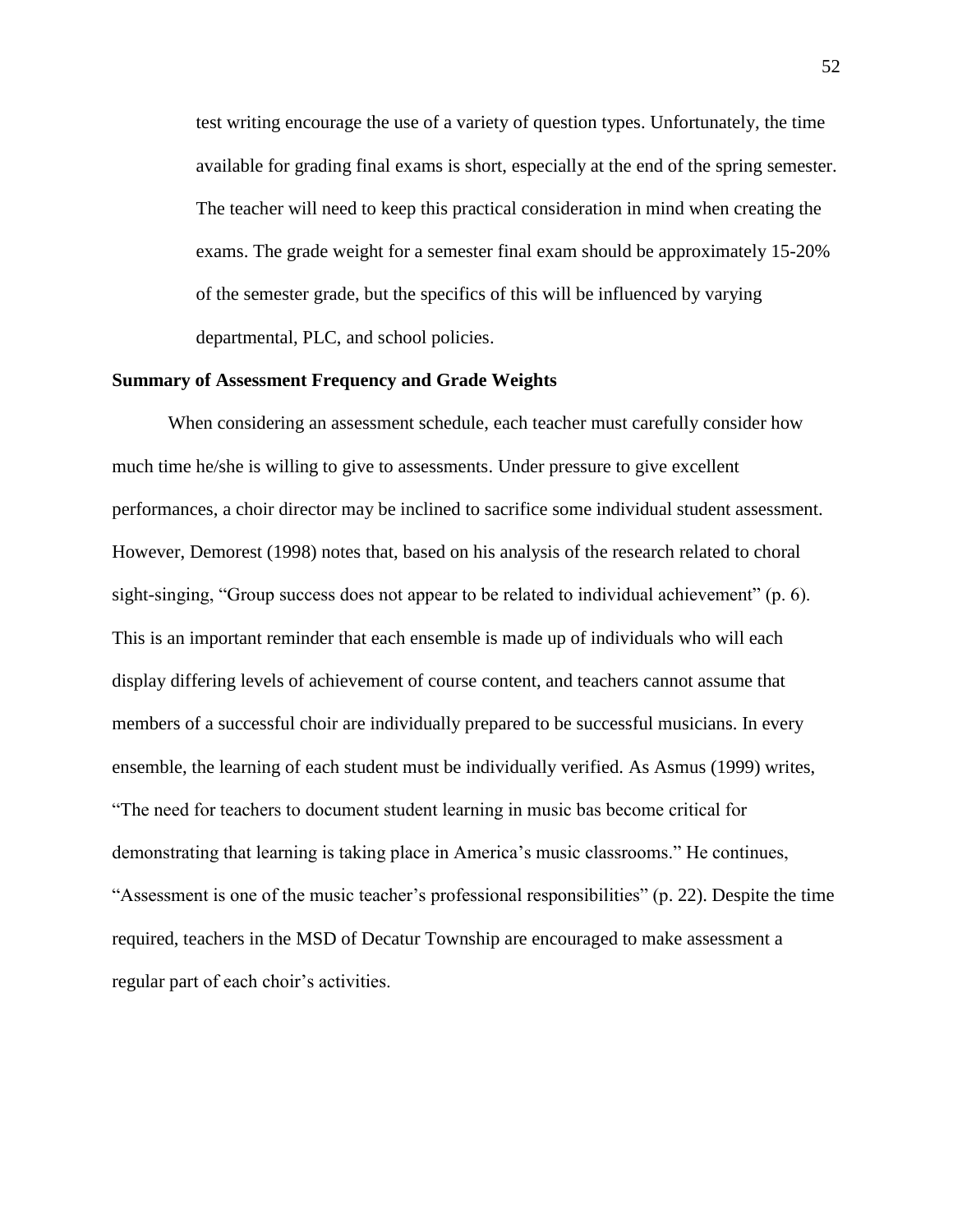The description of each of the suggested assessments in this document includes discussion of how often each assessment should be administered. Based on this information, a one-semester assessment schedule is proposed as follows:

- *Concert Participation* grades are taken for the two to three performances given each semester.
- At least four *Rehearsal Assessments of Repertoire Performance Skills-in-Development* are given.
- Two to four new pieces are sung at each concert with one individual *Summative Repertoire Performance Assessments* given for some portion of each new piece.
- At least two *Rehearsal Assessments of Sight-Reading Performance Skills-in-Development* are given.
- In addition to the semester exam, at least one *Summative Sight-Reading Performance Assessment* is given.
- Students are evaluated in all six categories of the *Rehearsal Participation Assessment* checklist at least once during each of the four 4.5-week grading periods every semester.
- A *Music Markings Check* happens for students' new music, usually in conjunction with the *Summative Repertoire Performance Assessments* for those pieces.
- Students complete one *Performance Evaluation* after each concert.
- At least two *Interval Training Assessments* are given.
- A *Semester Final Exam* is given.

In addition to these assessments, a variety of daily rehearsal activities will certainly be utilized by the teacher (e.g., worksheets, quizzes, bell-ringers, etc.), some for grades and others not.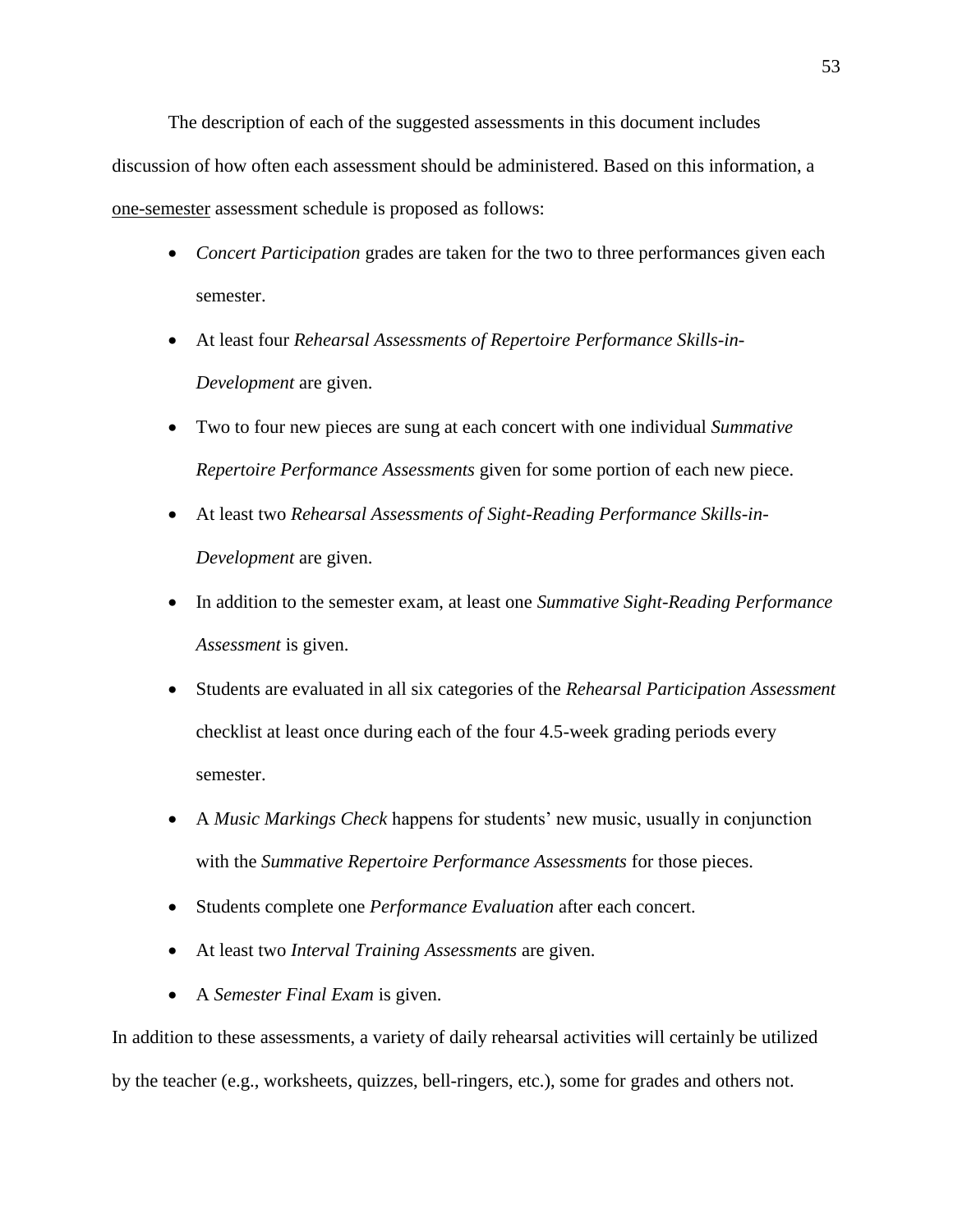Grade weights for these assessments and daily activities must be carefully considered. For each assessment in this document, a suggested relative grade weight has been provided in the discussion of that assessment based on the value of each assessment in comparison to the others. These judgments are predicated on three assumptions:

- 1. Academic achievement indicators should have a greater weight than achievement indicators of nonacademic content.
- 2. Assessments should have a greater weight than daily class work.
- 3. Summative performance assessments and concert performances provide the most evidence of student achievement related to the goals of the CAD and, as such, should have the greatest weight of all assessment categories.

Using the suggested relative grade weights from this document as a guide, a chart of graded activities, suggested relative grade weighting percentages, and a suggested minimum frequency per semester is provided in *Table 1* below.

Note that for the semester final exam, *Skyward*, the computerized gradebook program used in Decatur Township, allows the exam to be given a specific grade weight as a percentage of the entire semester grade. The assigned weight should be 15-20%. It is important that the teacher be familiar with school, departmental, and Professional Learning Community (PLC) guidelines for preparing and grading semester exams.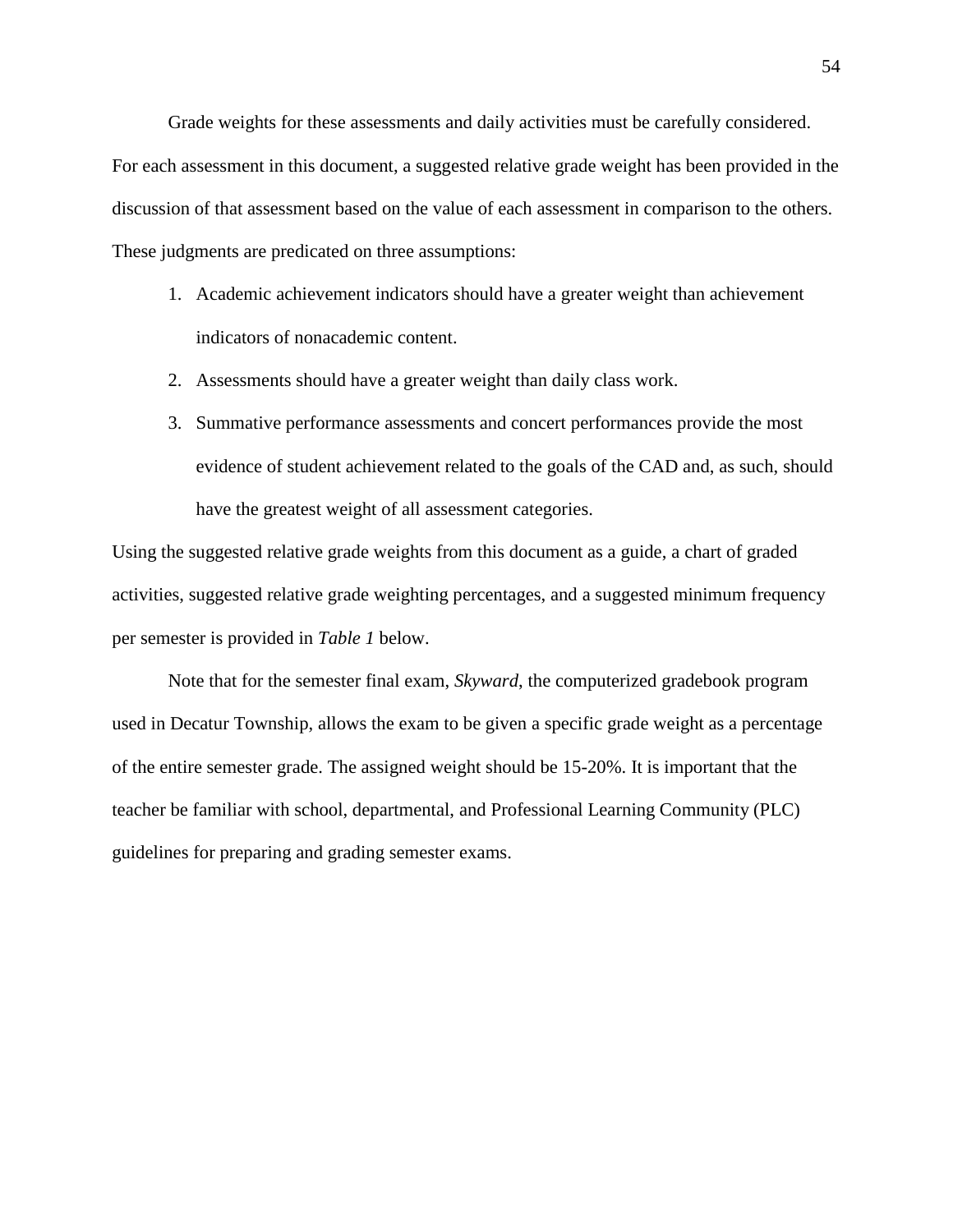| <b>Assessment</b>                                            | <b>Relative</b><br><b>Grade</b><br><b>Value</b> | <b>Suggested</b><br><b>Minimum</b><br>Number per<br><b>Semester</b> |
|--------------------------------------------------------------|-------------------------------------------------|---------------------------------------------------------------------|
| <b>Concert Participation</b>                                 | 30%                                             | $2 - 3$                                                             |
| Rehearsal Assessment of Repertoire Skills-in-Development     | 7%                                              | $\overline{4}$                                                      |
| <b>Summative Repertoire Performance Assessment</b>           | 9%                                              | $2 - 4$                                                             |
| Rehearsal Assessment of Sight-Reading Skills-in-Development  | 6%                                              | $\overline{2}$                                                      |
| Summative Sight-Reading Performance Assessment               | 8%                                              |                                                                     |
| <b>Rehearsal Participation Assessment</b>                    | 4.5%                                            | $\overline{4}$                                                      |
| <b>Music Markings Check</b>                                  | 2.5%                                            | $2 - 4$                                                             |
| <b>Concert/Performance Evaluations</b>                       | 4.25%                                           | $2 - 3$                                                             |
| <b>Interval Training Assessment</b>                          | 4.25%                                           | $\overline{2}$                                                      |
| Pitch Name Quiz (Eighth Graders Only)                        | 4.5%                                            |                                                                     |
| Daily Rehearsal Activity, Worksheet, Quiz, Bell-Ringer, etc. | $2 - 4%$                                        | various                                                             |
| <b>Semester Final Exam</b>                                   |                                                 |                                                                     |
| Written Assessment: 75% of total                             | $17\%$ *                                        |                                                                     |
| Sight-Reading Performance: 25% of total                      |                                                 |                                                                     |
| Total:                                                       | 100%                                            |                                                                     |

Table 1: *Sample Grade Weighting Chart*

\**Note that school, PLC, and departmental expectations will influence the specific weight assigned to a semester final exam.*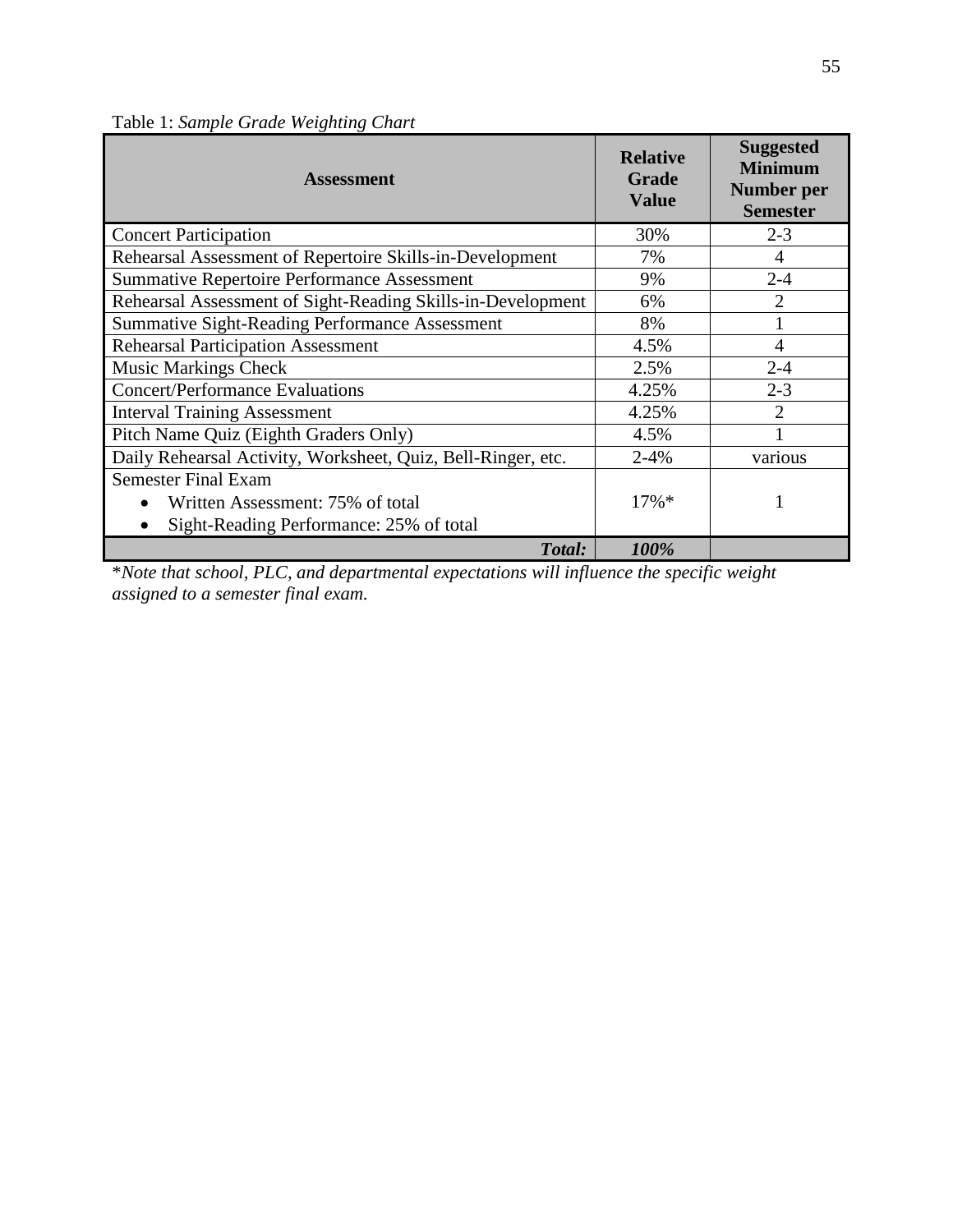### **Conclusion**

The Curriculum Alignment Document (CAD) for secondary choral music in the MSD of Decatur Township provides important guidance for teachers about the major curricular priorities for their classes. Creation of the CAD was an important first step in bringing cohesion to the educational practices of the middle and high school choral programs. The next step has been to define how these curricular priorities would be assessed to best determine that students are indeed achieving academic success in the areas prioritized in the CAD. The literature speaks clearly of the weaknesses commonly found in educational measurement practices of many music educators and also of the importance and educational value of rigorous, well-planned assessments and sensible, valid grading practices. The preceding recommended assessment and grading guidelines should direct the secondary choral music educators in the MSD of Decatur Township toward unified and effective policies and procedures. The intent of the guidelines presented here is to be specific enough to demonstrate well-crafted and useful assessments but not to prescribe the totality of assessment practices in any teacher's classroom. As with all educational activities, teachers must judge for themselves what will work best for their students. Additionally, refinement of these guidelines will certainly be called for as they are put into practice and areas for improvement are identified. Further, as the CAD is honed over time, these grading and assessment guidelines may need to be adapted for any new or modified curricular expectations. Continued collaboration between the secondary choral music teachers of the district will be necessary to ensure that grading and assessment practices are unified, functional, and of quality. When this is the case, the teachers can have confidence that their assessment results and class grades are meaningfully representing the achievement of their students.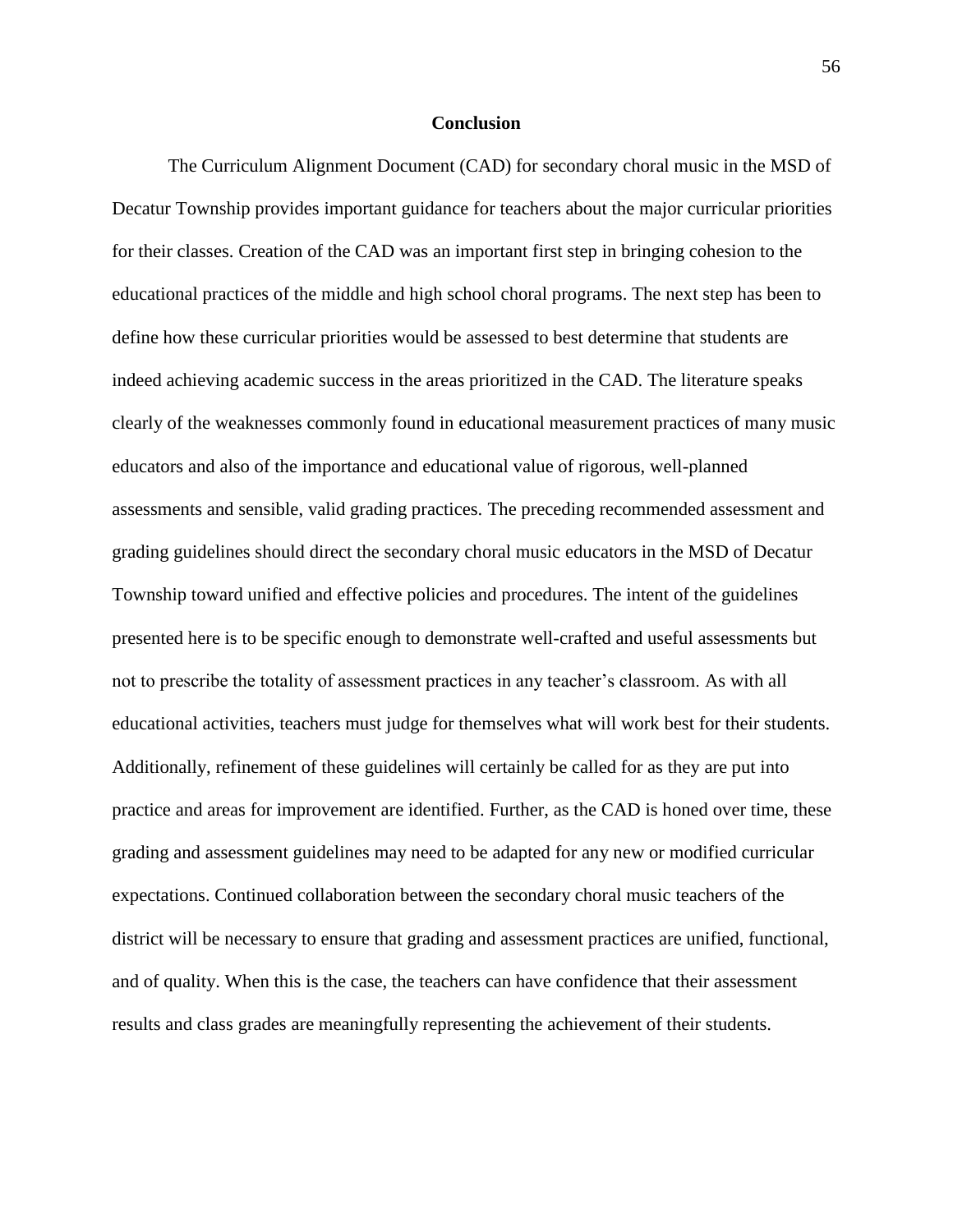#### **References**

- Allen, J. D. (2005). Grades as valid measures of academic achievement of classroom learning. *The Clearing House*, *78*(5), 218-223. http://www.jstor.org/stable/30189912
- Asmus, E. P. (1999). Music assessment concepts. *Music Educators Journal*, *86*(2), 19-24. DOI:10.2307/3399585
- Burrack, F. (2002). Enhanced assessment in instrumental programs. *Music Educators Journal*, *88*(6), 27-32. DOI:10.2307/3399802
- Chiodo, P. (2001). Assessing a cast of thousands. *Music Educators Journal*, *87*(6), 17-23. DOI:10.2307/3399687
- Conway, C., & Jeffers, T. (2004). Parent, student, and teacher perceptions of assessment procedures in beginning instrumental music. *Bulletin of the Council for Research in Music Education*, no. 160, 16-25. http://www.jstor.org/stable/40319215

Cope, C. O. (1996). Steps toward effective assessment. *Music Educators Journal*, *83*(1), 39.

- Crochet, L. S., & Green, S. K. (2012). Examining progress across time with practical assessments in ensemble settings. *Music Educators Journal, 98*, 49-54. DOI:10.1177/0027432111435276
- Demorest, S. M. (1998). Sightsinging in the secondary choral ensemble: A review of the research. *Bulletin of the Council for Research in Music Education*, no. 137, 1-15. http://www.jstor.org/stable/40318928
- Gerrity, K. (2004). Strategic Reading in Music. In R. Billmeyer, *Strategic Reading in the Content Areas* (pp. 161-168). Omaha, NE: Rachel & Associates, Inc.
- Goolsby, T. W. (1999). Assessment in instrumental music. *Music Educators Journal*, *86*(2), 31- 50. DOI:10.2307/3399587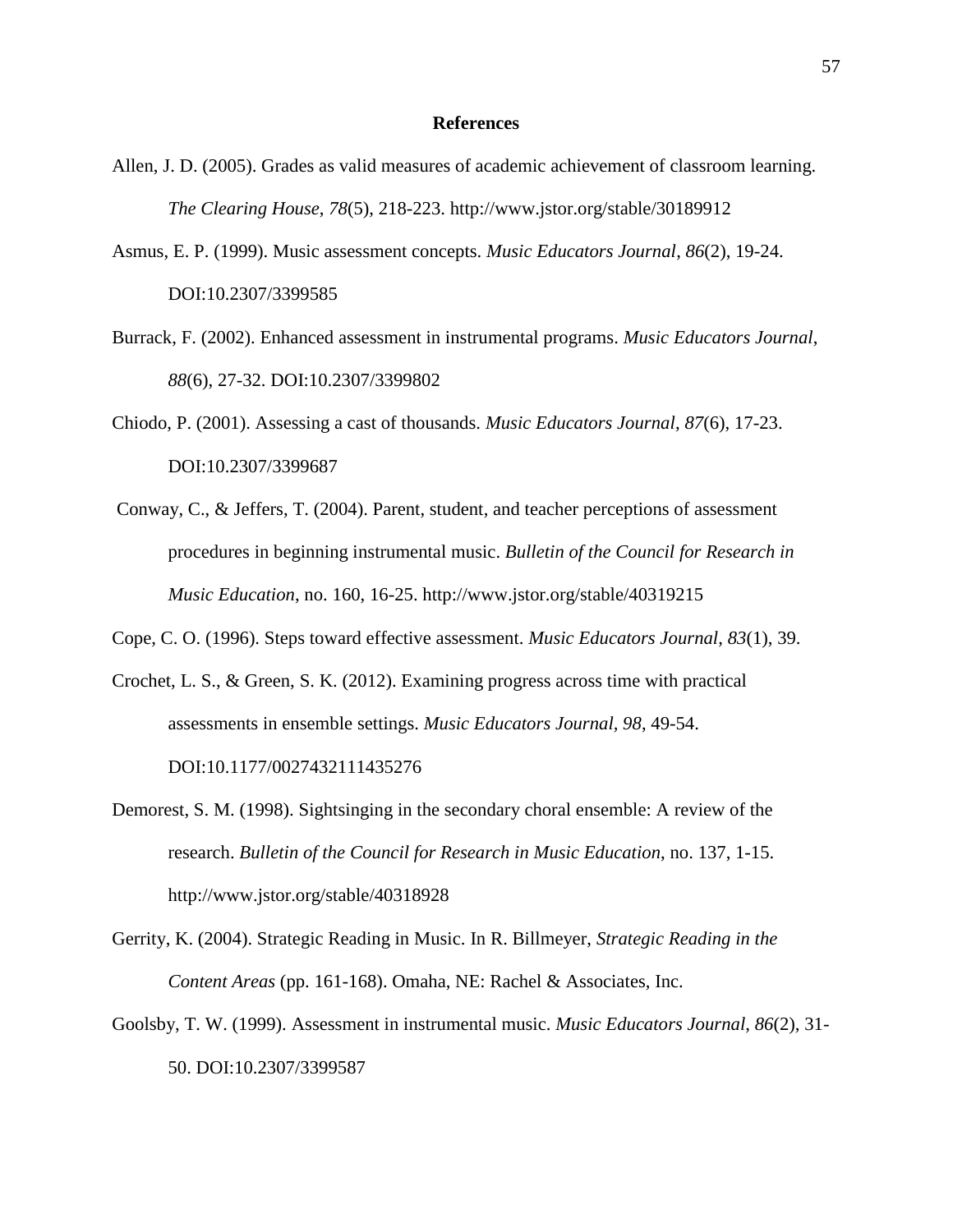- Green, G. A. (1990). The effect of vocal modeling on pitch-matching accuracy of elementary school children. *Journal of Research in Music Education, 38*(3), 22-232.
- Green, S. K., & Hale, C. L. (2011). Fostering a lifelong love of music: Instruction and assessment practices that make a difference. *Music Educators Journal*, *98*(1), 45-50. DOI:10.1177/0027432111412829
- Hale, C. L., & Green, S. K. (2009). Six key principles for music assessment. *Music Educators Journal, 95*(4), 27-31. http://www.jstor.org/stable/30219235
- Henry, M. L. (2001). The effect of pitch and rhythm difficulty on vocal sight-reading performance. *Journal of Research in Music Education, 59*(1), 72-84. DOI:10.1177/0022429410397199
- Kassner, K. (1997). Class management and grading. *Music Educators Journal*, *83*(5), 6-7. http://www.jstor.org/stable/3399000
- Lehman, P. R. (1997). Assessment & grading. *Teaching Music*, *5*(3), 58. Retrieved from Academic Search Premier.
- McCoy, C. W. (1991). Grading students in performing groups: A comparison of principles' recommendations with directors' practices. *Journal of Research in Music Education, 39*(3), 181-190. http://www.jstor.org/stable/3344718
- Matheny, J. (1994). A grading system for secondary music groups. *Music Educators Journal*, *80*(4), 37-39. http://www.jstor.org/stable/3398729
- Mello, J. A. (2010). The good, the bad and the controversial: The practicalities and pitfalls of the grading of class participation. *Academy of Educational Leadership Journal, 14*(1), 77-97.
- MENC. (1994). *National standards for arts education*. Reston, VA: Music Educators National Conference.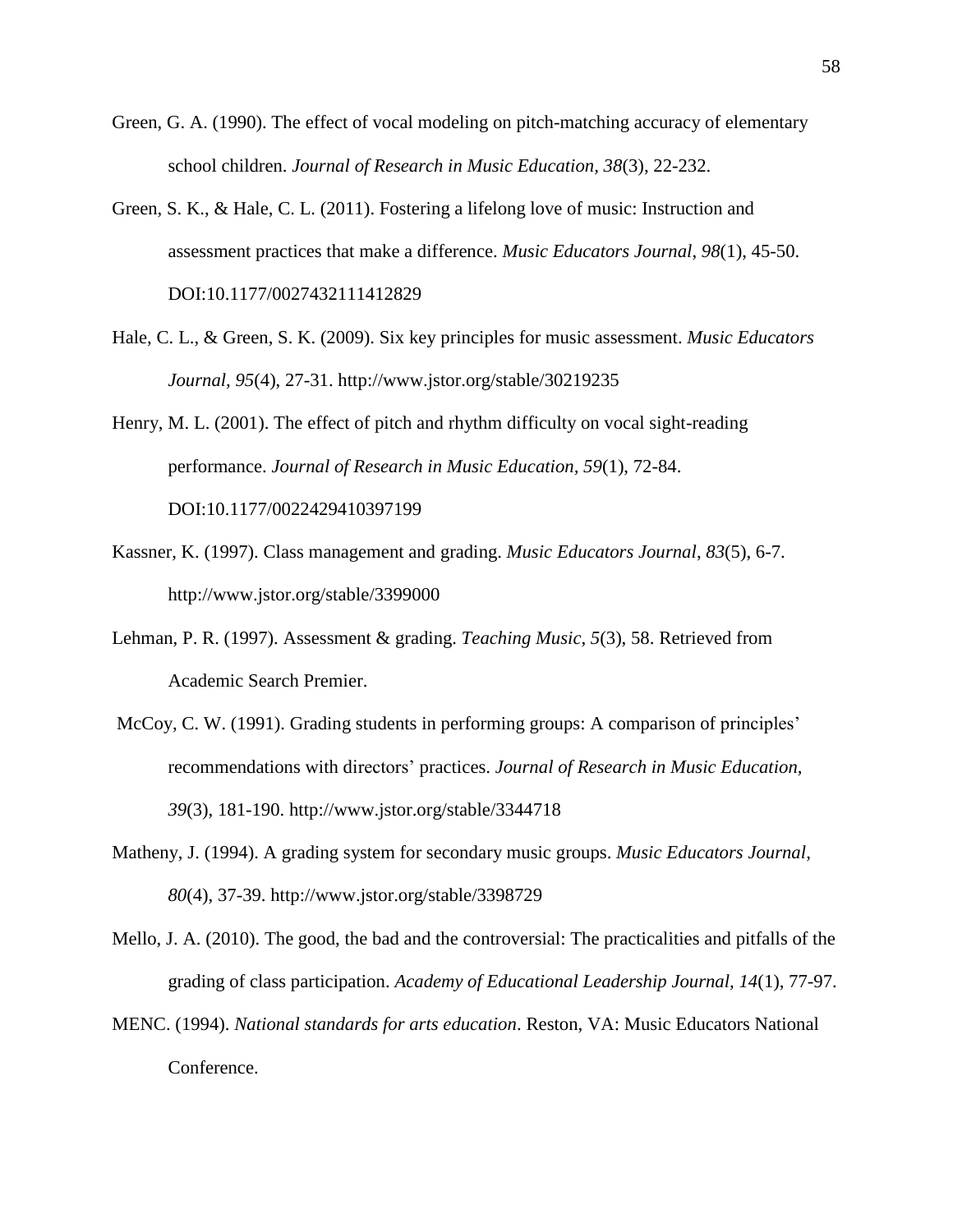- MENC. (1998a). Grading practices in music. *Music Educators Journal*, *84*(5), 37-40. http://www.jstor.org/stable/3399129
- MENC. (1998b). Making the grade: Authentic assessment in music, K-8. *Teaching Music*, *6*(2), 34-35, 48. Retrieved from Academic Search Premier.
- MENC. (1999). Managing assessment in music education. *Teaching Music*, *7*(1), 26. Retrieved from Academic Search Premier.
- Oosterhof, A. (2001). *Classroom applications of educational measurement*. Upper Saddle River, NJ: Prentice-Hall, Inc.
- Price, H. E. (2000). Interval matching by undergraduate nonmusic majors. *Journal of Research in Music Education, 48*(4), 360-372. http://www.jstor.org/stable/3345369
- Price, H. E., Yarbrough, C., Jones, M., & Moore, R. S. (1994). Effects of male timbre and falsetto and sine wave models on interval matching by inaccurate boy and girl singers. *Journal of Research in Music Education, 42*(4), 269-284.
- Robinson, M. (1995). Alternative assessment techniques for teachers. *Music Educators Journal*, *81*(5), 28-34. http://www.jstor.org/stable/3398853
- Russell, J. A. (2011). Assessment and case law. *Music Educators Journal*, *97*(3), 35-39. DOI:10.1177/0027432110392051
- Russell, J. A., & Austin, J. R. (2010). Assessment practices of secondary music teachers. *Journal of Research in Music Education*, *58*(1), 37-54. DOI:10.1177/0022429409360062
- Saunders, T. C., & Holahan, J. M. (1997). Criteria-specific rating scales in the evaluation of high school instrumental performance. *Journal of Research in Music Education*, *45*(2), 259- 272. http://www.jstor.org/stable/3345585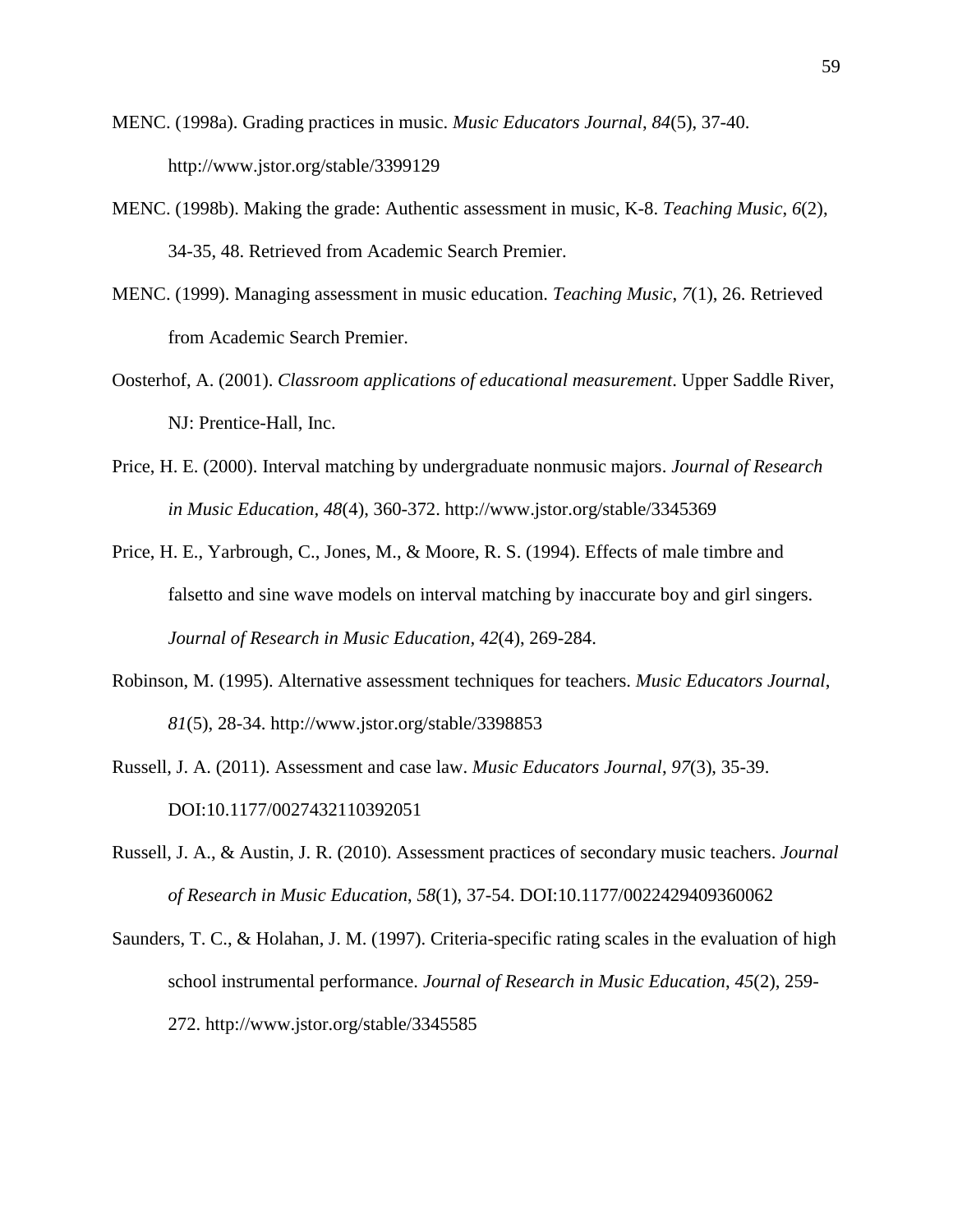- Scott, D. (1998). Tiered evaluation in large ensemble settings. *Music Educators Journal, 85*(3), 17-21, 47. http://www.jstor.org/stable/3399140
- Scott, S. J. (2012). Rethinking the roles of assessment in music education. *Music Educators Journal*, *98*(3), 31-35. DOI:10.1177/0027432111434742
- Shuler, S. C. (2011). Music education for life: Music assessment part 1: What and why, *Music Educators Journal*, *98*(10), 10-13.9.
- Yarbrough, C., Green, G. A., Benson, W., & Bowers, J. (1991). Inaccurate singers: An exploratory study of variables affecting pitch-matching. *Bulletin of the Council for Research in Music Education*, no. 106, 23-34.
- Yarbrough, C., Morrison, S. J., Karrick, B., & Dunn, D. E. (1995). The effect of male falsetto on pitch-matching accuracy of uncertain boy singers, grades K-8. *Update: Applications of Research in Music Education, 14*(1). 4-10.g
- Wesolowski, B. C. (2012). Understanding and developing rubrics for music performance assessment. *Music Educators Journal*, *98*(3), 36-42. DOI:10.1177/0027432111432524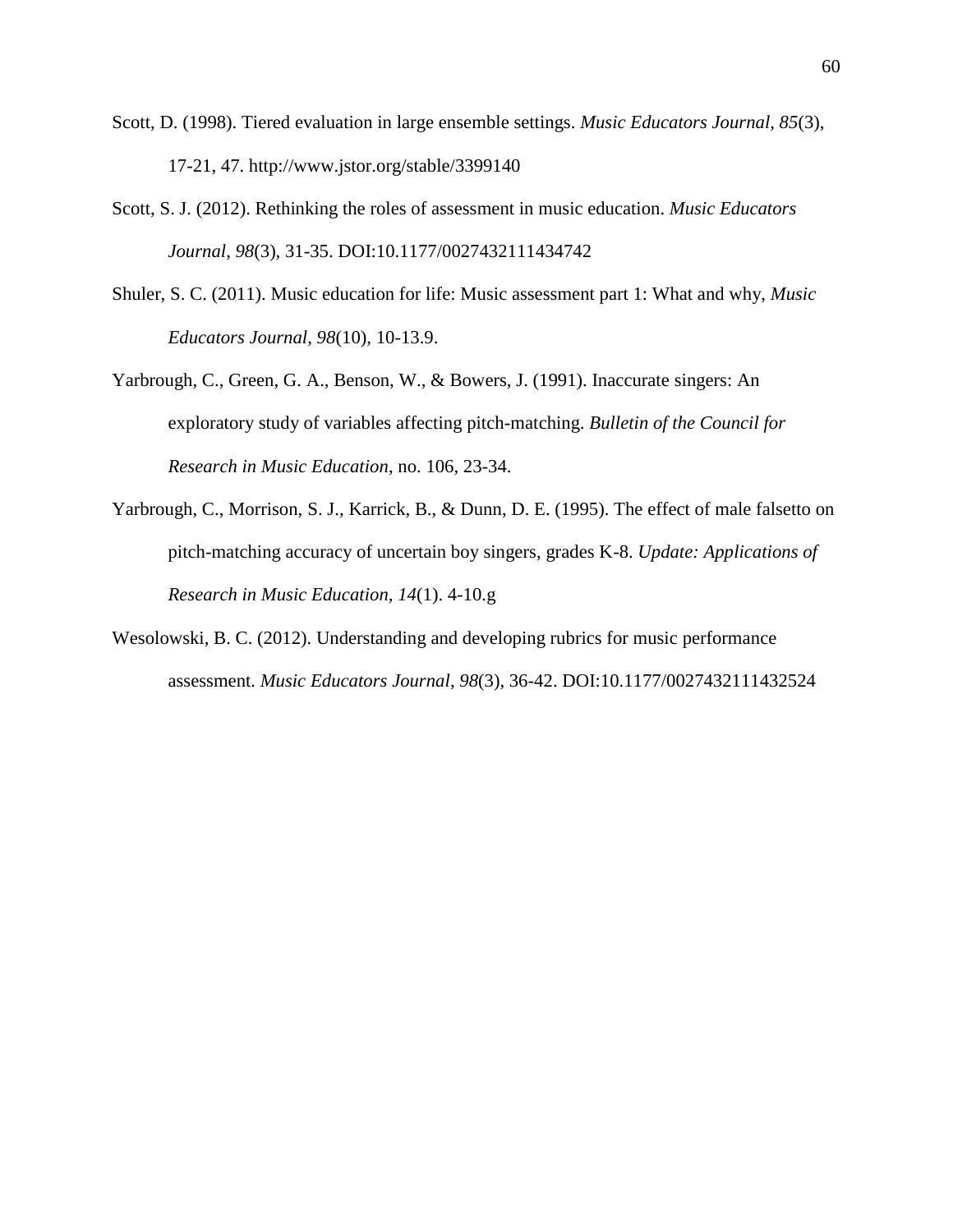## **Appendix: Sample Assessment Tools**

- Ex. 1: Performance Self-Assessment Rubric
- Ex. 2: Summative Repertoire Performance Assessment Rubric
- Ex. 3: Summative Sight-Reading Assessment Rubric
- Ex. 4: Interval Performance Assessment Scoring Guide
- Ex. 5: Pitch Name Quiz Template
- Ex. 6: 3-3-3 Performance Reflection Worksheet
- Ex. 7: 3-2-1 Performance Reflection Worksheet
- Ex. 8: Venn Diagram Performance Reflection Worksheet
- Ex. 9: Reflection Prompts
- Ex. 10: Rehearsal Participation Checklist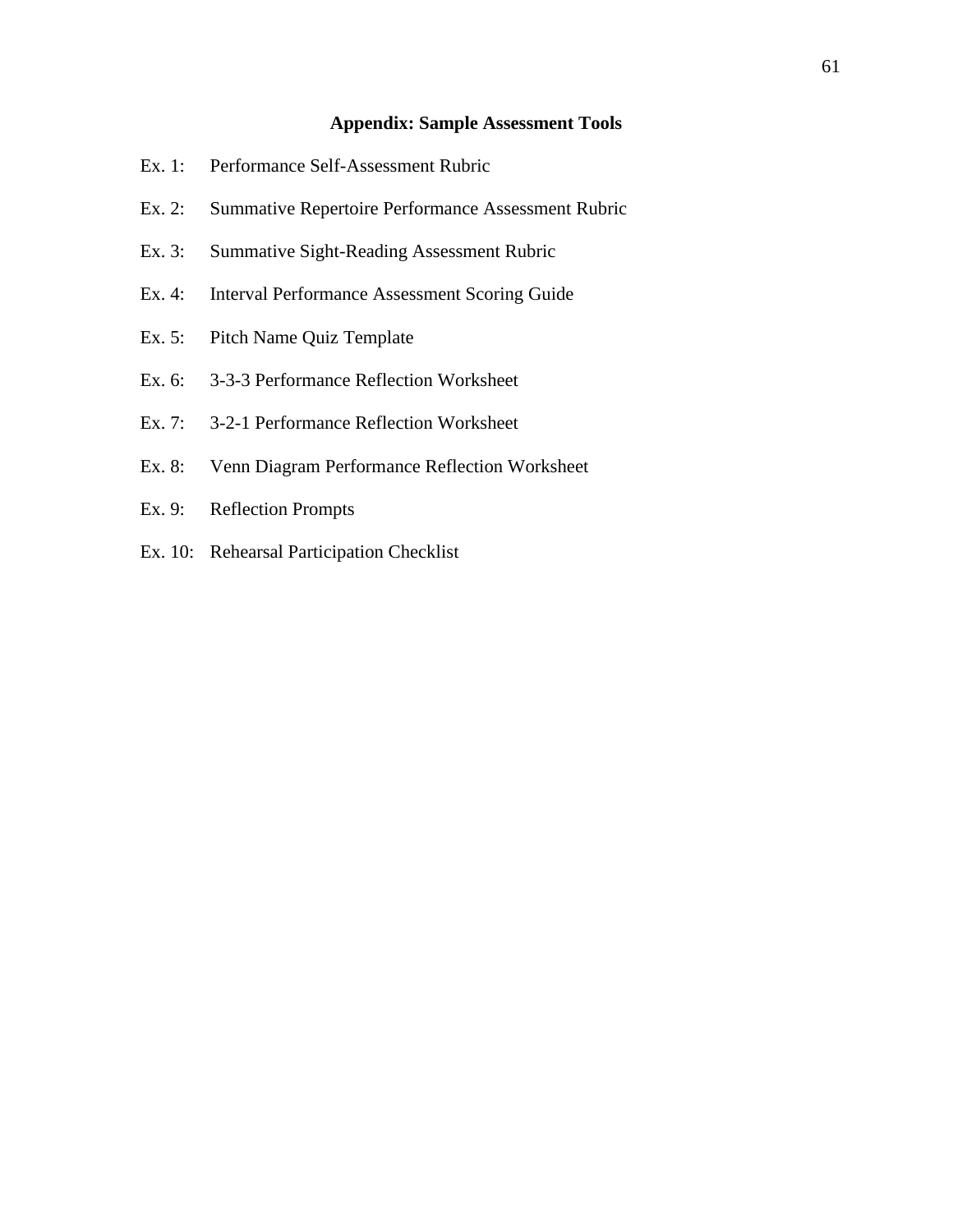# **Ex. 1: Performance Self-Assessment Rubric**

**Name Date**

**Choir: Song Title:**

|  |  | Circle the box in each row that corresponds to your evaluation of your singing performance. |
|--|--|---------------------------------------------------------------------------------------------|
|  |  |                                                                                             |

|                                                                       | $\mathbf{0}$                                                          | <b>Beginning</b>                                                                   | <b>Developing</b>                                                            | <b>Accomplished</b><br>3                                                       | <b>Exemplary</b><br>4                                                        |
|-----------------------------------------------------------------------|-----------------------------------------------------------------------|------------------------------------------------------------------------------------|------------------------------------------------------------------------------|--------------------------------------------------------------------------------|------------------------------------------------------------------------------|
| Part & Pitch<br><b>Accuracy</b>                                       | I did not sing my<br>part.                                            | I sang my part with<br>many significant<br>errors or<br>inaccuracies.              | I sang my part with<br>some significant<br>errors or<br>inaccuracies.        | I sang my part<br>accurately with only<br>minor errors.                        | I sang my part<br>accurately<br>throughout.                                  |
| <b>Tone Quality</b><br>& Vowels                                       |                                                                       | My sound was<br>immature. My<br>vowels were not<br>round.                          | My sound was not<br>very mature. My<br>vowel shapes were<br>often not round. | My sound was<br>usually mature<br>with mostly round<br>vowel shapes.           | My sound was<br>mature with<br>consistently round<br>vowel shapes.           |
| <b>Breathing</b><br>Technique &<br><b>Abdominal</b><br><b>Support</b> |                                                                       | My breathing was<br>shallow and not well<br>controlled.                            | I rarely relaxed to<br>inhale and tightened<br>my abs when<br>singing.       | I inconsistently<br>relaxed to inhale and<br>tightened my abs<br>when singing. | I consistently<br>relaxed to inhale and<br>tightened my abs<br>when singing. |
| <b>Phrasing</b><br>(as rehearsed)                                     | None of my breaths<br>were at appropriate<br>places.                  | Few of my breaths<br>were at appropriate<br>places.                                | Some of my breaths<br>were at appropriate<br>places.                         | Most of my breaths<br>were at appropriate<br>places.                           | All of my breaths<br>were at appropriate<br>places.                          |
| Diction &<br>Language                                                 | My performance did<br>not include audible<br>words.                   | Few of my words<br>were clear. My<br>diction was muddy.                            | Some of my words<br>were clear. My<br>diction was<br>sometimes muddy.        | Most of my words<br>were clear. My<br>diction was precise.                     | All of my words<br>were clear. My<br>diction was<br>exaggerated.             |
| <b>Dynamics</b>                                                       | I performed none of<br>the dynamics                                   | I performed some of<br>the dynamics                                                | I performed most of<br>the dynamics.                                         | I performed all of<br>the dynamics.                                            | I performed all of<br>the dynamics<br>energetically.                         |
| Projection                                                            | I could not be heard.                                                 | I generally did not<br>project my voice; I<br>could not be heard<br>clearly.       | I sometimes<br>projected my voice;<br>I could sometimes<br>be heard clearly. | I usually projected<br>my voice; I could<br>usually be heard<br>clearly.       | I always projected<br>my voice well; I<br>could always be<br>heard clearly.  |
|                                                                       | <b>Beginning</b><br>$\mathbf{0}$                                      | <b>Developing</b>                                                                  | <b>Accomplished</b>                                                          | <b>Exemplary</b><br>$\mathbf{3}$                                               |                                                                              |
| Poise &<br><b>Posture</b>                                             | Appropriate singing<br>posture and<br>confidence were not<br>present. | Appropriate singing<br>posture and<br>confidence were not<br>consistently present. | Appropriate singing<br>posture and<br>confidence were<br>usually present.    | Appropriate singing<br>posture and<br>confidence were<br>always present.       |                                                                              |
| <b>Expression</b>                                                     | My face & body did<br>not provide any<br>appropriate<br>expression.   | My face & body<br>provided some<br>appropriate<br>expression.                      | My face & body<br>provided mostly<br>appropriate<br>expression.              | My face & body<br>provided a variety<br>of appropriate<br>expression.          |                                                                              |

**Comments:**

**Total: \_\_\_\_\_\_\_**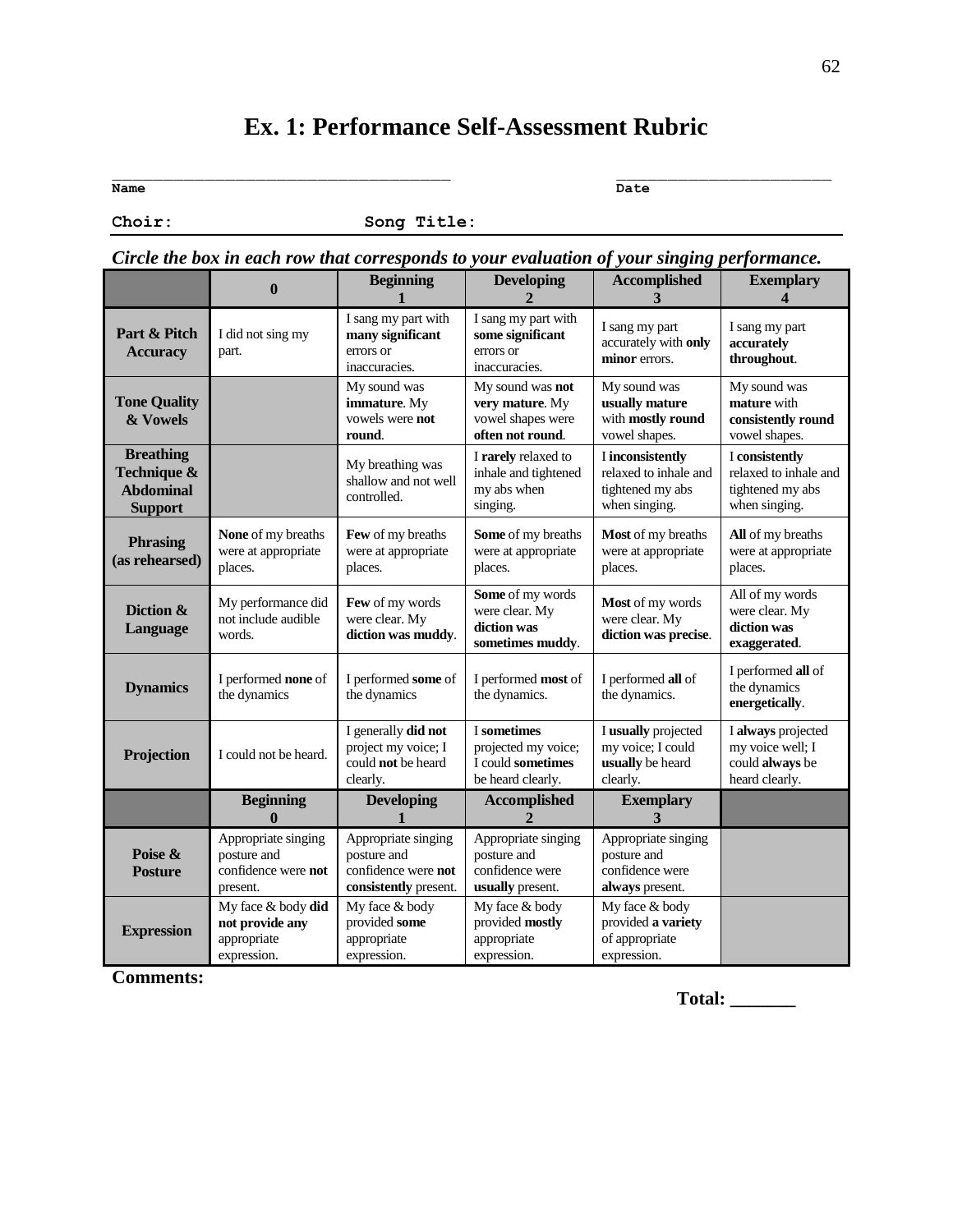# **Ex. 2: Summative Repertoire Performance Assessment Rubric**

\_\_\_\_\_\_\_\_\_\_\_\_\_\_\_\_\_\_\_\_\_\_\_\_\_\_\_\_\_\_\_\_ \_\_\_\_\_\_\_\_\_\_\_\_\_\_\_\_\_\_\_\_\_

**Name Date**

**Choir: Voice Part:**

| Name of Song                                         |                                                                       |                                                                                    |                                                                           |                                                                           |                                                                      |
|------------------------------------------------------|-----------------------------------------------------------------------|------------------------------------------------------------------------------------|---------------------------------------------------------------------------|---------------------------------------------------------------------------|----------------------------------------------------------------------|
|                                                      | $\bf{0}$                                                              | <b>Beginning</b><br>$\mathbf{1}$                                                   | <b>Developing</b><br>$\mathbf{r}$                                         | <b>Accomplished</b><br>3                                                  | <b>Exemplary</b><br>$\boldsymbol{\Lambda}$                           |
| Part &<br><b>Pitch</b><br><b>Accuracy</b>            | Part was not sung.                                                    | Part was sung with<br>many significant<br>errors or inaccuracies.                  | Part was sung with<br>some significant<br>errors or inaccuracies.         | Part was sung<br>accurately with only<br>minor errors or<br>inaccuracies. | Part was sung<br>accurately<br>throughout.                           |
| Intonation/<br><b>Tuning</b>                         | Performance did not<br>include singing.                               | Singing was <b>never</b> in<br>tune.                                               | Singing was rarely in<br>tune.                                            | Singing was <b>mostly</b> in<br>tune                                      | Singing was always in<br>tune.                                       |
| <b>Tone</b><br><b>Quality &amp;</b><br><b>Vowels</b> |                                                                       | Sound was<br>immature; vowels<br>shapes were not<br>round.                         | Sound was not very<br>mature; vowel shapes<br>were often not<br>round.    | Sound was usually<br>mature with mostly<br>round vowel shapes.            | Sound was <b>mature</b><br>with consistently<br>round vowel shapes.  |
| <b>Breathing</b><br><b>Technique</b>                 |                                                                       | Breathing was never<br>deep and controlled.                                        | Breathing was rarely<br>deep and controlled.                              | Breathing was<br>generally deep and<br>controlled.                        | Breathing was always<br>deep and controlled.                         |
| <b>Phrasing</b><br>(as)<br>rehearsed)                | No breaths at<br>appropriate places.                                  | <b>Few</b> breaths at<br>appropriate places.                                       | <b>Some</b> breaths at<br>appropriate places.                             | <b>Most</b> breaths at<br>appropriate places.                             | <b>All</b> breaths at<br>appropriate places.                         |
| Diction &<br>Language                                | Performance did not<br>include audible words.                         | Few words were<br>clear. Diction was<br>consistently muddy.                        | Some words were<br>clear. Diction was<br>sometimes muddy.                 | Most words were<br>clear. Diction was<br>precise.                         | All words were clear.<br>Diction was<br>exaggerated.                 |
| <b>Dynamics</b>                                      | None of the dynamics<br>were performed.                               | Some of the dynamics<br>were performed.                                            | Most of the dynamics<br>were performed.                                   | All dynamics were<br>performed.                                           | All dynamics were<br>performed<br>energetically.                     |
| Projection                                           | Performance could<br>not be heard.                                    | Did not project voice;<br>could <b>not</b> be heard<br>clearly.                    | Sometimes projected<br>voice; could<br>sometimes be heard<br>clearly.     | <b>Usually</b> projected<br>voice; usually could<br>be heard clearly.     | Always projected<br>voice well; could<br>always be heard<br>clearly. |
|                                                      | <b>Beginning</b><br>0                                                 | Developing                                                                         | <b>Accomplished</b><br>$\overline{2}$                                     | <b>Exemplary</b><br>3                                                     |                                                                      |
| Poise &<br><b>Posture</b>                            | Appropriate singing<br>posture and<br>confidence were not<br>present. | Appropriate singing<br>posture and<br>confidence were not<br>consistently present. | Appropriate singing<br>posture and<br>confidence were<br>usually present. | Appropriate singing<br>posture and<br>confidence were<br>always present.  |                                                                      |
| <b>Expression</b>                                    | Face & body did not<br>provide any<br>appropriate<br>expression.      | Face & body provided<br>some appropriate<br>expression.                            | Face & body provided<br>mostly appropriate<br>expression.                 | Face & body provided<br>a variety of<br>appropriate<br>expression.        |                                                                      |

| 38/37 | 36/35          | 34/33 | 32/31 | 30/29 | 28/27 | 26/25 | 24/23 | 22/21 | 20/19 | 18/17 | 16/15 |     |
|-------|----------------|-------|-------|-------|-------|-------|-------|-------|-------|-------|-------|-----|
| 79.T  | $\overline{1}$ |       | $B+$  |       | D-    |       |       |       |       |       | יע    |     |
| 100%  | 96%            | 92%   | 89%   | 86%   | 82%   | 79%   | 76%   | 72%   | 69%   | 66%   | 62%   | 59% |

**Comments:**

\_\_\_\_\_\_\_\_\_\_\_\_\_\_\_\_\_\_\_\_\_\_\_\_\_\_\_\_\_\_\_\_\_\_\_\_ **Total:\_\_\_\_\_\_\_\_\_\_\_\_**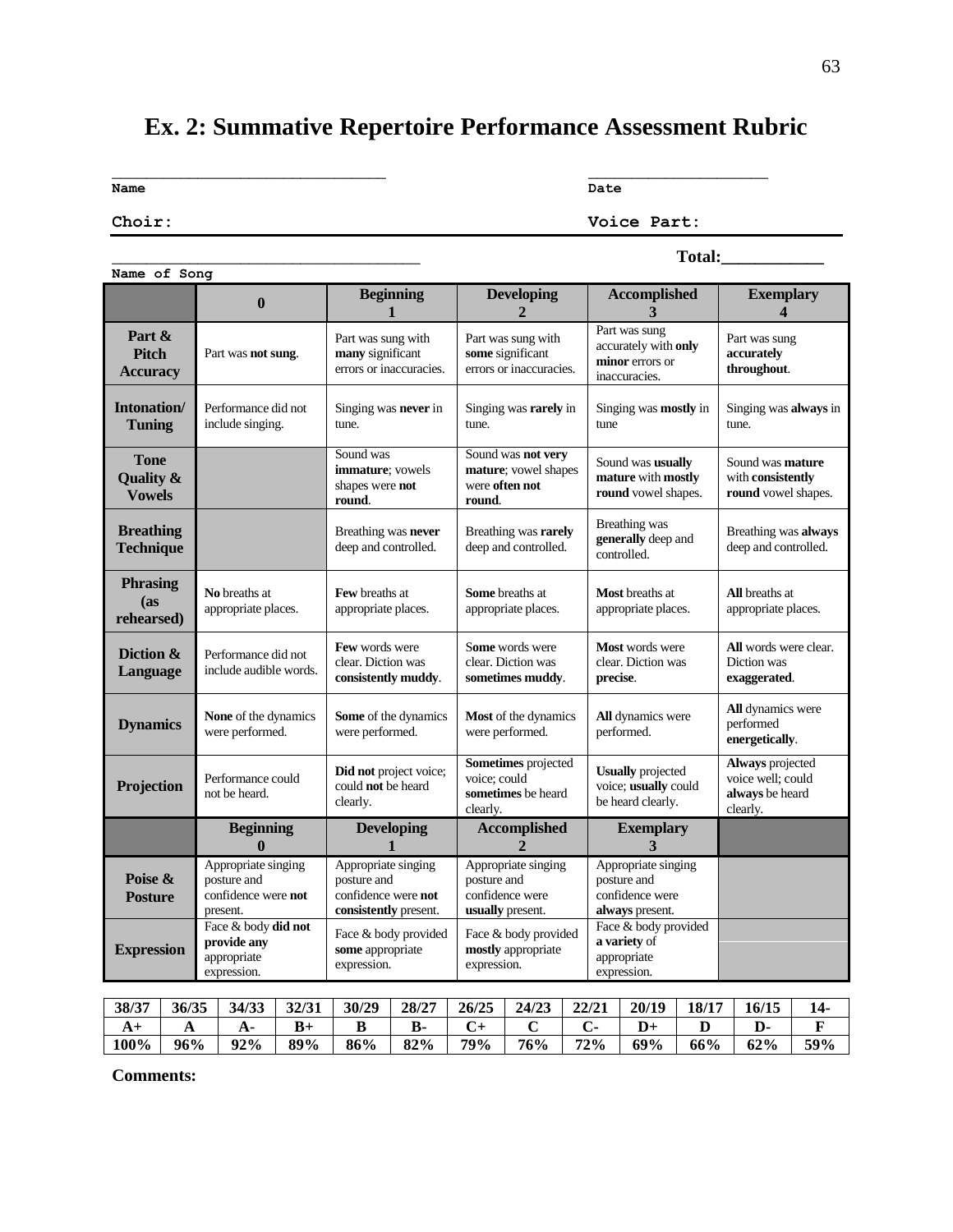# **Ex. 3: Summative Sight-Reading Assessment Rubric**

\_\_\_\_\_\_\_\_\_\_\_\_\_\_\_\_\_\_\_\_\_\_\_\_\_\_\_\_\_\_\_\_ \_\_\_\_\_\_\_\_\_\_\_\_\_\_\_\_\_\_\_\_\_

**Name Date**

**Choir: Voice Part:**

|     | -      |
|-----|--------|
|     |        |
| ۰,  | v      |
|     | . .    |
| . . |        |
|     | $\sim$ |
|     |        |
|     |        |

|                       | No pitches were performed          |               |                | Few pitches were performed         | <b>Comments:</b> |
|-----------------------|------------------------------------|---------------|----------------|------------------------------------|------------------|
|                       | correctly.                         |               |                | correctly.                         |                  |
|                       | 0 points                           |               |                | 4 points                           |                  |
|                       | <b>Some</b> pitches were performed |               |                | <b>Most</b> pitches were performed |                  |
| <b>Pitch Accuracy</b> | correctly.                         |               |                | correctly.                         |                  |
|                       | 8 points                           |               | 12 points      |                                    |                  |
|                       | <b>All</b> pitches were performed  |               |                |                                    |                  |
|                       | correctly.                         |               |                |                                    |                  |
|                       | 16 points                          |               |                |                                    |                  |
|                       |                                    |               |                |                                    |                  |
|                       | <b>Never</b>                       |               |                |                                    |                  |
| <b>Rhythmic</b>       |                                    | <b>Rarely</b> | <b>Usually</b> | <b>Always</b>                      |                  |
| <b>Accuracy</b>       | 0 points                           | 2 points      | 4 points       | 6 points                           |                  |
| <b>Tempo</b>          | <b>Never</b>                       | <b>Rarely</b> | <b>Usually</b> | <b>Always</b>                      |                  |
| <b>Stability</b>      | 0 points                           | 2 points      | 4 points       | 6 points                           |                  |

| Solfége<br><b>Accuracy</b> | <b>Syllables Not</b><br>Used<br>0 points | Rarely<br>Never<br>3 points | <b>Usually</b><br>6 points | <b>Always</b><br>9 points |
|----------------------------|------------------------------------------|-----------------------------|----------------------------|---------------------------|
|----------------------------|------------------------------------------|-----------------------------|----------------------------|---------------------------|

| <b>Performance</b><br>of Score<br><b>Markings</b> | None<br>0 points | Some<br>2 points | Most<br>3 points | All<br>4 points |
|---------------------------------------------------|------------------|------------------|------------------|-----------------|
|---------------------------------------------------|------------------|------------------|------------------|-----------------|

| <b>Tone Quality</b>   | <b>Did Not Sing</b> | Sound was<br>immature;<br>vowels shapes<br>were not round. | Sound was <b>not</b><br>very mature:<br>vowel shapes<br>were often not<br>round. | Sound was<br>usually mature<br>with mostly<br>round vowel<br>shapes. | Sound was<br>mature with<br>consistently<br>round vowel<br>shapes. |
|-----------------------|---------------------|------------------------------------------------------------|----------------------------------------------------------------------------------|----------------------------------------------------------------------|--------------------------------------------------------------------|
|                       |                     | Did not use                                                | <b>Sometimes</b> used                                                            | <b>Usually</b> used                                                  | <b>Always</b> used                                                 |
| Projection/           |                     | sufficient breath                                          | sufficient breath                                                                | sufficient breath                                                    | sufficient breath                                                  |
| <b>Breath Support</b> | Did not Sing        | energy; could                                              | energy; could                                                                    | energy; could                                                        | energy; could                                                      |
|                       |                     | not be heard                                               | sometimes be                                                                     | usually be heard                                                     | always be heard                                                    |
|                       |                     | clearly.                                                   | heard clearly.                                                                   | clearly.                                                             | clearly.                                                           |

**Restarts (-4 pts. each): \_\_\_\_\_\_\_**

**Total:\_\_\_\_\_\_\_\_\_\_\_\_**

| 37-36 | 35-34 | 33-32 | $31 - 30$ | 29-28 | $27 - 26$ | 25-24 | $23 - 22$ | $21 - 20$ | 19-18 | $17 - 16$ | $15 - 14$ | $13-$ |
|-------|-------|-------|-----------|-------|-----------|-------|-----------|-----------|-------|-----------|-----------|-------|
| A١    | A     | А.    | $B+$      | D     | В-        |       |           |           |       | D         |           |       |
| 100%  | 96%   | 92%   | 89%       | 86%   | 82%       | 79%   | 76%       | 72%       | 69%   | 66%       | 62%       | 59%   |

**Comments:**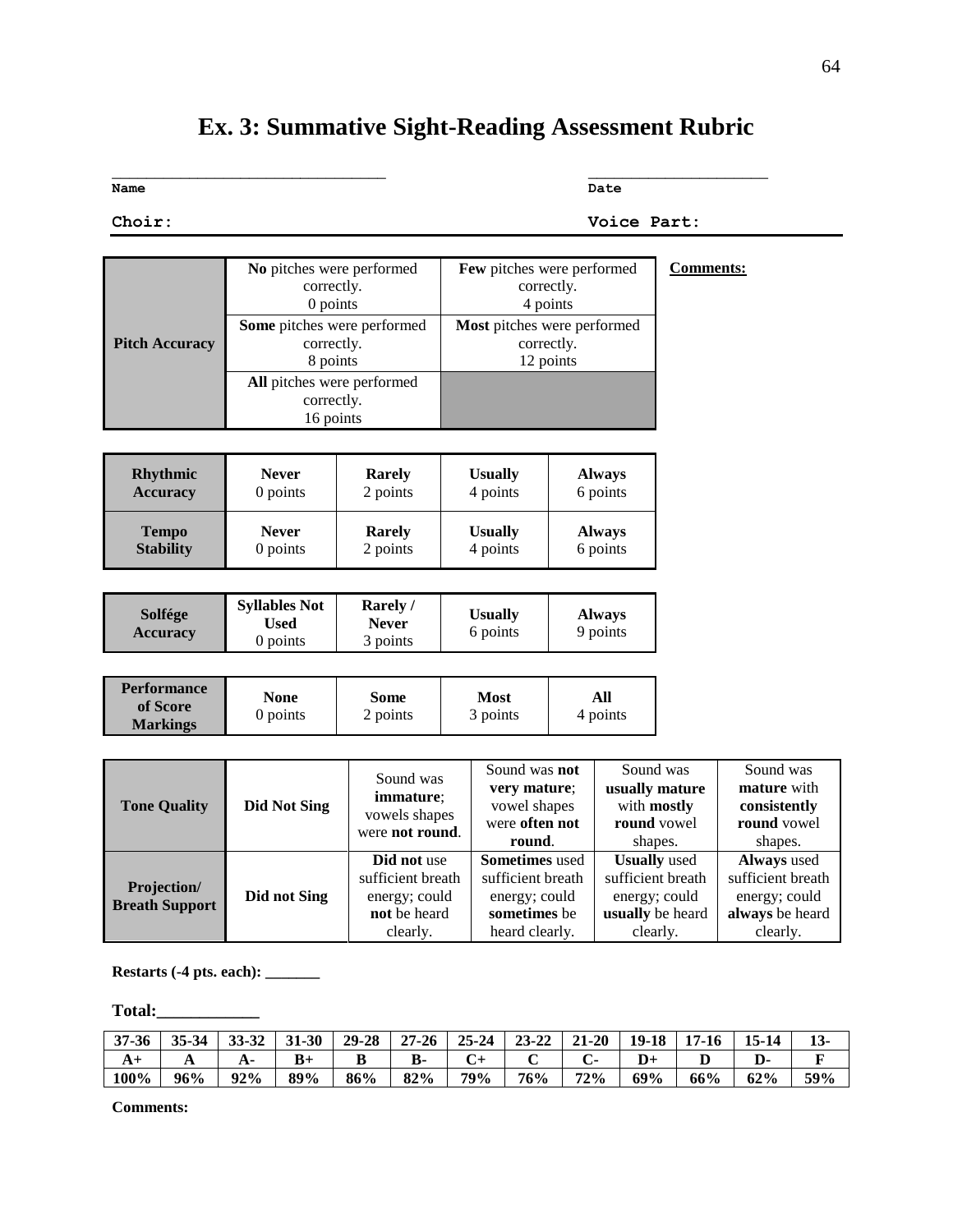# **Ex. 4: Interval Performance Assessment Scoring Guide**

 $\frac{1}{2}$ 

\_\_\_\_\_\_\_\_\_\_\_\_\_\_ \_\_\_\_\_\_\_\_\_\_\_\_\_\_\_\_\_\_\_\_\_ **Number of Examples for this Assessment: 1 2 3**

| <b>Student Name</b> |                            | <b>Example 1</b>           |      |                            | <b>Example 2</b>           |                  |                            | <b>Example 3</b>           |      | <b>Points</b><br><b>Earned</b> |
|---------------------|----------------------------|----------------------------|------|----------------------------|----------------------------|------------------|----------------------------|----------------------------|------|--------------------------------|
|                     | 1 <sup>st</sup><br>Attempt | 2 <sup>nd</sup><br>Attempt | None | $1^{\rm st}$<br>Attempt    | $2^{nd}$<br>Attempt        | None<br>0 pts.   | 1 <sup>st</sup><br>Attempt | 2 <sup>nd</sup><br>Attempt | None |                                |
|                     | 1 <sup>st</sup><br>Attempt | 2 <sup>nd</sup><br>Attempt | None | 1 <sup>st</sup><br>Attempt | 2 <sup>nd</sup><br>Attempt | None<br>$0$ pts. | 1 <sup>st</sup><br>Attempt | 2 <sup>nd</sup><br>Attempt | None |                                |
|                     | 1 <sup>st</sup><br>Attempt | 2 <sup>nd</sup><br>Attempt | None | 1 <sup>st</sup><br>Attempt | 2 <sup>nd</sup><br>Attempt | None<br>0 pts.   | 1 <sup>st</sup><br>Attempt | 2 <sup>nd</sup><br>Attempt | None |                                |
|                     | 1 <sup>st</sup><br>Attempt | 2 <sup>nd</sup><br>Attempt | None | 1 <sup>st</sup><br>Attempt | 2 <sup>nd</sup><br>Attempt | None<br>0 pts.   | 1 <sup>st</sup><br>Attempt | 2 <sup>nd</sup><br>Attempt | None |                                |
|                     | 1 <sup>st</sup><br>Attempt | 2 <sup>nd</sup><br>Attempt | None | 1 <sup>st</sup><br>Attempt | 2 <sup>nd</sup><br>Attempt | None<br>0 pts.   | 1 <sup>st</sup><br>Attempt | 2 <sup>nd</sup><br>Attempt | None |                                |
|                     | 1 <sup>st</sup><br>Attempt | 2 <sup>nd</sup><br>Attempt | None | 1 <sup>st</sup><br>Attempt | 2 <sup>nd</sup><br>Attempt | None<br>0 pts.   | 1 <sup>st</sup><br>Attempt | 2 <sup>nd</sup><br>Attempt | None |                                |
|                     | 1 <sup>st</sup><br>Attempt | 2 <sup>nd</sup><br>Attempt | None | 1 <sup>st</sup><br>Attempt | 2 <sup>nd</sup><br>Attempt | None<br>0 pts.   | 1 <sup>st</sup><br>Attempt | 2 <sup>nd</sup><br>Attempt | None |                                |
|                     | 1 <sup>st</sup><br>Attempt | 2 <sup>nd</sup><br>Attempt | None | 1 <sup>st</sup><br>Attempt | 2 <sup>nd</sup><br>Attempt | None<br>$0$ pts. | 1 <sup>st</sup><br>Attempt | 2 <sup>nd</sup><br>Attempt | None |                                |
|                     | 1 <sup>st</sup><br>Attempt | 2 <sup>nd</sup><br>Attempt | None | 1 <sup>st</sup><br>Attempt | 2 <sup>nd</sup><br>Attempt | None<br>0 pts.   | 1 <sup>st</sup><br>Attempt | 2 <sup>nd</sup><br>Attempt | None |                                |
|                     | 1 <sup>st</sup><br>Attempt | 2 <sup>nd</sup><br>Attempt | None | 1 <sup>st</sup><br>Attempt | 2 <sup>nd</sup><br>Attempt | None<br>0 pts.   | 1 <sup>st</sup><br>Attempt | 2 <sup>nd</sup><br>Attempt | None |                                |
|                     | 1 <sup>st</sup><br>Attempt | 2 <sup>nd</sup><br>Attempt | None | 1 <sup>st</sup><br>Attempt | 2 <sup>nd</sup><br>Attempt | None<br>0 pts.   | 1 <sup>st</sup><br>Attempt | 2 <sup>nd</sup><br>Attempt | None |                                |
|                     | 1 <sup>st</sup><br>Attempt | 2 <sup>nd</sup><br>Attempt | None | 1 <sup>st</sup><br>Attempt | 2 <sup>nd</sup><br>Attempt | None<br>0 pts.   | 1 <sup>st</sup><br>Attempt | 2 <sup>nd</sup><br>Attempt | None |                                |

**Key:**  $1^{st}$  **Attempt = 4 pts.;**  $2^{nd}$  **Attempt = 2 pts.;** None = 0 pts.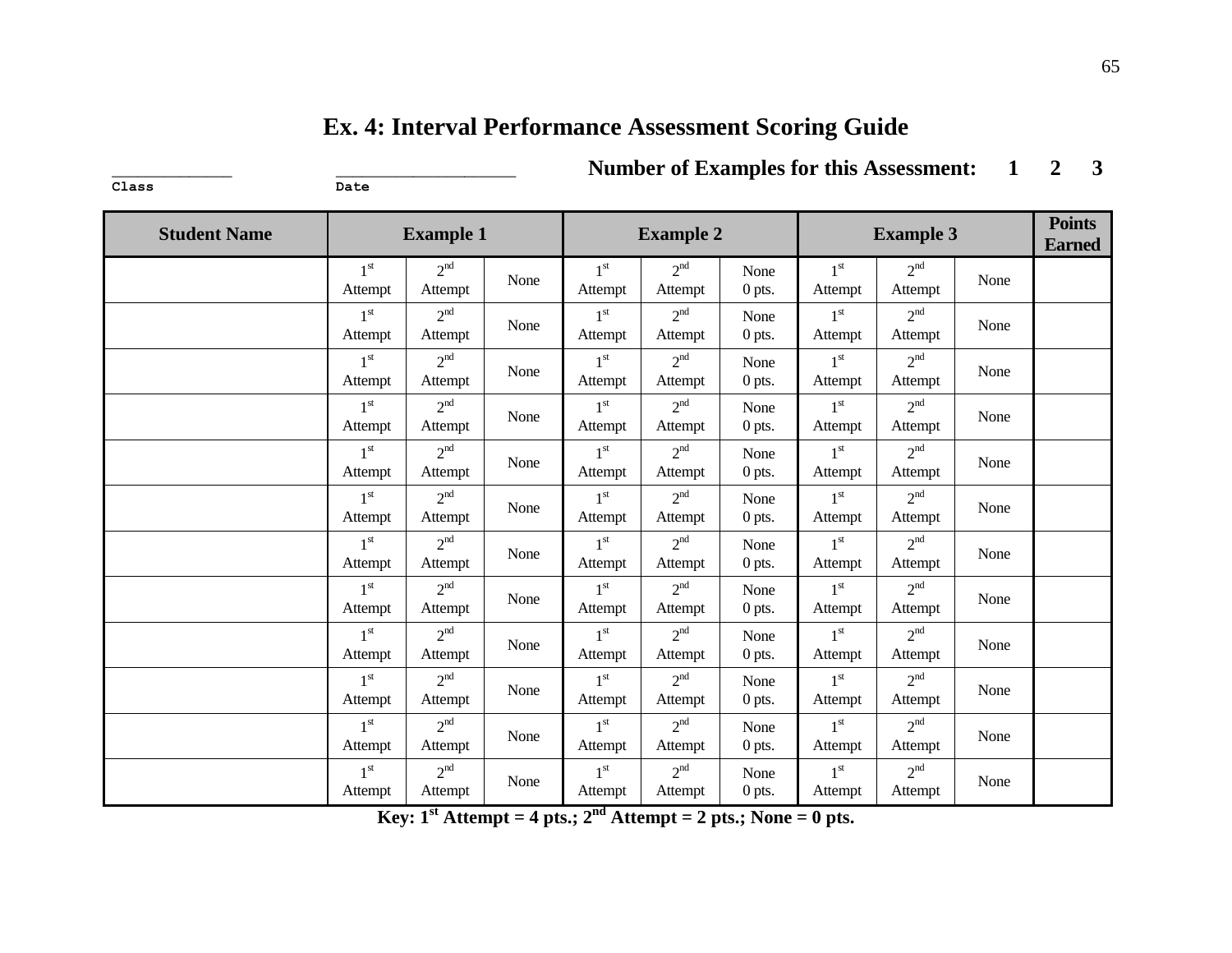# **Ex. 5: Pitch Name Quiz #\_\_\_\_**

| Name | Class | Date |
|------|-------|------|

**Name each pitch. Write your answer below each example. A perfect score is required to pass.**



| <b>Number Correct (out of 10):</b> | <b>PASS</b> | <b>RE-TAKE</b> |
|------------------------------------|-------------|----------------|
|------------------------------------|-------------|----------------|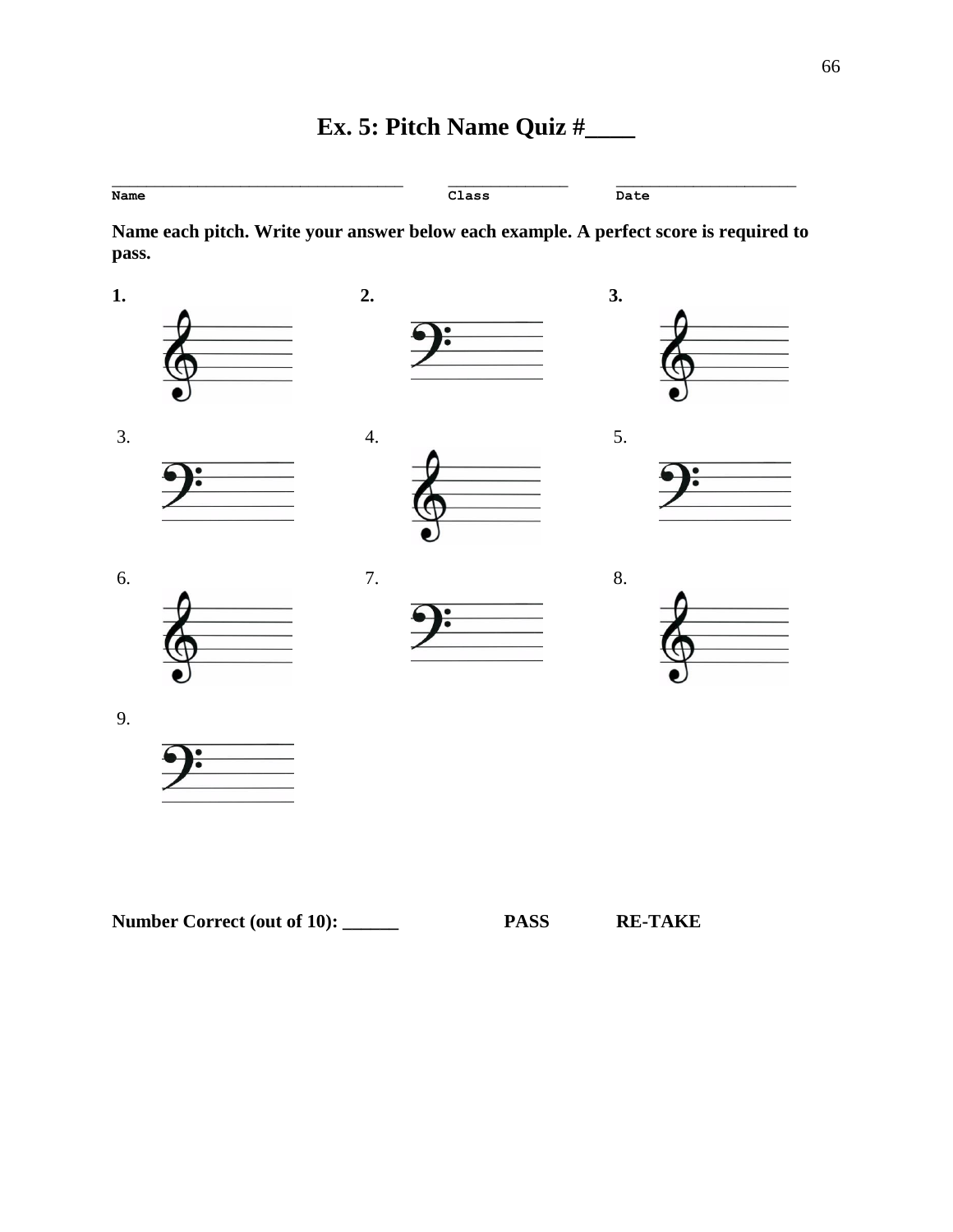|                                 | Class                                             | Performance            |  |
|---------------------------------|---------------------------------------------------|------------------------|--|
| I. Personal Performance Summary |                                                   |                        |  |
|                                 |                                                   | <b>Choir Positives</b> |  |
|                                 | 1.                                                |                        |  |
|                                 |                                                   |                        |  |
|                                 |                                                   |                        |  |
|                                 |                                                   |                        |  |
|                                 |                                                   |                        |  |
|                                 |                                                   | <b>Choir RTIs</b>      |  |
|                                 | 1.                                                |                        |  |
|                                 |                                                   |                        |  |
|                                 |                                                   |                        |  |
|                                 |                                                   |                        |  |
|                                 | 3.                                                |                        |  |
|                                 | <b>Personal Positives</b><br><b>Personal RTIs</b> | 2.<br>3.<br>2.         |  |

# **Ex. 6: 3-3-3 Performance Reflection**

## **II. Group/Section Performance Summary**

| <b>Choir Positives</b> | <b>Choir RTIs</b> |
|------------------------|-------------------|
| ı.                     | ı.                |
| ⊷                      | 2.                |
| о<br>J.                | 3.                |

## **III. Choir Performance Summary**

| <b>Choir Positives</b> | <b>Choir RTIs</b> |
|------------------------|-------------------|
| . .                    | T.                |
| 2.                     | 2.                |
| 3.                     | 3.                |

## **IV. Where do we go from here?**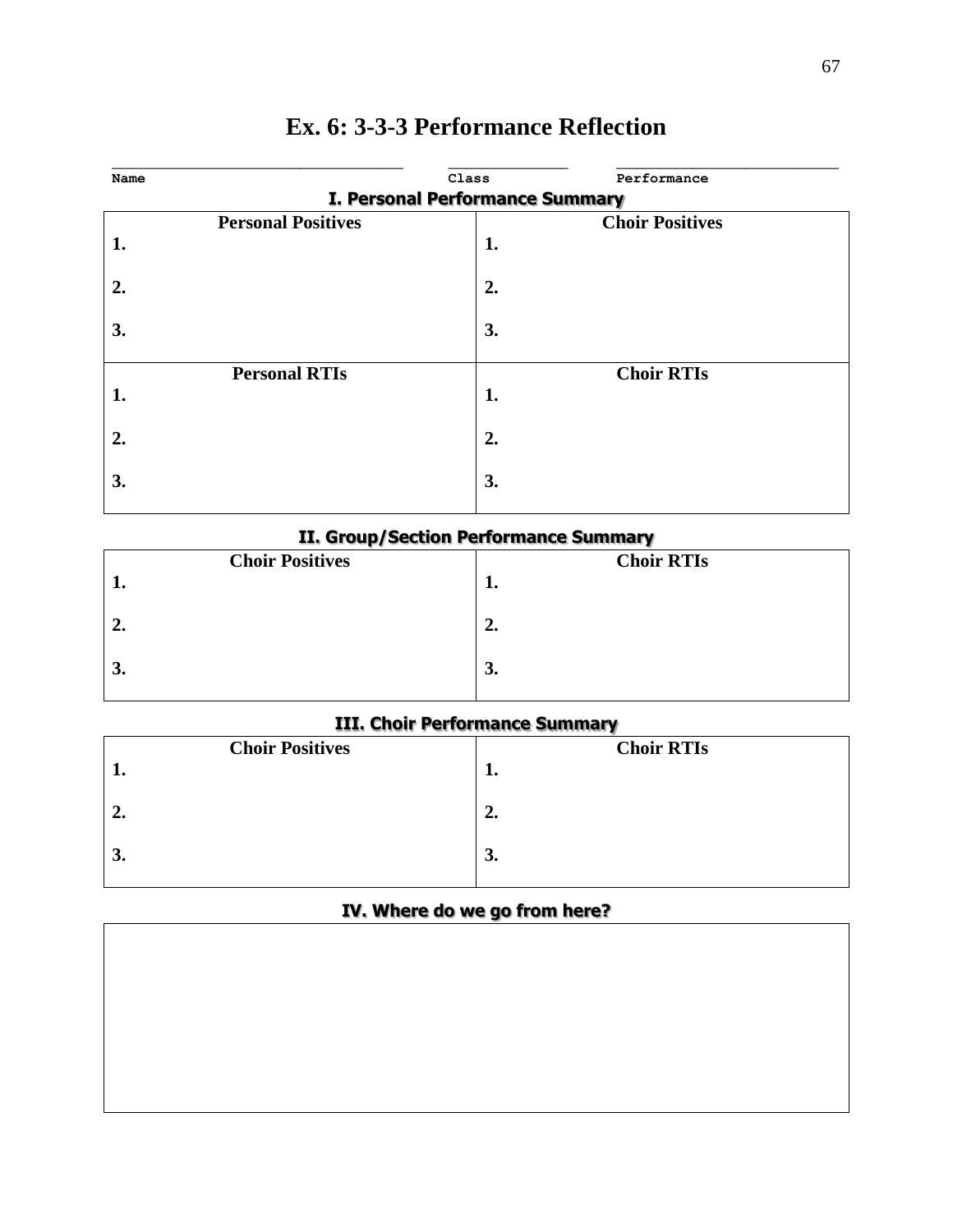This is a concert reflection plan that utilizes individual, small group, and ensemble participation to evaluate the performance given and create goals for the next. The results are three areas of success and three areas of refinement at the personal, small group, and ensemble levels; thus, this reflection is known as a *3-3-3* reflection.

In the first section of the worksheet, students list three areas in which they feel they personally excelled during the concert ("positives") and three areas in which they feel they personally have room to improve ("RTI") before the next performance. Then, they do the same on behalf of the entire choir.

In the second section, the students are divided into small groups (randomly, by voice part, assigned by director, etc.). Each member of the group shares his/her "Choir Positives" and "Choir RTIs." Then, the group discusses what has been shared and comes to consensus on the three most important items for each category.

A similar process is employed in the third section. Each group reports back to the class with their positives and RTIs. The class then discusses the accumulated list (guided by the director) and comes to consensus on the three most critical for each. In the final section, each student responds to the writing prompt, "Where do we go from here?"

The acronym *RTI* (for *room to improve*) is used for this reflection instead of terms such as *negatives* or *weaknesses* to purposefully direct students' thoughts toward the next performance, encouraging them to prioritize consideration of those behaviors intended to make that performance as successful as possible.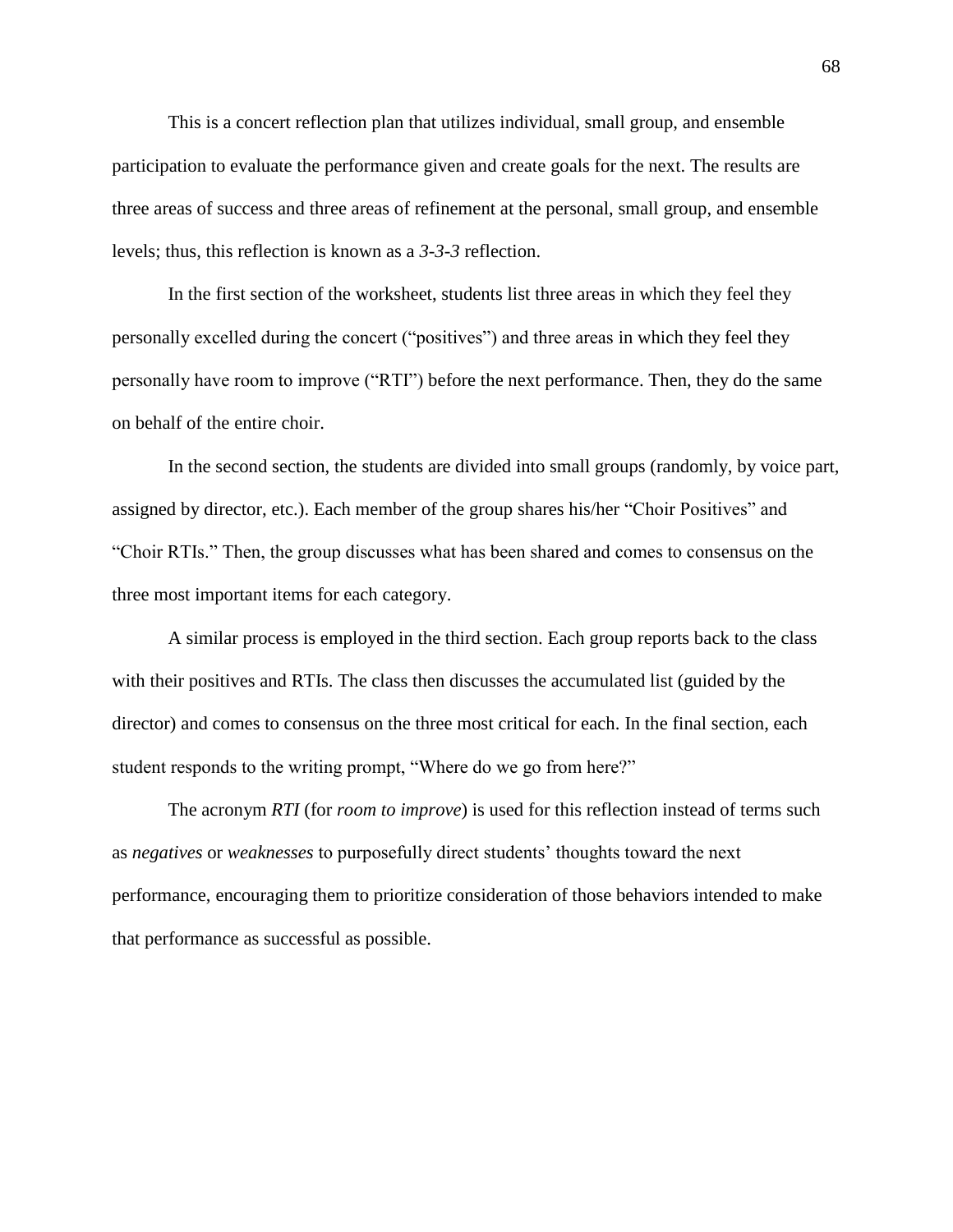| Name |                                                     | Class | Performance       |  |
|------|-----------------------------------------------------|-------|-------------------|--|
|      | I. Personal Performance Summary                     |       |                   |  |
|      | <b>Personal Positives</b><br><b>Choir Positives</b> |       |                   |  |
| 1.   |                                                     | 1.    |                   |  |
|      |                                                     |       |                   |  |
| 2.   |                                                     | 2.    |                   |  |
|      |                                                     |       |                   |  |
| 3.   |                                                     | 3.    |                   |  |
|      | <b>Personal RTIs</b>                                |       | <b>Choir RTIs</b> |  |
| 1.   |                                                     | 1.    |                   |  |
|      |                                                     |       |                   |  |
| 2.   |                                                     | 2.    |                   |  |
|      |                                                     |       |                   |  |
| 3.   |                                                     | 3.    |                   |  |
|      |                                                     |       |                   |  |

# **Ex. 7: 3-2-1 Performance Reflection**

## **II. Group/Section Performance Summary**

|      | <b>Choir Positives</b> | <b>Choir RTIs</b> |
|------|------------------------|-------------------|
|      |                        | <b></b>           |
| ہ ہے |                        | "                 |

## **III. Choir Performance Summary**

| <b>Choir Positive</b> | <b>Choir RTI</b> |
|-----------------------|------------------|
|                       |                  |
|                       |                  |

## **IV. Where do we go from here?**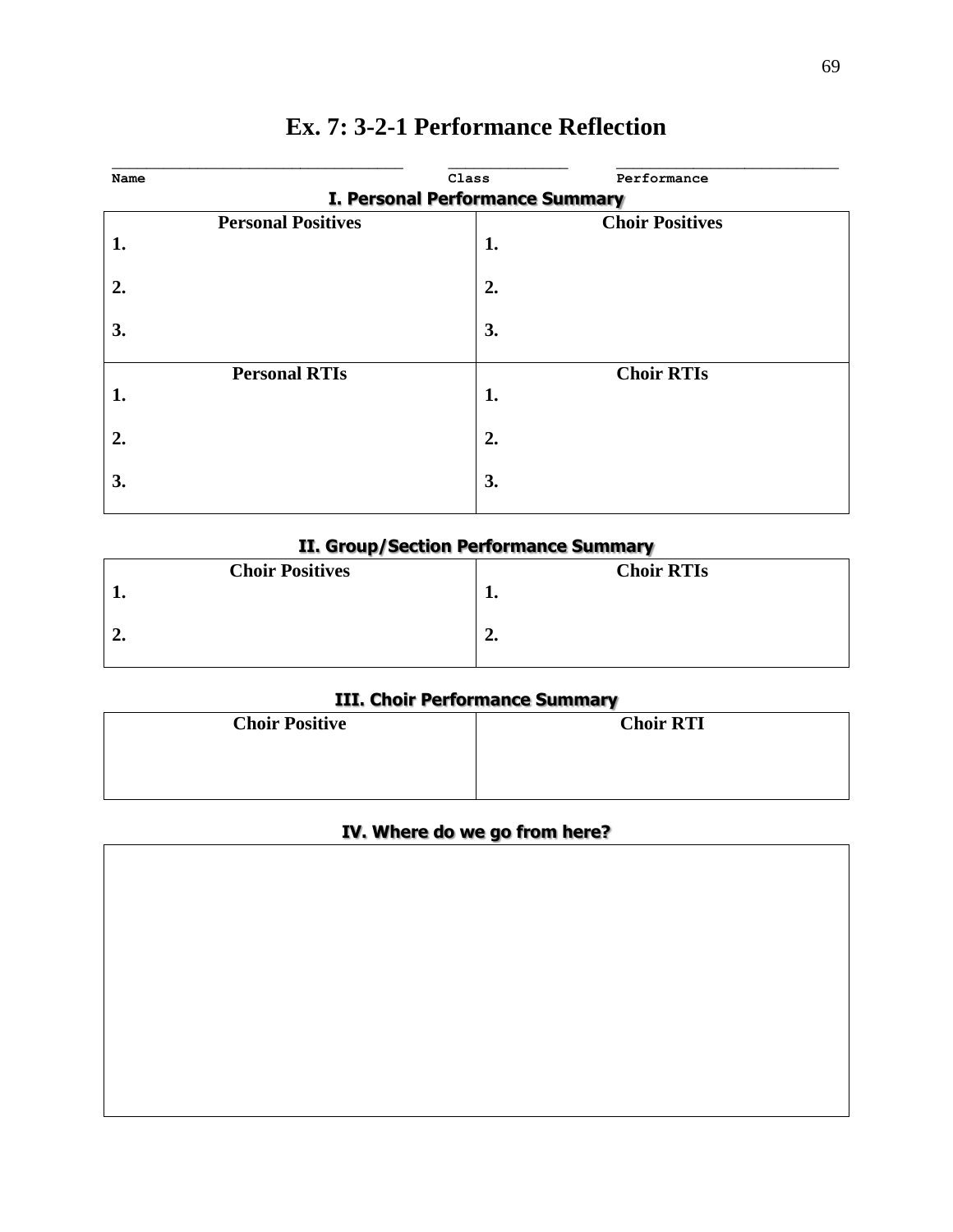The 3-3-1 reflection worksheet is similar to the 3-3-3 worksheet discussed previously. However, the goal here is to arrive at a single area of greatest success and a single, most critical area for improvement. As in the 3-3-3 reflection, individual, small group, and ensemble participation is used in the reflection and evaluation process.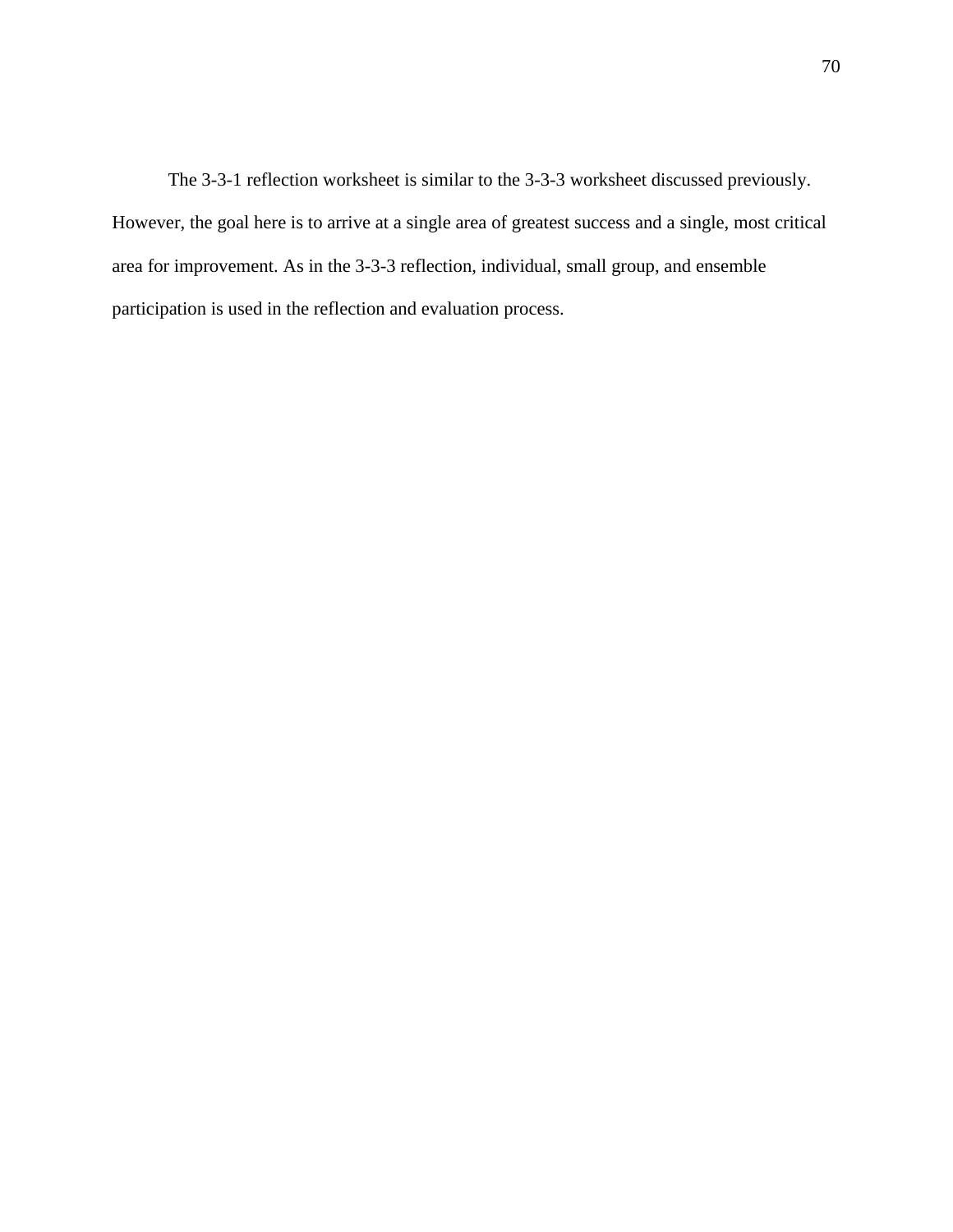

## **Ex. 8: Venn Diagram Performance Reflection**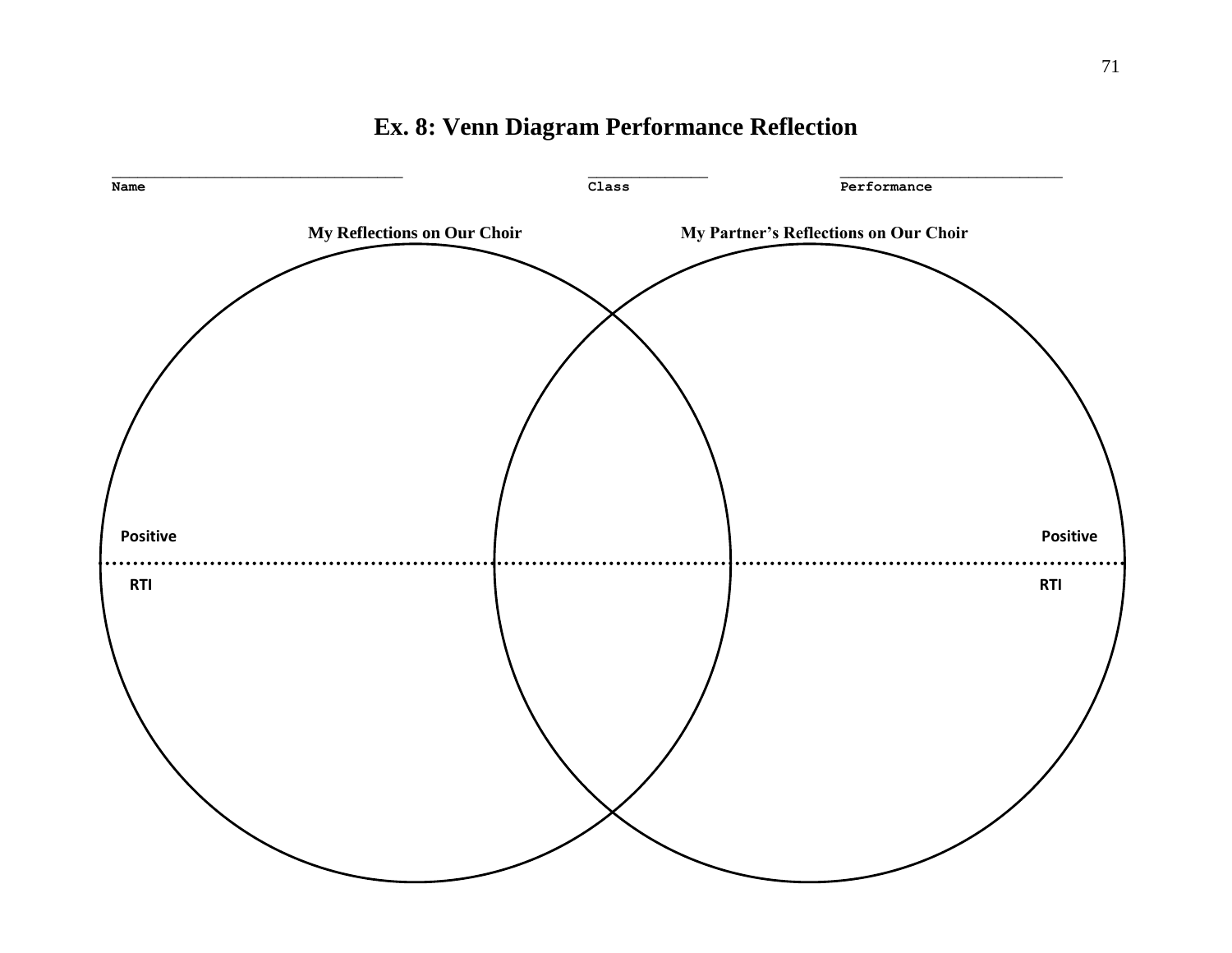For this concert performance reflection, students work individually to complete the left side of Venn diagram on their worksheet. In the top portion of the circle, students list things they feel went particularly well ("positive"). In the lower portion of the circle, they list items they feel need to be improved prior to the next performance ("RTI," an acronym standing for *room to improve*). Then, in pairs, they copy down the information from their partner onto the right half of their worksheet. Any items that are shared between both partners are listed in the center, overlapping section of the diagram. The acronym *RTI* is used for this reflection instead of terms such as *negatives* or *weaknesses* to purposefully direct students' thoughts toward the next performance, encouraging them to prioritize consideration of those behaviors intended to make that performance as successful as possible.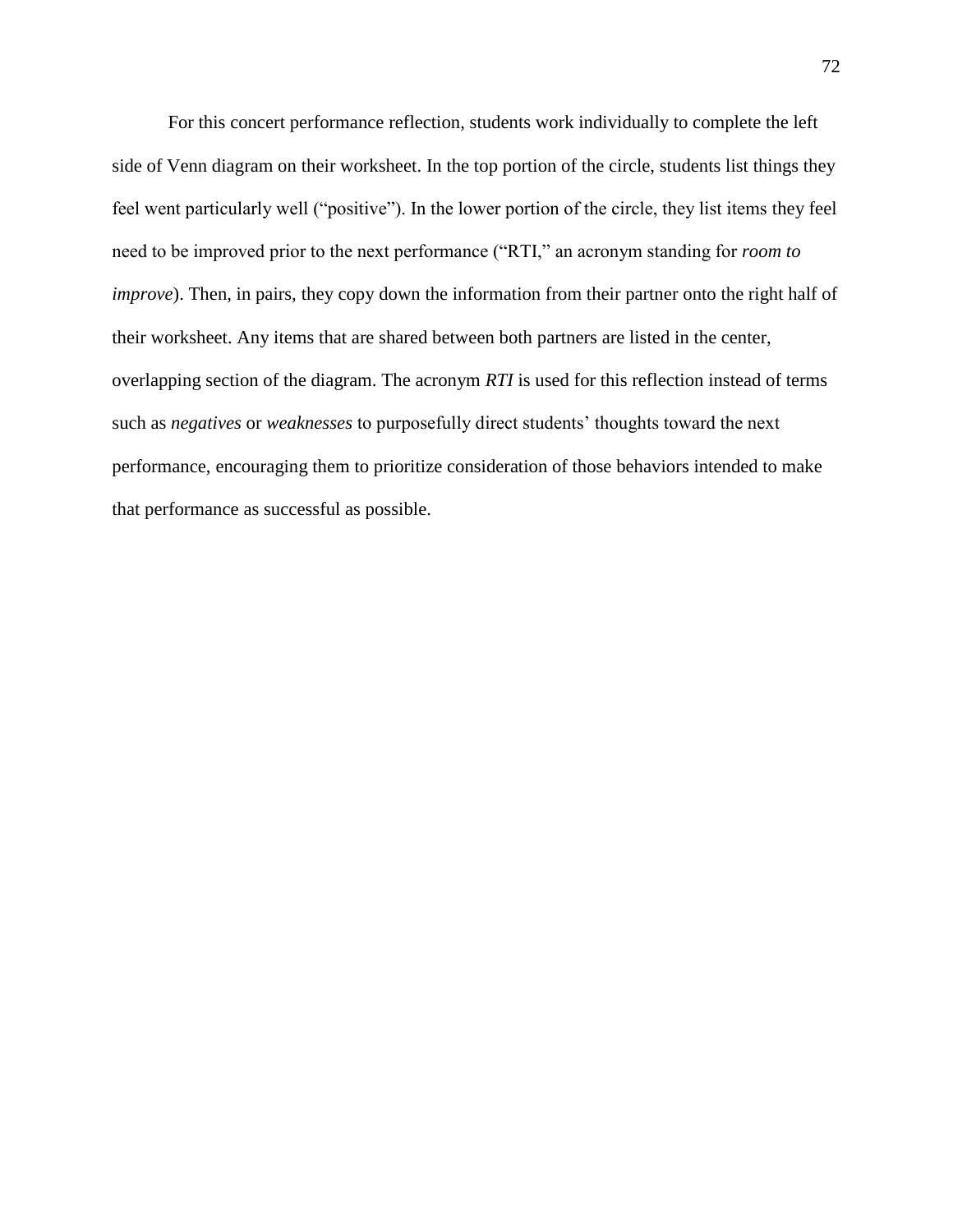## **Ex. 9: Reflection Prompts**

These writing prompts can be completed with single sentences or short paragraphs and are intended to encourage higher-order thinking. They can be completed and submitted to the teacher in this form, or they can serve as a pre-writing exercise for a larger reflective essay.

- 1. I now understand…
- 2. I am now beginning to wonder…
- 3. I was surprised…
- 4. I can see the connections between…
- 5. I want to know more about…
- 6. I would like some help with…
- 7. I am becoming more confident about…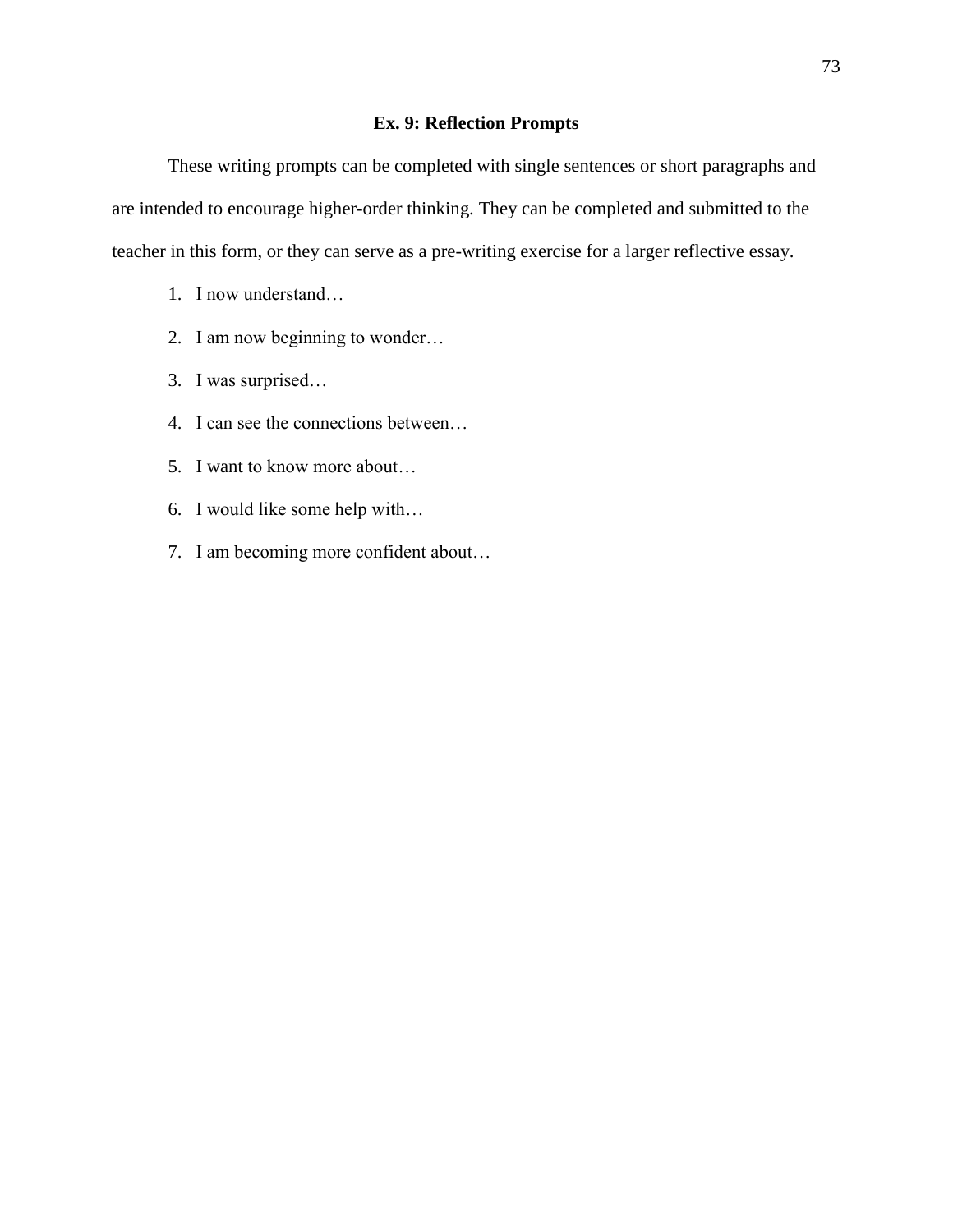| <b>Semester:</b> I                |  | Grading Period: 1 2 3 4<br>$\mathbf{H}$ and $\mathbf{H}$ and $\mathbf{H}$ are the set of $\mathbf{H}$ |
|-----------------------------------|--|-------------------------------------------------------------------------------------------------------|
| <b>Observation</b><br><b>Date</b> |  | Points Earned: ____/____ Percentage: ______%                                                          |
|                                   |  | <b>Maintains Engagement in Rehearsal Activities</b>                                                   |
|                                   |  | Comments:                                                                                             |
|                                   |  |                                                                                                       |
|                                   |  |                                                                                                       |
|                                   |  |                                                                                                       |
|                                   |  | Asks Questions to Clarify and/or Extend Learning                                                      |
|                                   |  | Comments:                                                                                             |
|                                   |  |                                                                                                       |
|                                   |  |                                                                                                       |
|                                   |  | <b>Speaks Only at Appropriate Times</b>                                                               |
|                                   |  | Comments:                                                                                             |
|                                   |  |                                                                                                       |
|                                   |  |                                                                                                       |
|                                   |  |                                                                                                       |
|                                   |  | <b>Treats Classmates, Staff, and Rehearsal Space with Respect</b>                                     |
|                                   |  | Comments:                                                                                             |
|                                   |  |                                                                                                       |
|                                   |  |                                                                                                       |
|                                   |  |                                                                                                       |
|                                   |  | <b>Immediately Follows Instructions</b>                                                               |
|                                   |  | Comments:                                                                                             |
|                                   |  |                                                                                                       |
|                                   |  |                                                                                                       |
|                                   |  |                                                                                                       |
|                                   |  | <b>Has Required Materials</b>                                                                         |
|                                   |  | Comments:                                                                                             |
|                                   |  |                                                                                                       |
|                                   |  |                                                                                                       |

## **Ex. 10: Rehearsal Participation Checklist**

 $Key: \checkmark$  = *trait observed*,  $0 = \text{train not observed}$